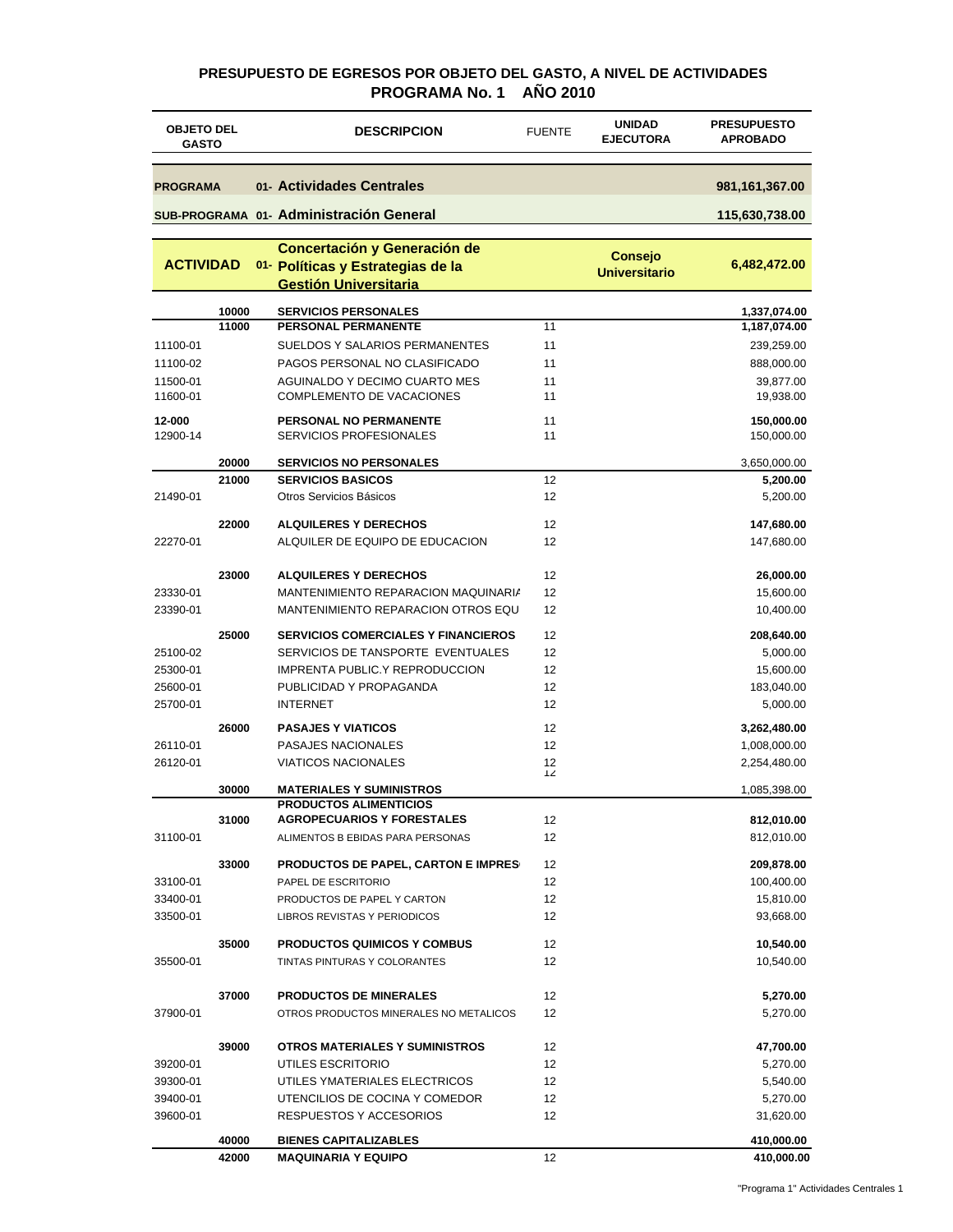| <b>OBJETO DEL</b><br><b>GASTO</b> | <b>DESCRIPCION</b>             | <b>FUENTE</b> | <b>UNIDAD</b><br><b>EJECUTORA</b> | <b>PRESUPUESTO</b><br><b>APROBADO</b> |
|-----------------------------------|--------------------------------|---------------|-----------------------------------|---------------------------------------|
| 42110-01                          | MUEBLES VARIOS DE OFICINA      | 12            |                                   |                                       |
| 42500-01                          | EQUIPO DE COMUNICACIÓN Y SEÑAL | 12            |                                   | 190,000.00                            |
| 42600-01                          | EQUIPO DE COMPUTACION          | 12            |                                   | 220,000.00                            |

| <b>ACTIVIDAD</b>     |       | 02-Protección a los Derechos de la                               |                | <b>Comisionado</b>   | 4,334,494.00       |
|----------------------|-------|------------------------------------------------------------------|----------------|----------------------|--------------------|
|                      |       | <b>Comunidad Universitaria</b>                                   |                | <b>Universitario</b> |                    |
|                      | 10000 | <b>SERVICIOS PERSONALES</b>                                      |                |                      | 3,519,221.00       |
|                      | 11000 | <b>PERSONAL PERMANENTE</b>                                       | 11             |                      | 3,519,221.00       |
| 11100-01             |       | <b>SUELDOS Y SALARIOS PERMANENTES</b>                            | 11             |                      | 2,575,376.00       |
| 11100-02             |       | PAGOS A PERSONAL NO CLASIFICADO                                  | 11             |                      | 300,000.00         |
| 11500-01             |       | AGUINALDO Y DECIMO CUARTO MES                                    | 11             |                      | 429,230.00         |
| 11600-01             |       | COMPLEMENTO DE VACACIONES                                        | 11             |                      | 214,615.00         |
|                      |       |                                                                  |                |                      |                    |
|                      | 20000 | <b>SERVICIOS NO PERSONALES</b>                                   |                |                      | 553,450.00         |
|                      | 21000 | <b>SERVICIOS BASICOS</b>                                         | 12             |                      | 35,113.00          |
| 21410-01             |       | <b>CORREO POSTAL</b>                                             | 12             |                      | 17,914.00          |
| 21420-01             |       | <b>TELEFONIA FIJA</b>                                            | 12             |                      | 17,199.00          |
|                      | 23000 | <b>MANTENIMIENTO,REPARACION Y LIMPIEZA</b>                       | 12             |                      | 41,402.00          |
|                      |       | MANTENIMIENTO Y REPARACION                                       |                |                      |                    |
| 23100-01             |       | EDIFICIOS Y LOCALES.                                             | 12             |                      | 41,402.00          |
|                      | 24000 | <b>SERVICIOS PROFESIONALES</b>                                   | 12             |                      | 43,785.00          |
| 24500-01             |       | SERVICIOS DE CAPACITACION                                        | 12             |                      | 20,700.00          |
| 24900-01             |       | OTROS SERVICIOS TECNICOS Y PROFESION                             | 12             |                      | 23,085.00          |
|                      | 25000 | <b>SERVICIOS COMERCIALES Y FINANCIEROS</b>                       | 12             |                      | 234,422.00         |
|                      |       | SERVICIOS DE TRANSPORTE EVENTUALES                               | 12             |                      |                    |
| 25100-02             |       |                                                                  | 12             |                      | 9,936.00           |
| 25300-01             |       | IMPRENTA PUBLIC.Y REPRODUCCION                                   | 12             |                      | 79,050.00          |
| 25600-01             |       | PUBLICIDAD Y PROPAGANDA                                          |                |                      | 96,582.00          |
| 25700-01             |       | SERVICIOS DE INTERNET                                            | 12             |                      | 40,574.00          |
| 25900-01             |       | OTROS SERVICIOS COMERCIALES Y FINANC                             | 12             |                      | 8,280.00           |
|                      | 26000 | <b>PASAJES, VIATICOS</b>                                         | 12             |                      | 165,607.00         |
| 26110-01             |       | PASAJES NACIONALES                                               | 12             |                      | 20,701.00          |
| 26120-01             |       | PASAJES AL EXTERIOR                                              | 12             |                      | 38,056.00          |
| 26210-01             |       | <b>VIATICOS NACIONALES</b>                                       | 12             |                      | 65,481.00          |
| 26220-01             |       | <b>VIATICOS AL EXTERIOR</b>                                      | 12             |                      | 41,369.00          |
|                      | 29000 | <b>OTROS SERVICIOS NO PERSONALES</b>                             | 12             |                      | 33,121.00          |
| 29100-01             |       | SERVICIOS CEREMONIAS Y PROTOCOLO ED                              | 12             |                      | 33,121.00          |
|                      |       |                                                                  |                |                      |                    |
|                      | 30000 | <b>MATERIALES Y SUMINISTROS</b><br><b>PRODUCTOS ALIMENTICIOS</b> |                |                      | 137,723.00         |
|                      | 31000 | <b>AGROPECUARIOS Y FORESTALES</b>                                | 12             |                      | 15,562.00          |
| 31100-01             |       | ALIMENTOS B EBIDAS PARA PERSONAS                                 | 12             |                      | 14,728.00          |
| 31410-01             |       | PRODUCTOS AGROPECUARIOS                                          | 12             |                      | 834.00             |
|                      |       |                                                                  | $\overline{1}$ |                      |                    |
| 33100-01             | 32000 | <b>TEXTILES Y VESTUARIO</b><br><b>HILADOS Y TELAS</b>            | 12<br>12       |                      | 421.00<br>421.00   |
|                      | 33000 | <b>PRODUCTOS DE PAPEL, CARTON E IMPRES</b>                       | 12             |                      | 42,210.00          |
| 33100-01             |       | PAPEL DE ESCRITORIO                                              | 12             |                      | 16,687.00          |
| 33400-01             |       | PRODUCTOS PAPEL Y CARTON                                         | 12             |                      | 10,680.00          |
|                      |       | <b>LIBROS REVISTAS Y PERIODICOS</b>                              | 12             |                      |                    |
| 33500-01<br>33600-01 |       | TEXTOS DE ENSEÑANZA                                              | 12             |                      | 8,343.00           |
| 33700-01             |       | <b>ESPECIES, TIMBRES Y VALORES</b>                               | 12             |                      | 500.00<br>6,000.00 |
|                      |       |                                                                  |                |                      |                    |
|                      | 35000 | PRODUCTOS QUIMICOW COMBUST. Y LUB                                | 12             |                      | 6,674.00           |
| 35500-01             |       | TINTES, PINTURAS Y LUBRICANTES                                   | 12             |                      | 1,112.00           |
| 35610-01             |       | GASOLINA                                                         | 12             |                      | 2,225.00           |
| 35620-01             |       | <b>DIESEL</b>                                                    | 12             |                      | 2,781.00           |
| 35900-01             |       | OTROS PRODUCTOS QUIMICOS                                         | 12             |                      | 556.00             |
|                      | 36000 | <b>PRODUCTOS METALICOS</b>                                       | 12             |                      | 36,944.00          |
| 36300-01             |       | ESTRUCTURAS METALICAS ACABADAS                                   | 12             |                      | 34,161.00          |
| 36900-01             |       | OTROS PRODUCTOS METALICOS                                        | 12             |                      | 783.00             |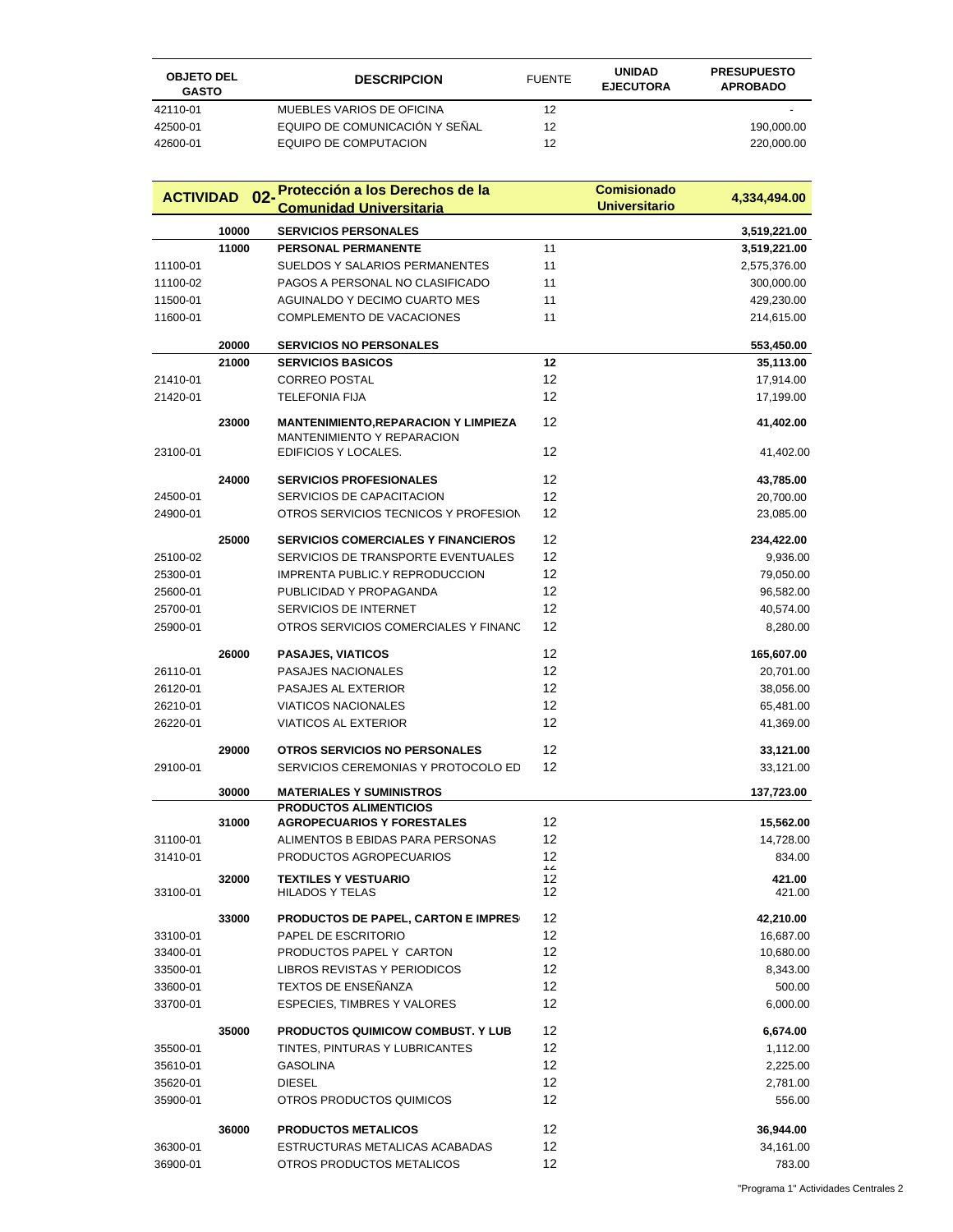| <b>OBJETO DEL</b><br><b>GASTO</b> |       | <b>DESCRIPCION</b>                                              | <b>FUENTE</b>  | <b>UNIDAD</b><br><b>EJECUTORA</b> | <b>PRESUPUESTO</b><br><b>APROBADO</b> |
|-----------------------------------|-------|-----------------------------------------------------------------|----------------|-----------------------------------|---------------------------------------|
| 36910-01                          |       | PRODUCTOS DE HOJALATA                                           | 12             |                                   | 2,000.00                              |
|                                   | 39000 | <b>OTROS MATERIALES Y SUMINISTROS</b>                           | 12             |                                   | 35,912.00                             |
| 39100-01                          |       | ELEMENTOS DE LIMPIEZA                                           | 12             |                                   | 5,000.00                              |
| 39200-01                          |       | UTILES DE ESCRITORIO, OFICINA Y ENSEÑA                          | 12             |                                   | 14,221.00                             |
| 39600-01                          |       | RESPUESTOS Y ACCESORIOS                                         | 12             |                                   | 16,691.00                             |
| 39900-01                          |       | OTROS MATERIALES Y SUMINISTROS                                  | 12             |                                   | 0.00                                  |
|                                   |       |                                                                 |                |                                   |                                       |
|                                   | 40000 | <b>BIENES CAPITALIZABLES</b>                                    |                |                                   | 110,000.00                            |
|                                   | 42000 | <b>MAQUINARIA Y EQUIPO</b>                                      | 12             |                                   | 80,000.00                             |
| 42110-01                          |       | <b>MUEBLES VARIOS DE OFICINA</b>                                | 12             |                                   |                                       |
| 42120-01                          |       | <b>EQUIPOS VARIOS DE OFICINA</b>                                | 12             |                                   | 80,000.00                             |
| 42500-01                          |       | EQUIPO DE COMUNICACIÓN Y SEÑALAMIENT                            | 12             |                                   |                                       |
| 42600-01                          |       | EQUIPO DE COMPUTACIÓN                                           | 12             |                                   |                                       |
|                                   | 43000 | LIBROS Y REVISTAS Y OTROS OBJ. COLEC                            | 12             |                                   | 30,000.00                             |
| 43100-01                          |       | <b>LIBROS Y REVISTAS</b>                                        | 12             |                                   | 30,000.00                             |
|                                   | 50000 | <b>TRANSFERENCIAS</b>                                           |                |                                   | 14,100.00                             |
|                                   | 53000 | <b>TRANSFERENCDIAS CORRIENTES SEC EXT</b>                       | 12             |                                   | 14,100.00                             |
| 53210-12                          |       | ORGANISMOS DEFENSA DERECHOS HUMAN                               | 12             |                                   | 14,100.00                             |
|                                   |       | Planificación,<br>Organización,                                 |                |                                   |                                       |
| <b>ACTIVIDAD</b>                  |       | 03- Control<br><b>Administrativo</b><br>v                       |                | <b>JDU</b>                        | 8,782,626.00                          |
|                                   |       | <b>Sequimiento</b>                                              |                |                                   |                                       |
|                                   | 10000 | <b>SERVICIOS PERSONALES</b>                                     |                |                                   | 4,728,973.00                          |
|                                   | 11000 | <b>PERSONAL PERMANENTE</b>                                      | 11             |                                   | 3,204,973.00                          |
| 11100-01                          |       | <b>SUELDOS Y SALARIOS</b>                                       | 11             |                                   | 764,725.00                            |
| 11100-02                          |       | PAGOS A PERSONAL NO CLASIFICADO                                 | 11             |                                   | 2,249,067.00                          |
| 11500-01                          |       | <b>AGUINALDO Y DECIMOCUARTO MES</b>                             | 11             |                                   | 127,454.00                            |
| 11600-01                          |       | <b>COMPLEMENTO VACACIONES</b>                                   | 11             |                                   | 63,727.00                             |
|                                   | 12000 | PERSONAL NO PERMANENTE                                          | 11             |                                   | 1,524,000.00                          |
| 12900-14                          |       | SERVICIOS DE PROFESIONALES Y TECNICO:                           | 11             |                                   | 1,524,000.00                          |
|                                   | 20000 | <b>SERVICIOS NO PERSONALES</b>                                  |                |                                   | 3,289,710.00                          |
|                                   | 21000 | <b>SERVICIOS BASICOS</b>                                        | 12             |                                   | 1,900.00                              |
| 21410-01                          |       | <b>CORREO POSTAL</b>                                            | 12             |                                   |                                       |
| 21430-01                          |       | TELEFONIA CELULAR                                               | 12             |                                   | 1,900.00                              |
|                                   | 22000 | <b>ALQUILERES Y DERECHOS</b>                                    | 12             |                                   | 267,000.00                            |
| 22210-01                          |       | ALQUILER EQUIPO MAQ. DE PRODUCC                                 | 12             |                                   | 267,000.00                            |
|                                   |       |                                                                 |                |                                   |                                       |
|                                   | 23000 | <b>MANTENIMIENTO, REPARACION Y LIMPIEZA</b>                     | 12             |                                   | 179,500.00                            |
| 23100-01                          |       | MANT. Y REP. EDIFICIOS Y LOCALES.                               | 12             |                                   | 7,000.00                              |
| 23310-01                          |       | MANTEN. Y REPARACION DE EQUIPO                                  | 12             |                                   | 5,500.00                              |
| 23340-01                          |       | MANTEN. Y REPAR. DE EQUIPO EDUCACIONAL                          | 12             |                                   | 15,000.00                             |
| 23350-01                          |       | MANTEN. Y REPAR. EQUIPO DE COMPUTACION                          | 12             |                                   | 15,000.00                             |
| 23390-01<br>23500-01              |       | MANTEN. Y REPAR. DE OTROS EQUIPOS<br>LIMPIEZA ASEO Y FUMIGACION | 12<br>12       |                                   | 25,000.00<br>95,000.00                |
| 23600-01                          |       | MANTEN. DE SISTEMAS INFORMATICOS                                | 12             |                                   | 17,000.00                             |
| 24-000                            |       | <b>SERVICIOS PROFESIONALES</b>                                  | 12             |                                   | 967,000.00                            |
| 24200-01                          |       | ESTUDIOS INVESTISTACIÓN Y ANALISIS DE                           | 12             |                                   |                                       |
| 24300-01                          |       | SERVICIOS TEC. Y PROF. JURIDICIOS                               | 12             |                                   | 30,000.00                             |
| 24500-01                          |       | SERVICIOS DE CAPACITACION.                                      | 12             |                                   | 380,000.00                            |
| 24600-01                          |       | SERVICIOS DE INFORMATICA                                        | 12             |                                   | 107,000.00                            |
| 24900-01                          |       | OTROS SERVICIOS TECNICOS Y PROFESIONALIZA                       | 12             |                                   | 450,000.00                            |
| 25-000                            |       | <b>SERVICIOS COMERCIALES Y FINANCIEROS</b>                      | 12             |                                   | 321,000.00                            |
| 25100-02                          |       | SERVICIOS DE TRANSPORTE EVENTUALES                              | 12             |                                   | 92,000.00                             |
| 25300-01                          |       | <b>IMPRENTA PUBLIC.Y REPRODUCCION</b>                           | 12             |                                   | 125,000.00                            |
| 25600-01                          |       | PUBLICIDAD Y PROPAGANDA                                         | 12             |                                   | 45,000.00                             |
| 25700-01                          |       | SERVICIOS DE INTERNET                                           | 12             |                                   | 52,000.00                             |
| 25900-01                          |       | OTROS SERV.COMERCIALES Y FINANCIERO:                            | 12             |                                   | 7,000.00                              |
|                                   |       |                                                                 | $\overline{2}$ |                                   |                                       |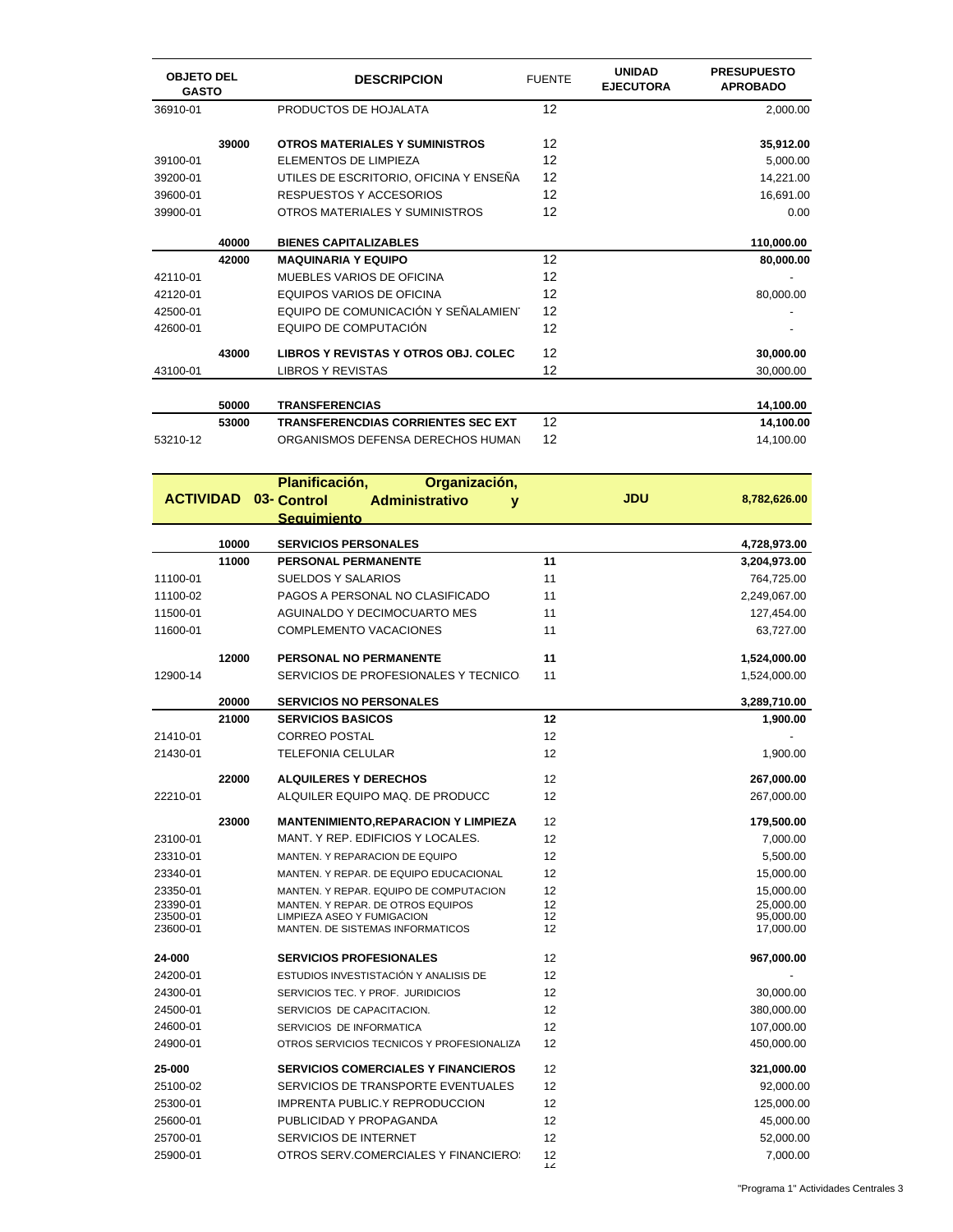| <b>OBJETO DEL</b><br><b>GASTO</b> |       | <b>DESCRIPCION</b>                          | <b>FUENTE</b> | <b>UNIDAD</b><br><b>EJECUTORA</b> | <b>PRESUPUESTO</b><br><b>APROBADO</b> |
|-----------------------------------|-------|---------------------------------------------|---------------|-----------------------------------|---------------------------------------|
|                                   | 26000 | <b>PASAJES, VIATICOS</b>                    | 12            |                                   | 1,058,310.00                          |
| 26110-01                          |       | <b>PASAJES NACIONALES</b>                   | 12            |                                   | 150,000.00                            |
| 26120-01                          |       | PASAJES AL EXTERIOR                         | 12            |                                   | 150,000.00                            |
| 26210-01                          |       | <b>VIATICOS NACIONALES</b>                  | 12            |                                   | 408,310.00                            |
| 26220-01                          |       | <b>VIATICOS AL EXTERIOR</b>                 | 12<br>ΊZ      |                                   | 350,000.00                            |
|                                   | 29000 | <b>OTROS SERVICIOS NO PERSONALES</b>        | 12            |                                   | 495,000.00                            |
| 29100-01                          |       | SERVICIOS CEREMONIAS Y PROTOCOLO ED         | 12            |                                   | 45,000.00                             |
| 29200-01                          |       | SERVICIOS DE VIGILANCIA                     | 12            |                                   | 450,000.00                            |
|                                   | 30000 | <b>MATERIALES Y SUMINISTROS</b>             |               |                                   | 263,943.00                            |
|                                   |       | <b>PRODUCTOS ALIMENTICIOS</b>               |               |                                   |                                       |
|                                   | 31000 | <b>AGROPECUARIOS Y FORESTALES</b>           | 12            |                                   | 50,000.00                             |
| 31100-01                          |       | ALIMENTOS B EBIDAS PARA PERSONAS            | 12            |                                   | 50,000.00                             |
|                                   | 32000 | <b>TEXTILES Y VESTUARIO</b>                 | 12<br>12      |                                   | 1,000.00                              |
| 32300-01                          |       | PRENDAS DE V ESTIR                          | 12            |                                   | 1,000.00                              |
|                                   | 33000 | <b>PRODUCTOS DE PAPEL, CARTON E IMPRES</b>  | 12            |                                   | 109,700.00                            |
| 33100-01                          |       | <b>PAPEL DE ESCRITORIO</b>                  | 12            |                                   | 20,000.00                             |
| 33300-01                          |       | PRODUCTOS DE ARTES GRAFICAS                 | 12            |                                   | 7,000.00                              |
| 33400-01                          |       | PRODUCTOS PAPEL Y CARTON                    | 12            |                                   | 30,000.00                             |
| 33500-01                          |       | LIBROS REVISTAS Y PERIODICOS                | 12            |                                   | 50,000.00                             |
| 33500-01                          |       | <b>TEXTOS ENSEÑANZA</b>                     | 12            |                                   | 2,700.00                              |
|                                   | 35000 | <b>PRODUCTOS QUIMICOS, COMBUSTIBLES Y I</b> | 12            |                                   | 40,000.00                             |
| 35610-01                          |       | <b>GASOLINA</b>                             | 12            |                                   | 20,000.00                             |
| 35620-01                          |       | <b>DIESEL</b>                               | 12            |                                   | 20,000.00                             |
|                                   | 36000 | <b>PRODUCTOS METALICOS</b>                  | 12            |                                   |                                       |
| 36910-01                          |       | PRODUCTOS DE HOJALATA                       | 12            |                                   |                                       |
|                                   | 39000 | OTROS MATERIALES Y SUMINISTROS              | 12            |                                   | 63,243.00                             |
| 39100-01                          |       | <b>ELEMENTOS DE LIMPIEZA</b>                | 12            |                                   | 4,000.00                              |
| 39200-01                          |       | UTILES DE ESCRITORIO, OFICINA Y ENSENA      | 12            |                                   | 17,243.00                             |
| 39400-01                          |       | UTENCILIOS DE COCINA Y COMEDOR              | 12            |                                   | 5,000.00                              |
| 39600-01                          |       | RESPUESTOS Y ACCESORIOS                     | 12            |                                   | 37,000.00                             |
|                                   | 40000 | <b>BIENES CAPITALIZABLES</b>                |               |                                   | 500,000.00                            |
|                                   | 42000 | <b>MAQUINARIA Y EQUIPO</b>                  | 12            |                                   | 500,000.00                            |
| 42110-01                          |       | MUEBLES VARIOS DE OFICINA                   | 12            |                                   | 500,000.00                            |
| <b>PROYECTOS:</b>                 |       | A DESARROLLAR EN EL 2010                    |               | JDU                               | 8.331.694.00                          |

| A DESARROLLAR EN EL 2010                              | JDU | 8,331,094.UU |
|-------------------------------------------------------|-----|--------------|
| 01 Creación de Plazas (Pagos a Maestros Sustitutos)   | JDU | 7.131.694.00 |
| 02- Modernización Estructura Universitaria            | JDU | 0.00         |
| 03 - Desarrollo de las TICS e Innovaciones Educativas | JDU | 200.000.00   |
| 04 Planeamiento Org. Control. y Seguimiento           | JDU | 1,000,000.00 |
|                                                       |     |              |

|          |       | <b>Dirección</b><br>Organización,<br>v<br><b>ACTIVIDAD 04- Desarrollo</b><br>de<br><b>Educación</b><br>la.<br><b>Superior</b> | <b>Dirección</b><br><b>Educación</b><br><b>Superior</b> | 13,291,690.00 |
|----------|-------|-------------------------------------------------------------------------------------------------------------------------------|---------------------------------------------------------|---------------|
|          | 10000 | <b>SERVICIOS PERSONALES</b>                                                                                                   |                                                         | 12,286,712.00 |
|          | 11000 | <b>PERSONAL PERMANENTE</b>                                                                                                    | 11                                                      | 12,111,712.00 |
| 11100-01 |       | SUELDOS Y SALARIOS PERMANENTES                                                                                                | 11                                                      | 9,342,169.00  |
| 11100-02 |       | PAGOS A PERSONAL NO CLASIFICADO                                                                                               | 11                                                      | 434,000.00    |
| 11500-01 |       | AGUINALDO Y DECIMO CUARTO MES                                                                                                 | 11                                                      | 1,557,029.00  |
| 11600-01 |       | <b>COMPLEMENTO DE VACACIONES</b>                                                                                              | 11                                                      | 778.514.00    |
|          | 12900 | PERSONAL NO PERMANENTE                                                                                                        | 11                                                      | 175,000.00    |
| 12900-62 |       | SERVICIOS PROFESIONALES Y TECNICOS                                                                                            | 11                                                      | 175,000.00    |
|          | 20000 | <b>SERVICIOS NO PERSONALES</b>                                                                                                |                                                         | 696,279.00    |
|          | 21000 | <b>SERVICIOS BASICOS</b>                                                                                                      | 12                                                      |               |
| 21410-01 |       | <b>CORREO POSTAL</b>                                                                                                          | 12                                                      | 0.00          |
|          | 22000 | <b>ALQUILERES Y DERECHOS SOBRE BIENES I</b>                                                                                   | $12 \overline{ }$                                       | 11,133.00     |
| 22900-01 |       | OTROS ALQUILERES                                                                                                              | 12                                                      | 11,133.00     |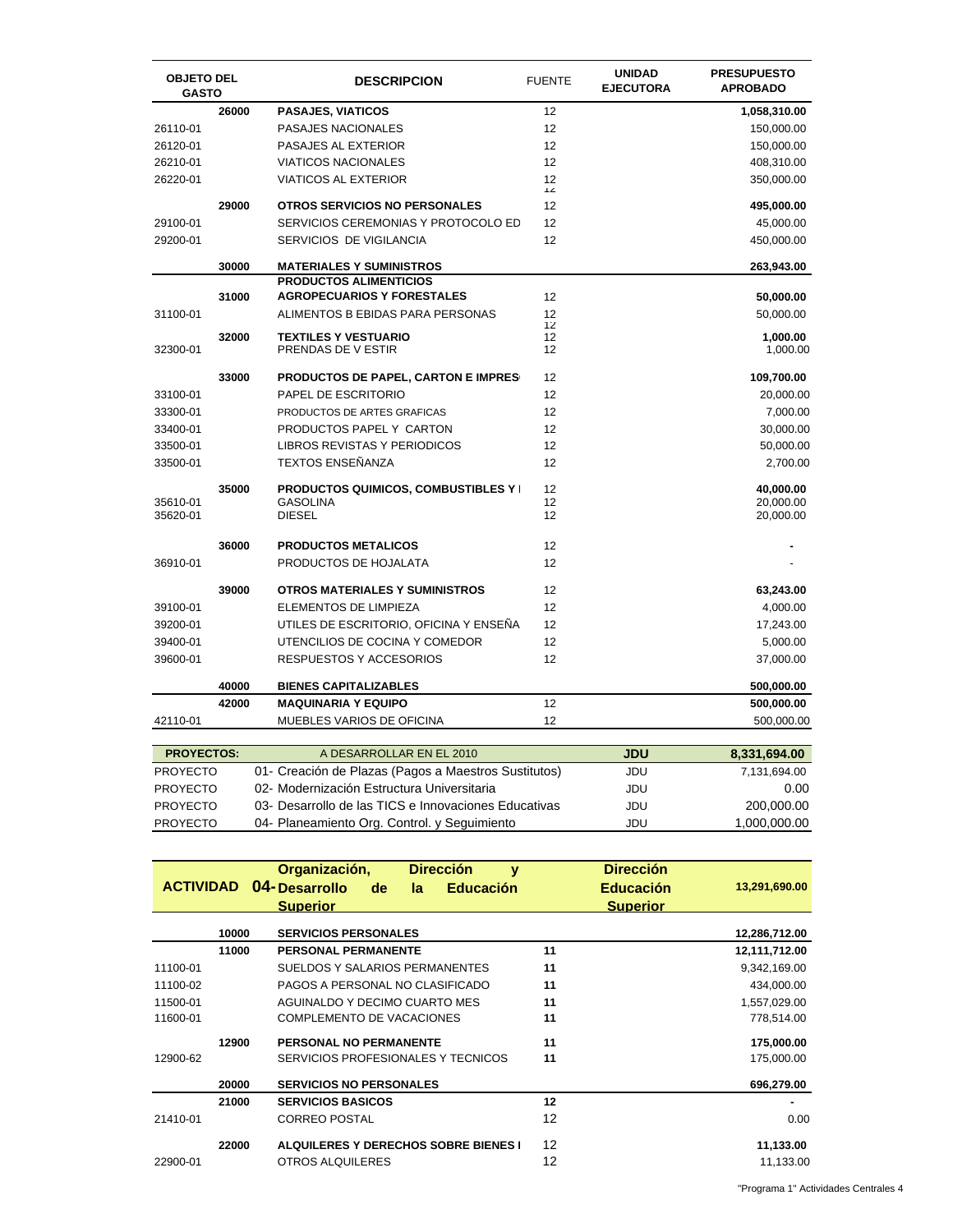| <b>OBJETO DEL</b><br><b>GASTO</b> |                | <b>DESCRIPCION</b>                                               | <b>FUENTE</b> | <b>UNIDAD</b><br><b>EJECUTORA</b> | <b>PRESUPUESTO</b><br><b>APROBADO</b> |
|-----------------------------------|----------------|------------------------------------------------------------------|---------------|-----------------------------------|---------------------------------------|
|                                   | 23000          | <b>MANTENIMIENTO,REPARACION Y LIMPIEZA</b>                       | 12            |                                   | 13,417.00                             |
| 23390-01                          |                | MANTENIMIENTO Y REPARACION DE OTROS                              | 12            |                                   | 13,417.00                             |
|                                   | 24000          | <b>SERVICIOS DE CAPACITACION</b>                                 | 12            |                                   | 174,333.00                            |
| 24500-62                          |                | SERVICIOS DE CAPACITACION EDUC. SUP                              | 12            |                                   | 174,333.00                            |
|                                   | 25000          | <b>SERVICIOS COMERCIALES Y FINANCIEROS</b>                       | 12            |                                   | 148,488.00                            |
| 25100-02                          |                | SERVICIOS DE TRANSPORTE EVENTUALES                               | 12            |                                   | 8,350.00                              |
| 25300-01                          |                | <b>IMPRENTA PUBLIC.Y REPRODUCCION</b>                            | 12            |                                   | 49,403.00                             |
| 25600-01                          |                | PUBLICIDAD Y PROPAGANDA                                          | 12            |                                   | 77,674.00                             |
| 25700-01                          |                | SERVICIOS DE INTERNET                                            | 12            |                                   |                                       |
| 25900-01                          |                | OTROS SERVICIOS COMERCIALES Y FINANC                             | 12            |                                   | 13,061.00                             |
|                                   | 26000          | <b>PASAJES, VIATICOS</b>                                         | 12            |                                   | 292,205.00                            |
| 26110-01                          |                | PASAJES NACIONALES                                               | 12            |                                   | 10,267.00                             |
| 26120-01                          |                | PASAJES AL EXTERIOR                                              | 12            |                                   | 15,984.00                             |
| 26210-01                          |                | <b>VIATICOS NACIONALES</b>                                       | 12            |                                   | 214,618.00                            |
| 26220-01                          |                | <b>VIATICOS AL EXTERIOR</b>                                      | 12            |                                   | 51,336.00                             |
|                                   | 29000          | <b>OTROS SERVICIOS NO PERSONALES</b>                             | 12            |                                   | 56,703.00                             |
| 29100-01                          |                | SERVICIOS CEREMONIAS Y PROTOCOLO ED                              | 12            |                                   | 56,703.00                             |
| 29200-01                          |                | SERVICIOS DE VIGILANCIA                                          | 12            |                                   |                                       |
|                                   | 30000          | <b>MATERIALES Y SUMINISTROS</b><br><b>PRODUCTOS ALIMENTICIOS</b> | 12            |                                   | 213,699.00                            |
|                                   | 31000          | <b>AGROPECUARIOS Y FORESTALES</b>                                | 12            |                                   | 42,668.00                             |
| 31100-01                          |                | ALIMENTOS B EBIDAS PARA PERSONAS                                 | 12            |                                   | 42,035.00                             |
| 31410-01                          |                | PRODUCTOS AGROPECUARIOS                                          | 12            |                                   | 633.00                                |
|                                   | 32000          | <b>TEXTILES Y VESTUARIOS</b>                                     | 12            |                                   | 3,278.00                              |
| 32100-01                          |                | <b>HILADOS Y TELAS</b>                                           | 12            |                                   | 115.00                                |
| 32200-01                          |                | CONFECCIONES TEXTILES,                                           | 12            |                                   | 3,163.00                              |
|                                   | 33000          | <b>PRODUCTOS DE PAPEL, CARTON E IMPRES</b>                       | 12            |                                   | 34,723.00                             |
| 33100-01                          |                | PAPEL DE ESCRITORIO                                              | 12            |                                   | 14,637.00                             |
| 33200-01                          |                | PAPEL DE COMPUTACION                                             | 12            |                                   | 1,725.00                              |
| 33300-01                          |                | PRODUCTOS DE ARTES GRAFICAS                                      | 12            |                                   | 3,660.00                              |
| 33400-01                          |                | PRODUCTOS PAPEL Y CARTON                                         | 12            |                                   | 7,763.00                              |
| 33500-01                          |                | LIBROS REVISTAS Y PERIODICOS                                     | 12            |                                   | 3,278.00                              |
| 33600-04                          |                | TEXTOS DE ENSEÑANZA                                              | 12            |                                   | 3,660.00                              |
|                                   | 34000          | <b>ARTICULOS DE CAUCHO</b>                                       | 12            |                                   | 5,750.00                              |
| 34300-01                          |                | ARTICULOS DE CAUCHO                                              | 12            |                                   | 5,750.00                              |
|                                   | 35000          | <b>PRODUCTOS QUIMICOS COMBUST Y LUB</b>                          | 12            |                                   | 33,131.00                             |
| 35100-01                          |                | ELEMENTOS Y COMPUESTOS QUIMICOS                                  | 12            |                                   | 1,210.00                              |
| 35400-01                          |                | <b>INSECTICIDAS FUMIGANTES Y OTROS</b>                           | 12            |                                   | 732.00                                |
| 35500-01                          |                | TINTES, PINTURAS Y LUBRICANTES                                   | 12            |                                   | 7,089.00                              |
| 35620-01                          |                | <b>DIESEL</b>                                                    | 12            |                                   | 23,002.00                             |
| 35920-01<br>35930-01              |                | PRODUCTOS FOTOQUIMICOS<br>PRODUCTOS QUIMICOS DE USO PERSONAL     | 12<br>12      |                                   | 523.00<br>575.00                      |
|                                   |                |                                                                  |               |                                   |                                       |
|                                   | 36000          | <b>PRODUCTOS METALICOS</b>                                       | 12            |                                   | 1,725.00                              |
| 36910-01                          |                | PRODUCTOS DE HOJALATA                                            | 12            |                                   | 1,725.00                              |
|                                   | 39000          | OTROS MATERIALES Y SUMINISTROS                                   | 12            |                                   | 92,424.00                             |
| 39100-01                          |                | ELEMENTOS DE LIMPIEZA                                            | 12            |                                   | 1,725.00                              |
| 39200-01                          |                | UTILES DE ESCRITORIO, OFICINA Y ENSEÑA                           | 12            |                                   | 13,069.00                             |
| 39300-01                          |                | UTILES Y MATERIALES ELECTRICOS                                   | 12<br>12      |                                   | 20,126.00                             |
| 39400-01<br>39600-01              |                | UTENCILIOS DE COCINA Y COMEDOR<br>RESPUESTOS Y ACCESORIOS        | 12            |                                   | 1,725.00<br>55,779.00                 |
|                                   |                |                                                                  |               |                                   |                                       |
|                                   | 40000<br>42000 | <b>BIENES CAPITALIZABLES</b><br><b>MAQUINARIA Y EQUIPO</b>       | 12            |                                   |                                       |
| 42110-62                          |                | EQUIPO DE OFICINA Y MUEBLES PROY. EDU                            | 12            |                                   |                                       |
|                                   | 50000          | <b>TRANSERENCIAS</b>                                             |               |                                   | 95,000.00                             |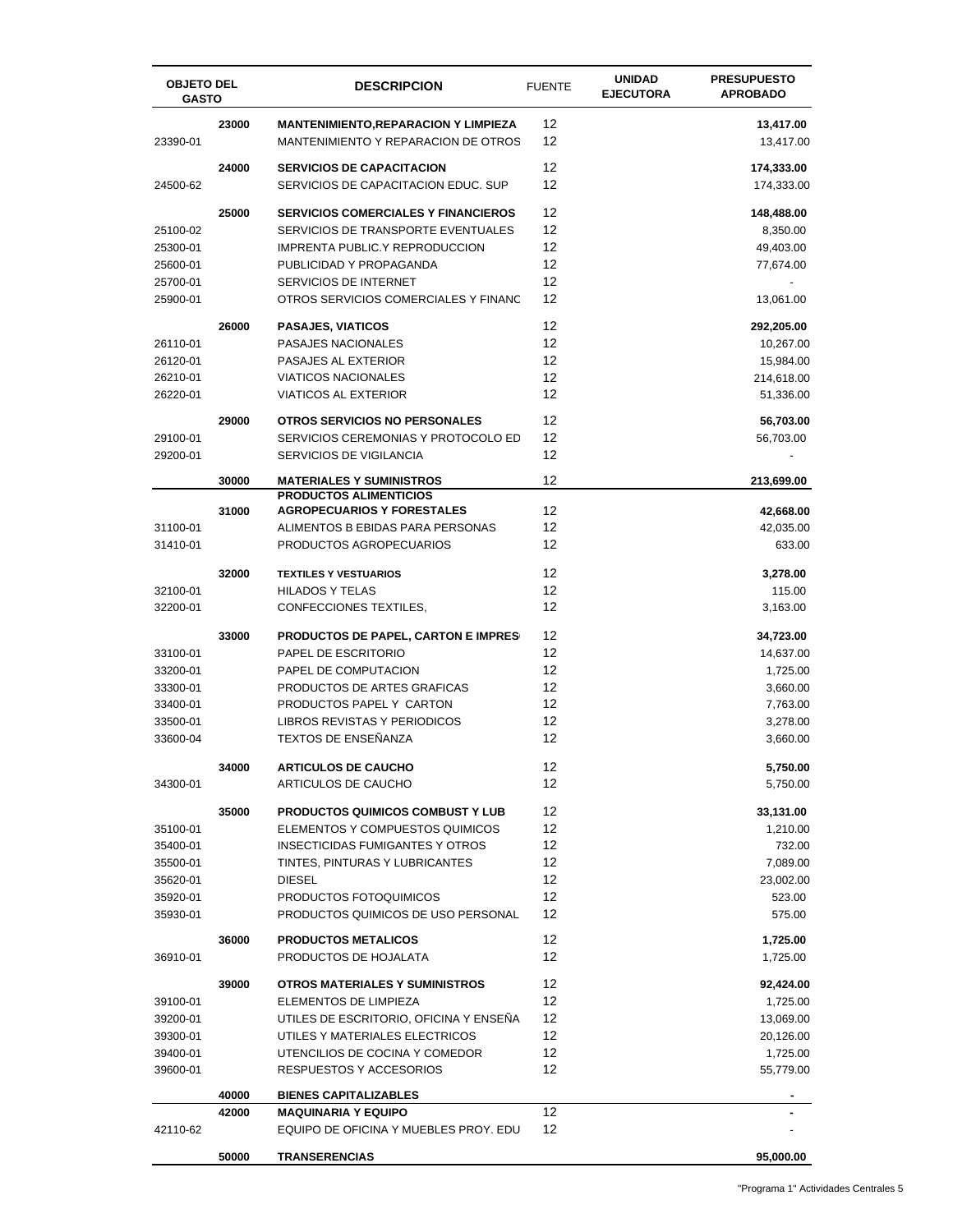| <b>OBJETO DEL</b><br><b>GASTO</b> |       | <b>DESCRIPCION</b>                       | <b>FUENTE</b> | <b>UNIDAD</b><br><b>EJECUTORA</b>              | <b>PRESUPUESTO</b><br><b>APROBADO</b> |
|-----------------------------------|-------|------------------------------------------|---------------|------------------------------------------------|---------------------------------------|
|                                   | 53000 | <b>DONACIONES A ORGANISMOS INTERNAC,</b> | 12            |                                                | 95,000.00                             |
| 53210-06                          |       | CONT. PARA ORG.DE LA CEDE C.A. DE ACRE   | 12            |                                                | 95,000.00                             |
|                                   |       |                                          |               |                                                |                                       |
|                                   |       |                                          |               | <b>Dirección</b>                               |                                       |
| <b>PROYECTOS:</b>                 |       | A DESARROLLAR EN EL 2010                 |               | <b>Educación</b>                               |                                       |
|                                   |       |                                          |               | <b>Superior</b>                                |                                       |
| <b>PROYECTO</b>                   |       | 01- Servicios Técnicos y de Capacitación |               | Direccion Educ.<br>Superior<br>Direccion Equc. |                                       |
| <b>PROYECTO</b>                   |       | 02- Organización Sede C.A. Acreditación  |               | Superior                                       |                                       |

| <b>ACTIVIDAD</b> |       | $05 -$ | <b>Planificación y Evaluación</b>                       |          | <b>CCG</b> |                      |
|------------------|-------|--------|---------------------------------------------------------|----------|------------|----------------------|
|                  |       |        | <b>Financiera y Patrimonial</b>                         |          |            | 7,989,098.00         |
|                  | 10000 |        | <b>SERVICIOS PERSONALES</b>                             |          |            | 6,727,361.00         |
|                  | 11000 |        | PERSONAL PERMANENTE                                     | 11       |            | 6,027,361.00         |
| 11100-01         |       |        | <b>SUELDOS Y SALARIOS PERMANENTES</b>                   | 11       |            | 4,181,889.00         |
| 11100-02         |       |        | PAGOS A PERSONAL NO CLASIFICADO                         | 11       |            | 800,000.00           |
| 11500-01         |       |        | <b>AGUINALDO Y DECIMO CUARTO MES</b>                    | 11       |            | 696,981.00           |
| 11600-01         |       |        | COMPLEMENTO DE VACACIONES                               | 11       |            | 348,491.00           |
|                  | 12000 |        | PERSONAL NO PERMANENTE                                  | 11       |            | 700,000.00           |
| 12900-14         |       |        | SERVICIOS DE PROFESIONALES Y TECNICO:                   | 11       |            | 700,000.00           |
|                  | 20000 |        | <b>SERVICIOS NO PERSONALES</b>                          |          |            | 863,000.00           |
|                  | 22000 |        | <b>OTROS ALQUILERES</b>                                 | 12       |            | 10,000.00            |
| 22900-01         |       |        | <b>OTROS ALQUILERES</b>                                 | 12       |            | 10,000.00            |
|                  | 23000 |        | <b>MANTENIMIENTO, REPARACION Y LIMPIEZA</b>             | 12       |            | 38,000.00            |
| 23330-01         |       |        | MANT.Y REPAR. DE EQUIPO SANITARIO                       | 12       |            | 35,000.00            |
| 23390-01         |       |        | MANT.Y REPAR. OTROS EQUIPOS                             | 12       |            | 3,000.00             |
|                  | 24000 |        | <b>SERVICIOS PROFESIONALES</b>                          | 12       |            | 160,000.00           |
| 24500-01         |       |        | SERVICIOS DE CAPACITACION                               | 12       |            | 150,000.00           |
| 24600-01         |       |        | SERVICIOS DE INFORMATICA Y SISTEMA                      | 12       |            | 10,000.00            |
|                  | 25000 |        | <b>SERVICIOS COMERCIALES Y FINANCIEROS</b>              | 12       |            | 265,000.00           |
| 25100-02         |       |        | SERVICIOS DE TRANSPORTE EVENTUALES                      | 12       |            | 10,000.00            |
| 25300-01         |       |        | IMPRENTA PUBLIC.Y REPRODUCCION                          | 12       |            | 100,000.00           |
| 25600-01         |       |        | PUBLICIDAD Y PROPAGANDA                                 | 12       |            | 75,000.00            |
| 25700-01         |       |        | SERVICIOS DE INTERNET                                   | 12       |            | 50,000.00            |
| 25900-01         |       |        | OTROS SERVICIOS COMERCIALES Y FINANC                    | 12       |            | 30,000.00            |
|                  | 26000 |        | <b>PASAJES, VIATICOS</b>                                | 12       |            | 390,000.00           |
| 26110-01         |       |        | PASAJES NACIONALES                                      | 12       |            | 50,000.00            |
| 26120-01         |       |        | PASAJES AL EXTERIOR                                     | 12       |            | 80,000.00            |
| 26210-01         |       |        | <b>VIATICOS NACIONALES</b>                              | 12       |            | 130,000.00           |
| 26220-01         |       |        | <b>VIATICOS AL EXTERIOR</b>                             | 12       |            | 130,000.00           |
|                  | 30000 |        | <b>MATERIALES Y SUMINISTROS</b>                         |          |            | 348,737.00           |
|                  |       |        | <b>PRODUCTOS ALIMENTICIOS</b>                           |          |            |                      |
|                  | 31000 |        | <b>AGROPECUARIOS Y FORESTALES</b>                       | 12       |            | 100,000.00           |
| 31100-01         |       |        | ALIMENTOS B EBIDAS PARA PERSONAS                        | 12       |            | 100,000.00           |
|                  | 32000 |        | <b>TEXTILES Y VESTUARIOS</b>                            | 12       |            | 0.00                 |
| 32100-01         |       |        | <b>HILADOS Y TELAS</b>                                  | 12       |            |                      |
|                  | 33000 |        | <b>PRODUCTOS DE PAPEL, CARTON E IMPRES</b>              | 12       |            | 63,000.00            |
| 33100-01         |       |        | PAPEL DE ESCRITORIO                                     | 12       |            | 30,000.00            |
| 33400-01         |       |        | PRODUCTOS PAPEL Y CARTON                                | 12       |            | 30,000.00            |
| 33500-01         |       |        | LIBROS REVISTAS Y PERIODICOS                            | 12       |            | 3,000.00             |
|                  | 35000 |        | <b>PRODUCTOS QUIMICOS COMBUST Y LUB</b>                 | 12       |            | 5,000.00             |
| 35500-01         |       |        | TINTES, PINTURAS Y LUBRICANTES                          | 12       |            | 2,000.00             |
| 35620-01         |       |        | <b>DIESEL</b>                                           | 12       |            | 3,000.00             |
|                  |       |        |                                                         |          |            |                      |
| 36900-01         | 36000 |        | <b>PRODUCTOS METALICOS</b><br>OTROS PRODUCTOS METALICOS | 12<br>12 |            | 2,500.00<br>2,500.00 |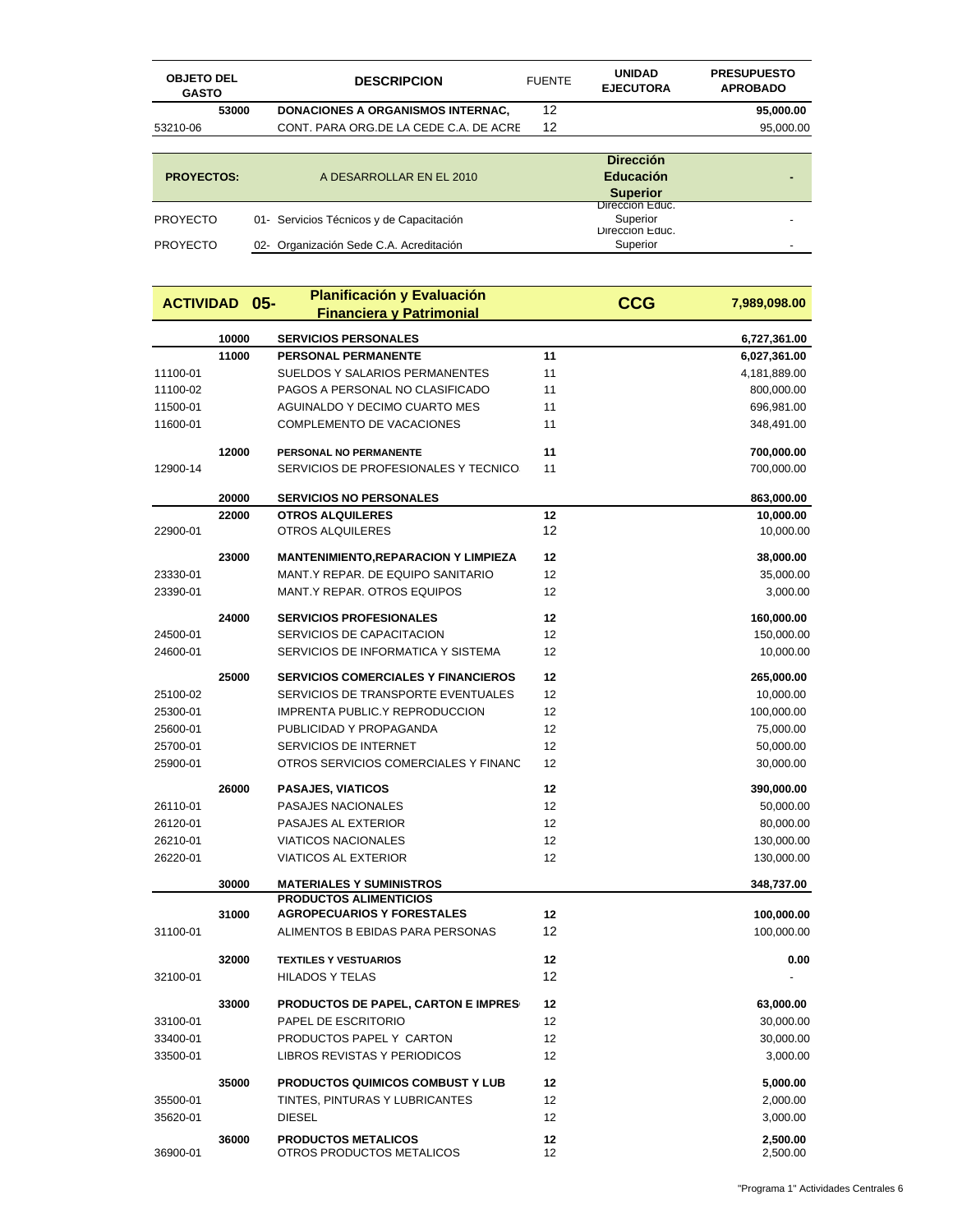| <b>OBJETO DEL</b><br><b>GASTO</b> |       | <b>DESCRIPCION</b>                     | <b>FUENTE</b> | <b>UNIDAD</b><br><b>EJECUTORA</b> | <b>PRESUPUESTO</b><br><b>APROBADO</b> |
|-----------------------------------|-------|----------------------------------------|---------------|-----------------------------------|---------------------------------------|
|                                   | 39000 | <b>OTROS MATERIALES Y SUMINISTROS</b>  | 12            |                                   | 178,237.00                            |
| 39100-01                          |       | ELEMENTOS DE LIMPIEZA                  | 12            |                                   | 6,000.00                              |
| 39200-01                          |       | UTILES DE ESCRITORIO. OFICINA Y ENSEÑA | 12            |                                   | 51,247.00                             |
| 39400-01                          |       | UTENCILIOS DE COCINA Y COMEDOR         | 12            |                                   | 5,000.00                              |
| 39600-01                          |       | RESPUESTOS Y ACCESORIOS                | 12            |                                   | 115.990.00                            |
|                                   | 40000 | <b>BIENES CAPITALIZABLES</b>           |               |                                   | 50,000.00                             |
|                                   | 42000 | <b>MAQUINARIA Y EQUIPO</b>             | 12            |                                   | 0.00                                  |
| 42110-01                          |       | MUEBLES VARIOS DE OFICINA              | 12            |                                   | 0.00                                  |
| 42600-01                          |       | EQUIPO DE COMPUTACIÓN                  | 12            |                                   | 0.00                                  |
|                                   | 45000 | <b>ACTIVOS INTANGIBLES</b>             | 12            |                                   | 50,000.00                             |
| 45100-01                          |       | APLICACIONES INFORMATICAS              | 12            |                                   | 50.000.00                             |

| <b>ACTIVIDAD</b> |       | 06<br><b>Fiscalización</b>                                         | <b>Auditoría</b> | 7,879,264.00 |
|------------------|-------|--------------------------------------------------------------------|------------------|--------------|
|                  | 10000 | <b>SERVICIOS PERSONALES</b>                                        |                  | 6,948,286.00 |
|                  | 11000 | PERSONAL PERMANENTE                                                | 11               | 6,948,286.00 |
| 11100-01         |       | SUELDOS Y SALARIOS PERMANENTES                                     | 11               | 5,558,629.00 |
| 11500-01         |       | AGUINALDO Y DECIMO CUARTO MES                                      | 11               | 926,438.00   |
| 11600-01         |       | COMPLEMENTO DE VACACIONES                                          | 11               | 463,219.00   |
|                  | 12000 | PERSONAL NO PERMANENTE                                             | 11               | 0.00         |
| 12900-14         |       | SERVICIOS DE PROFESIONALES Y TECNICO:                              | 11               | 0.00         |
|                  | 20000 | <b>SERVICIOS NO PERSONALES</b>                                     |                  | 844.818.00   |
|                  | 23000 | <b>MANTENIMIENTO, REPARACION Y LIMPIEZA</b>                        | 12               | 15,000.00    |
| 23390-01         |       | MANTENIMIENTO Y REPARACION DE OTROS                                | 12               | 15,000.00    |
|                  | 24000 | <b>SERVICIOS PROFESIONALES</b>                                     | 12               | 72,000.00    |
| 24500-01         |       | SERVICIOS DE CAPACITACION                                          | 12               | 61,000.00    |
| 24900-02         |       | OTROS SERVICIOS NO PERSONALES                                      | 12               | 11,000.00    |
|                  | 25000 | <b>SERVICIOS COMERCIALES Y FINANCIEROS</b>                         | 12               | 11,000.00    |
| 25100-02         |       | SERVICIO DE TRANSPORTE EVENTUALES                                  | 12               | 4,500.00     |
| 25300-01         |       | <b>IMPRENTA PUBLIC.Y REPRODUCCION</b>                              | 12               | 5,000.00     |
| 25900-01         |       | OTROS SERVICIOS COMERCIALES Y FINAN                                | 12               | 1,500.00     |
|                  | 26000 | <b>PASAJES, VIATICOS</b>                                           | 12               | 746,818.00   |
| 26110-01         |       | PASAJES NACIONALES                                                 | 12               | 26,818.00    |
| 26120-01         |       | PASAJES AL EXTERIOR                                                | 12               | 50,000.00    |
| 26210-01         |       | <b>VIATICOS NACIONALES</b>                                         | 12               | 670,000.00   |
|                  | 30000 | <b>MATERIALES Y SUMINISTROS</b>                                    |                  | 86,160.00    |
|                  | 31000 | <b>PRODUCTOS ALIMENTICIOS</b><br><b>AGROPECUARIOS Y FORESTALES</b> | 12               | 7,000.00     |
| 31100-01         |       | ALIMENTOS B EBIDAS PARA PERSONAS                                   | 12               | 7,000.00     |
|                  | 33000 | <b>PRODUCTOS DE PAPEL, CARTON E IMPRES</b>                         | 12               | 28,000.00    |
| 33100-01         |       | PAPEL DE ESCRITORIO                                                | 12               | 8,000.00     |
| 33400-01         |       | PRODUCTOS PAPEL Y CARTON                                           | 12               | 15,000.00    |
| 33500-01         |       | LIBROS REVISTAS Y PERIODICOS                                       | 12               | 5,000.00     |
|                  | 35000 | <b>PRODUCTOS QUIMICOS COMBUST Y LUB</b>                            | 12               | 5,000.00     |
| 35610-01         |       | <b>GASOLINA</b>                                                    | 12               | 2,500.00     |
| 35620-01         |       | <b>DIESEL</b>                                                      | 12               | 2,500.00     |
| 35900-01         |       | OTROS PRODUCTOS QUIMICOS                                           | 12               | 0.00         |
|                  | 36000 | <b>PRODUCTOS METALICOS</b>                                         | 12               | 160.00       |
| 36900-01         |       | OTROS PRODUCTOS METALICOS                                          | 12               | 160.00       |
|                  | 39000 | <b>OTROS MATERIALES Y SUMINISTROS</b>                              | 12               | 46,000.00    |
| 39100-01         |       | ELEMENTOS DE LIMPIEZA                                              | 12               | 1,000.00     |
| 39200-01         |       | UTILES DE ESCRITORIO, OFICINA Y ENSEÑA                             | 12               | 15,000.00    |
| 39600-01         |       | RESPUESTOS Y ACCESORIOS                                            | 12               | 30,000.00    |
| 39900-01         |       | OTROS MATERIALES Y SUMINISTROS                                     | 12               | 0.00         |
|                  | 40000 | <b>BIENES CAPITALIZABLES</b>                                       |                  |              |
|                  | 42000 | <b>MAQUINARIA Y EQUIPO</b>                                         | 12               | 0.00         |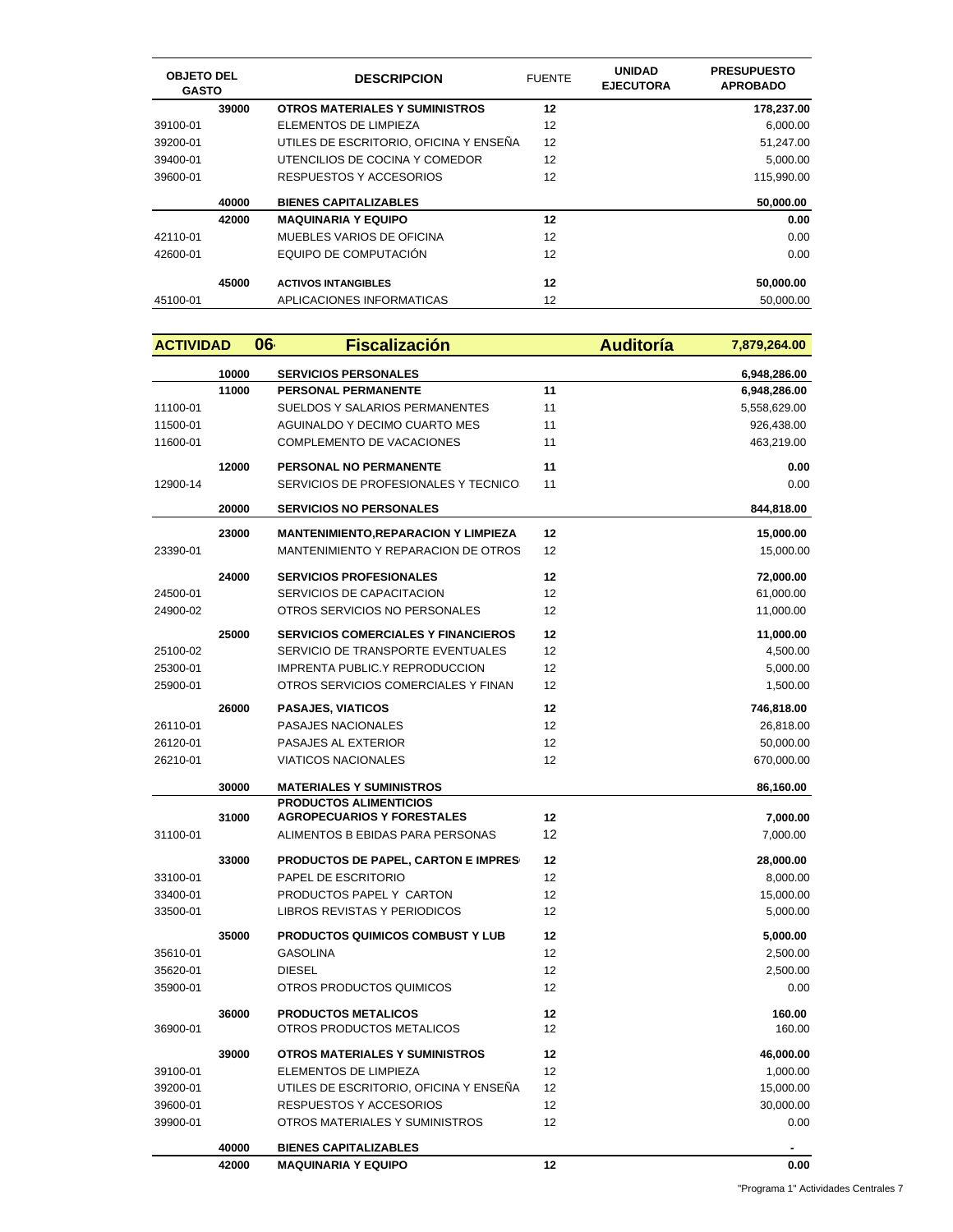| <b>OBJETO DEL</b><br><b>GASTO</b> | <b>DESCRIPCION</b>        | <b>FUENTE</b> | <b>UNIDAD</b><br><b>EJECUTORA</b> | <b>PRESUPUESTO</b><br><b>APROBADO</b> |
|-----------------------------------|---------------------------|---------------|-----------------------------------|---------------------------------------|
| 42120-01                          | EQUIPOS VARIOS DE OFICINA | 12            |                                   | 0.00                                  |
| 42600-01                          | EQUIPO DE COMPUTACIÓN     | 12            |                                   | 0.00                                  |

|          |                      | Ejecución de Políticas y Estrategias                               |          |               |
|----------|----------------------|--------------------------------------------------------------------|----------|---------------|
|          | <b>ACTIVIDAD 07-</b> |                                                                    | Rectoría | 16,840,225.00 |
|          |                      | y Representación Legal                                             |          |               |
|          | 10000                | <b>SERVICIOS PERSONALES</b>                                        |          | 7,112,494.00  |
|          | 11000                | <b>PERSONAL PERMANENTE</b>                                         | 11       | 4,812,494.00  |
| 11100-01 |                      | SUELDOS Y SALARIOS PERMANENTES                                     | 11       | 3,242,795.00  |
| 11100-02 |                      | PAGOS A PERSONAL NO CLASIFICADO                                    | 11       | 759,000.00    |
| 11500-01 |                      | <b>AGUINALDO Y DECIMO CUARTO MES</b>                               | 11       | 540,466.00    |
| 11600-01 |                      | <b>COMPLEMENTO DE VACACIONES</b>                                   | 11       | 270,233.00    |
|          | 12000                | PERSONAL NO PERMANENTE                                             | 11       | 2,300,000.00  |
| 12900-14 |                      | SERVICIOS DE PROFESIONALES Y TECNICO:                              | 11       | 2,300,000.00  |
|          | 20000                | <b>SERVICIOS NO PERSONALES</b>                                     |          | 8,087,731.00  |
|          | 22000                | <b>ALQUILERES Y DERECHOS SOBRE BIENES I</b>                        | 12       | 198,830.00    |
| 22100-01 |                      | <b>ENERGIA ELECTRICA</b>                                           | 12       | 19,470.00     |
| 22900-01 |                      | OTROS ALQUILERES                                                   | 12       | 179,360.00    |
|          | 23000                | <b>MANTENIMIENTO,REPARACION Y LIMPIEZA</b>                         | 12       | 181,720.00    |
| 23390-01 |                      | MANTENIMIENTO Y REPARACION DE OTROS                                | 12       | 181,720.00    |
|          |                      |                                                                    |          |               |
|          | 24000                | <b>SERVICIOS PROFESIONALES</b>                                     | 12       | 3,118,115.00  |
| 24200-01 |                      | ESTUDIOS INVESTIGACION Y FACTIBILIDAD                              | 12       | 29,744.00     |
| 24200-02 |                      | SERVICIOS DE CAPACITACION LASPAU                                   | 12       | 2,500,000.00  |
| 24300-01 |                      | SERVICIOS TEC. Y PROF. JURIDICIOS                                  | 12       | 236,000.00    |
| 24500-01 |                      | SERVICIOS DE CAPACITACION.                                         | 12       | 106,200.00    |
| 24900-01 |                      | OTROS SERVICIOS TECNICOS Y PROFESION                               | 12       | 246,171.00    |
| 24900-05 |                      | PLAN MAESTRO DE DES. INFRAESTRUCTUR.                               | 12       |               |
|          | 25000                | <b>SERVICIOS COMERCIALES Y FINANCIEROS</b>                         | 12       | 1,862,984.00  |
| 25100-02 |                      | SERVICIOS DE TRANSPORTE EVENTUALES                                 | 12       | 123,900.00    |
| 25300-01 |                      | <b>IMPRENTA PUBLIC.Y REPRODUCCION</b>                              | 12       | 460,200.00    |
| 25600-01 |                      | PUBLICIDAD Y PROPAGANDA                                            | 12       | 1,250,800.00  |
| 25700-01 |                      | SERVICIOS DE INTERNET                                              | 12       |               |
| 25900-01 |                      | OTROS SERVICIOS COMERCIALES Y FINAN                                | 12       | 28,084.00     |
|          | 26000                | <b>PASAJES, VIATICOS</b>                                           | 12       | 2,459,874.00  |
| 26110-01 |                      | PASAJES NACIONALES                                                 | 12       | 236,000.00    |
| 26120-01 |                      | PASAJES AL EXTERIOR                                                | 12       | 768,239.00    |
| 26210-01 |                      | <b>VIATICOS NACIONALES</b>                                         | 12       | 275,635.00    |
| 26220-01 |                      | <b>VIATICOS AL EXTERIOR</b>                                        | 12       | 1,180,000.00  |
|          | 29000                | <b>OTROS SERVICIOS NO PERSONALES</b>                               | 12       | 266,208.00    |
| 29100-01 |                      | SERVICIOS CEREMONIAS Y PROTOCOLO ED                                | 12       |               |
| 29200-01 |                      | SERVICIOS DE VIGILANCIA                                            | 12       | 266,208.00    |
|          | 30000                | <b>MATERIALES Y SUMINISTROS</b>                                    |          | 1,000,000.00  |
|          |                      | <b>PRODUCTOS ALIMENTICIOS</b><br><b>AGROPECUARIOS Y FORESTALES</b> |          |               |
|          | 31000                |                                                                    | 12       | 623,700.00    |
| 31100-01 |                      | ALIMENTOS B EBIDAS PARA PERSONAS                                   | 12       | 600,600.00    |
| 31410-01 |                      | PRODUCTOS AGROPECUARIOS                                            | 12       | 23,100.00     |
|          | 32000                | <b>TEXTILES Y VESTUARIOS</b>                                       | 12       | 7,260.00      |
| 32200-01 |                      | CONFECCIONES TEXTILES,                                             | 12       | 7,260.00      |
|          | 33000                | <b>PRODUCTOS DE PAPEL, CARTON E IMPRES</b>                         | 12       | 187,440.00    |
| 33100-01 |                      | PAPEL DE ESCRITORIO                                                | 12       | 59,400.00     |
| 33200-01 |                      | PAPEL DE COMPUTACION                                               | 12       | 49,500.00     |
| 33300-01 |                      | PRODUCTOS DE ARTES GRAFICAS                                        | 12       | 9,240.00      |
| 33400-01 |                      | PRODUCTOS PAPEL Y CARTON                                           | 12       | 59,400.00     |
| 33500-01 |                      | LIBROS REVISTAS Y PERIODICOS                                       | 12       | 9,900.00      |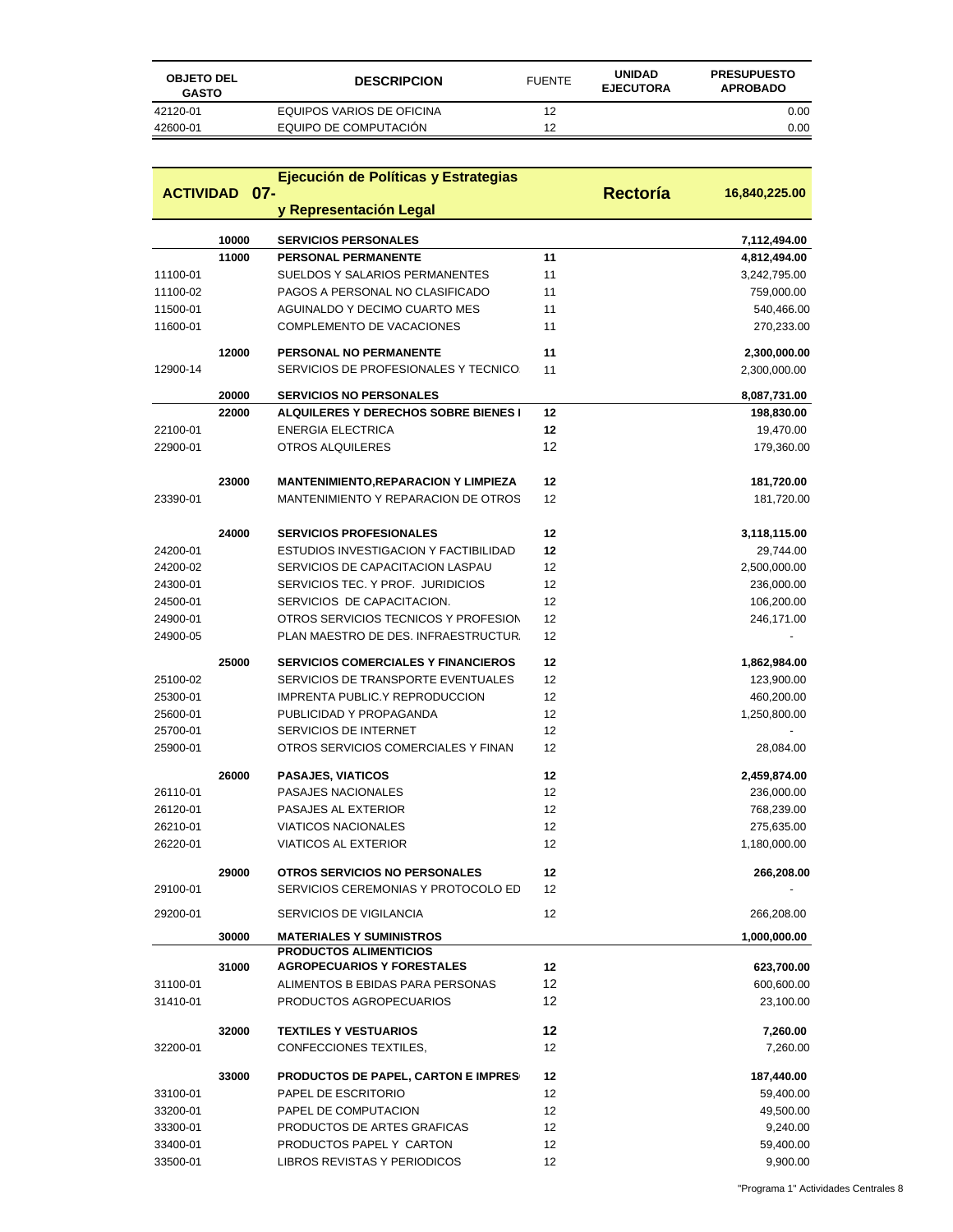| <b>OBJETO DEL</b><br><b>GASTO</b> |       | <b>DESCRIPCION</b>                       | <b>FUENTE</b> | <b>UNIDAD</b><br><b>EJECUTORA</b> | <b>PRESUPUESTO</b><br><b>APROBADO</b> |
|-----------------------------------|-------|------------------------------------------|---------------|-----------------------------------|---------------------------------------|
|                                   | 35000 | <b>PRODUCTOS QUIMICOS COMBUST. Y LUB</b> | 12            |                                   | 66,000.00                             |
| 35500-01                          |       | TINTES, PINTURAS Y LUBRICANTES           | 12            |                                   | 26,400.00                             |
| 35610-01                          |       | <b>GASOLINA</b>                          | 12            |                                   | 23,100.00                             |
| 35620-01                          |       | <b>DIESEL</b>                            | 12            |                                   | 16,500.00                             |
|                                   | 36000 | <b>PRODUCTOS METALICOS</b>               | 12            |                                   | 17,850.00                             |
| 36900-01                          |       | OTROS PRODUCTOS METALICOS                | 12            |                                   | 1,350.00                              |
| 36930-01                          |       | PRODUCTOS DE HOJALATA                    | 12            |                                   | 16,500.00                             |
|                                   | 39000 | <b>OTROS MATERIALES Y SUMINISTROS</b>    | 12            |                                   | 97,750.00                             |
| 39100-01                          |       | ELEMENTOS DE LIMPIEZA                    | 12            |                                   | 9,240.00                              |
| 39200-01                          |       | UTILES DE ESCRITORIO, OFICINA Y ENSEÑA   | 12            |                                   | 24,420.00                             |
| 39500-01                          |       | UTILES MENORES MEDICOS QUIRUR, Y LAB.    | 12            |                                   | 7,920.00                              |
| 39600-01                          |       | RESPUESTOS Y ACCESORIOS                  | 12            |                                   | 56,170.00                             |
| 39900-01                          |       | OTROS MATERIALES Y SUMINISTROS           | 12            |                                   | 0.00                                  |
|                                   | 40000 | <b>BIENES CAPITALIZABLES</b>             |               |                                   |                                       |
|                                   | 42000 | <b>MAQUINARIA Y EQUIPO</b>               | 12            |                                   | 0.00                                  |
| 42700-02                          |       | MUEBLES Y EQUIPOS EDUCACIONALES          | 12            |                                   |                                       |
|                                   | 50000 | <b>TRANSFERENCIAS</b>                    |               |                                   | 640,000.00                            |
|                                   | 51000 | <b>TRANSFERENCIAS CORRIENTES</b>         | 12            |                                   | 290,000.00                            |
| 51200-29                          |       | <b>GRATIFICACIONES A PARTICULARES</b>    | 12            |                                   | 290,000.00                            |
|                                   | 56000 | <b>TRANSFERENCIAS CAPITAL SECT EXT</b>   | 12            |                                   | 350,000.00                            |
| 56100-08                          |       | <b>FUNDACION PROARTE Y CULTURA</b>       | 12            |                                   | 350,000.00                            |

| <b>PROYECTOS:</b> | A DESARROLLAR EN EL 2010                    | Rectoría | 21,024,747.00 |
|-------------------|---------------------------------------------|----------|---------------|
| <b>PROYECTO</b>   | 01- Fortalecimiento Tec. Equipo Educacional | Rectoría | 7,524,747.00  |
| <b>PROYECTO</b>   | 02- Plan Maestro Ciudad Universitaria       | Rectoría | 5,000,000.00  |
| <b>PROYECTO</b>   | 03- Estudio Hidroeléctrico                  | Rectoría | 5,000,000.00  |
| <b>PROYECTO</b>   | 04- Evaluación Personal Manual de Puestos   | Rectoría | 1,000,000.00  |
| <b>PROYECTO</b>   | 05- Fortalecimiento Reforma                 | Rectoría | 2,200,000.00  |
| <b>PROYECTO</b>   | 06- Proyecto Promocion Arte y Cultura       | Rectoría | 300.000.00    |

the contract of the contract of the contract of the contract of the contract of the contract of the contract o

|          | <b>ACTIVIDAD 08-</b> | <b>Relaciones Internacionales</b>           |    | <b>Vice Rectoria</b><br><b>R.Internacionales</b> | 3,396,537.00 |
|----------|----------------------|---------------------------------------------|----|--------------------------------------------------|--------------|
|          | 10000                | <b>SERVICIOS PERSONALES</b>                 |    |                                                  | 2,720,582.00 |
|          | 11000                | <b>PERSONAL PERMANENTE</b>                  | 11 |                                                  | 2,252,582.00 |
| 11100-01 |                      | SUELDOS Y SALARIOS PERMANENTES              | 11 |                                                  | 1,802,066.00 |
| 11500-01 |                      | AGUINALDO Y DECIMO CUARTO MES               | 11 |                                                  | 300,344.00   |
| 11600-01 |                      | <b>COMPLEMENTO DE VACACIONES</b>            | 11 |                                                  | 150,172.00   |
|          | 12000                | PERSONAL NO PERMANENTE                      | 11 |                                                  | 468,000.00   |
| 12900-28 |                      | SERV, PROFE Y TEC. VICE RECTORIA RELAC      | 11 |                                                  | 468,000.00   |
|          | 20000                | <b>SERVICIOS NO PERSONALES</b>              |    |                                                  | 573,955.00   |
| 22-000   |                      | ALQUILERES Y DERECHOS SOBRE BIENES I        | 12 |                                                  | 8,000.00     |
| 22900-01 |                      | OTROS ALQUILERES                            | 12 |                                                  | 8,000.00     |
|          | 23000                | <b>MANTENIMIENTO, REPARACION Y LIMPIEZA</b> | 12 |                                                  | 8,800.00     |
| 23350-01 |                      | MANTEN. Y REPARACION EQUIPO DE COMPI        | 12 |                                                  | 4,400.00     |
| 23600-01 |                      | MANTENIMIENTO DE SISTEMAS INFORMATIC        | 12 |                                                  | 4,400.00     |
|          | 24000                | <b>SERVICIOS PROFESIONALES</b>              | 12 |                                                  | 20,000.00    |
| 24500-01 |                      | SERVICIOS DE CAPACITACION.                  | 12 |                                                  | 20,000.00    |
|          | 25000                | <b>SERVICIOS COMERCIALES Y FINANCIEROS</b>  | 12 |                                                  | 51,000.00    |
| 25100-01 |                      | SERVICIOS DE TRANSPORTE                     | 12 |                                                  | 3,000.00     |
| 25300-01 |                      | IMPRENTA PUBLIC.Y REPRODUCCION              | 12 |                                                  | 10,000.00    |
| 25600-01 |                      | PUBLICIDAD Y PROPAGANDA                     | 12 |                                                  | 8,000.00     |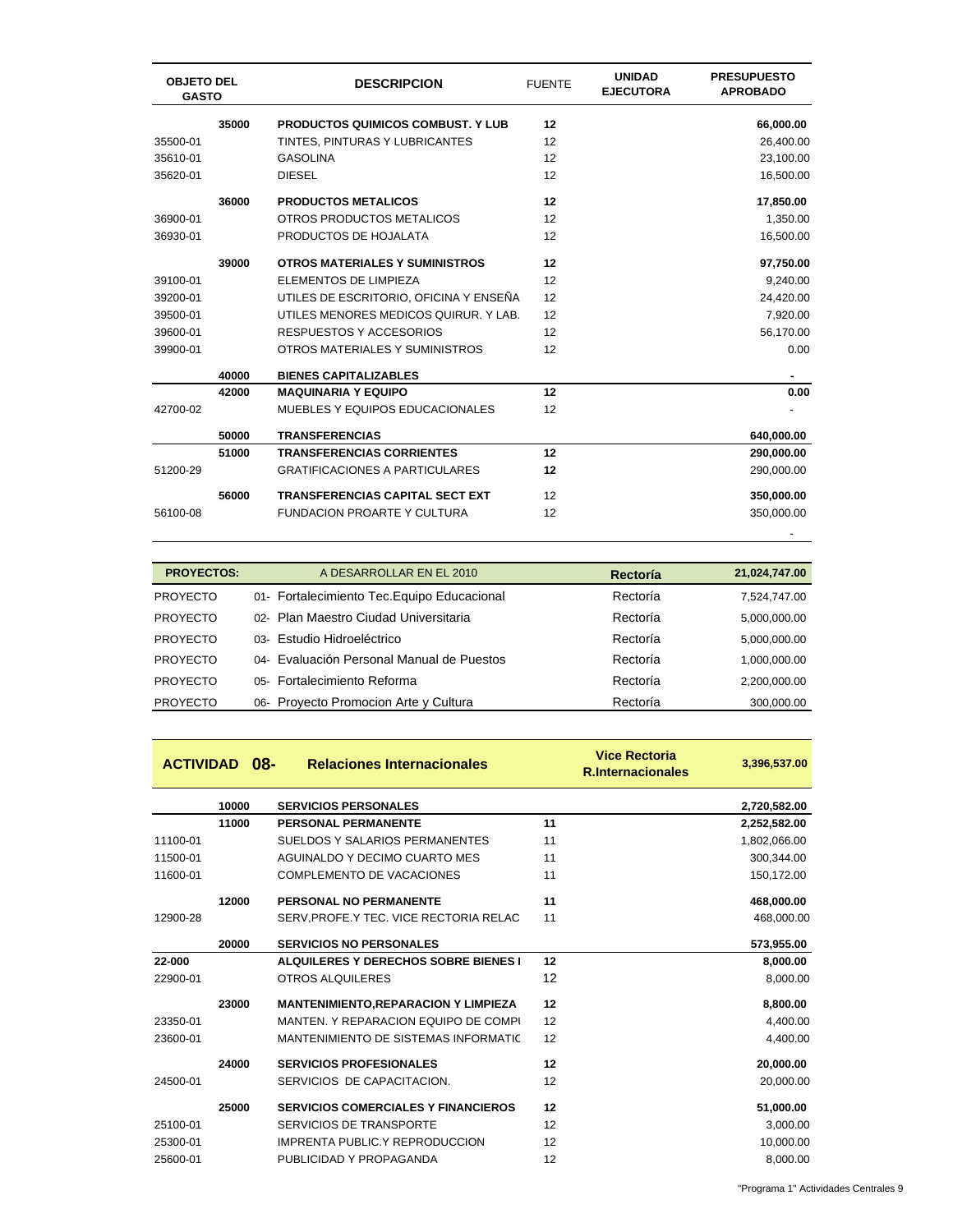| <b>OBJETO DEL</b><br><b>GASTO</b> |       | <b>DESCRIPCION</b>                         | <b>FUENTE</b> | <b>UNIDAD</b><br><b>EJECUTORA</b> | <b>PRESUPUESTO</b><br><b>APROBADO</b> |
|-----------------------------------|-------|--------------------------------------------|---------------|-----------------------------------|---------------------------------------|
| 25900-01                          |       | OTROS SERVICIOS COMERCIALES Y FINAN.       | 12            |                                   | 30,000.00                             |
|                                   | 26000 | <b>PASAJES, VIATICOS</b>                   | 12            |                                   | 410,868.00                            |
| 26110-01                          |       | <b>PASAJES NACIONALES</b>                  | 12            |                                   | 40,000.00                             |
| 26120-01                          |       | PASAJES AL EXTERIOR                        | 12            |                                   | 160,868.00                            |
| 26210-01                          |       | <b>VIATICOS NACIONALES</b>                 | 12            |                                   | 50,000.00                             |
| 26220-01                          |       | <b>VIATICOS AL EXTERIOR</b>                | 12            |                                   | 160,000.00                            |
|                                   | 29000 | OTROS SERVICIOS NO PERSONALES              | 12            |                                   | 75,287.00                             |
| 29100-01                          |       | SERVICIOS CEREMONIAS Y PROTOCOLO ED        | 122           |                                   | 75,287.00                             |
|                                   | 30000 | <b>MATERIALES Y SUMINISTROS</b>            |               |                                   | 82,000.00                             |
|                                   | 31100 | <b>ALIMENTOS Y BEBIDAS PARA PERSONAS</b>   | 12            |                                   | 20,000.00                             |
| 31100-01                          |       | ALIMENTOS Y BEBIDAS PARA PERSONAS          | 12            |                                   | 20,000.00                             |
|                                   | 33000 | <b>PRODUCTOS DE PAPEL, CARTON E IMPRES</b> | 12            |                                   | 34,000.00                             |
| 33100-01                          |       | PAPEL DE ESCRITORIO                        | 12            |                                   | 9,000.00                              |
| 33300-01                          |       | PRODUCTOS DE ARTES GRAFICAS                | 12            |                                   | 20,000.00                             |
| 33500-01                          |       | LIBROS REVISTAS Y PERIODICOS               | 12            |                                   | 5,000.00                              |
|                                   | 35000 | <b>PRODUCTOS QUIMICOS COMBUST. Y LUB</b>   | 12            |                                   | 17,000.00                             |
| 35620-01                          |       | <b>DIESEL</b>                              | 12            |                                   | 15,000.00                             |
| 35650-01                          |       | ACEITE Y GRASAS LUBRICANTES                | 12            |                                   | 2,000.00                              |
|                                   | 36000 | <b>PRODUCTOS METALICOS</b>                 | 12            |                                   |                                       |
| 36910-01                          |       | PRODUCTOS DE HOJALATA                      | 12            |                                   | 0.00                                  |
|                                   | 39000 | <b>OTROS MATERIALES Y SUMINISTROS</b>      | 12            |                                   | 11,000.00                             |
| 39100-01                          |       | ELEMENTOS DE LIMPIEZA                      | 12            |                                   | 2,000.00                              |
| 39200-01                          |       | UTILES DE ESCRITORIO, OFICINA Y ENSEÑA     | 12            |                                   | 3,000.00                              |
| 39600-01                          |       | RESPUESTOS Y ACCESORIOS                    | 12            |                                   | 6,000.00                              |
| 39900-01                          |       | OTROS MATERIALES Y SUMINISTROS             | 12            |                                   | 0.00                                  |
|                                   | 40000 | <b>BIENES CAPITALIZABLES</b>               |               |                                   | 20,000.00                             |
|                                   | 42000 | <b>MAQUINARIA Y EQUIPO</b>                 | 12            |                                   | 20,000.00                             |
| 42110-01                          |       | MUEBLES VARIOS DE OFICINA                  | 12            |                                   | 20,000.00                             |
| 42600-01                          |       | EQUIPO DE COMPUTACIÓN                      | 12            |                                   | 0.00                                  |

|          |       | <b>ACTIVIDAD 09- Comunicación Interna y externa</b> | <b>Secretaría</b><br><b>General</b> | 7,378,652.00 |
|----------|-------|-----------------------------------------------------|-------------------------------------|--------------|
|          | 10000 | <b>SERVICIOS PERSONALES</b>                         |                                     | 6,291,244.00 |
|          | 11000 | <b>PERSONAL PERMANENTE</b>                          | 11                                  | 6,291,244.00 |
| 11100-01 |       | SUELDOS Y SALARIOS PERMANENTES                      | 11                                  | 4,792,995.00 |
| 11100-02 |       | PAGOS A PERSONAL NO CLASIFICADO                     | 11                                  | 300,000.00   |
| 11500-01 |       | AGUINALDO Y DECIMO CUARTO MES                       | 11                                  | 798,833.00   |
| 11600-01 |       | <b>COMPLEMENTO DE VACACIONES</b>                    | 11                                  | 399,416.00   |
|          | 20000 | <b>SERVICIOS NO PERSONALES</b>                      |                                     | 604,466.00   |
|          | 22000 | ALQUILERES Y DERECHOS SOBRE BIENES I                | 12                                  | 30,000.00    |
| 22270-01 |       | ALQUILER DE EQUIPO DE EDUCACION                     | 12                                  | 30,000.00    |
|          | 23000 | <b>MANTENIMIENTO, REPARACION Y LIMPIEZA</b>         | 12                                  | 22,400.00    |
| 23360-01 |       | MANTENIMIENTO Y REPARACION DE EQUIPO                | 12                                  | 12,400.00    |
| 23600-01 |       | MANTENIMIENTO DE SISTEMAS INFORMATIC                | 12                                  | 10,000.00    |
|          | 24000 | <b>SERVICIOS PROFESIONALES</b>                      | 12                                  | 70,000.00    |
| 24500-01 |       | SERVICIOS DE CAPACITACION.                          | 12                                  | 40,000.00    |
| 24900-01 |       | OTROS SERVICIOS TECNICOS Y PROFESION                | 12                                  | 30,000.00    |
|          | 25000 | <b>SERVICIOS COMERCIALES Y FINANCIEROS</b>          | 12                                  | 282,066.00   |
| 25100-02 |       | SERVICIOS DE TRANSPORTE EVENTUALES                  | 12                                  | 5,000.00     |
| 25300-01 |       | IMPRENTA PUBLIC.Y REPRODUCCION                      | 12                                  | 188,766.00   |
| 25600-01 |       | PUBLICIDAD Y PROPAGANDA                             | 12                                  | 60,000.00    |
| 25700-01 |       | SERVICIOS DE INTERNET                               | 12                                  | 20,000.00    |
| 25900-01 |       | OTROS SERVICIOS COMERCIALES Y FIN                   | 12                                  | 8.300.00     |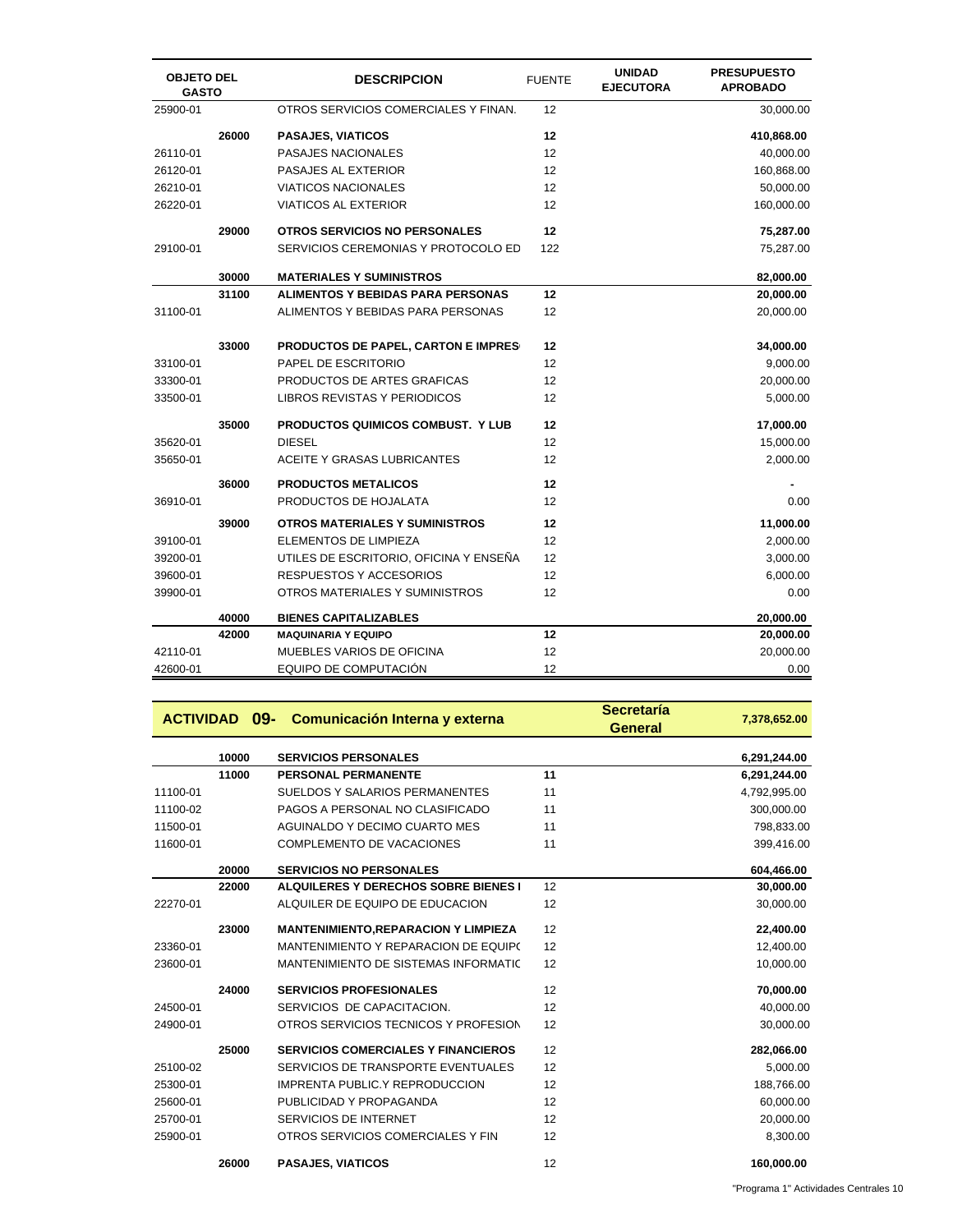| <b>OBJETO DEL</b><br><b>GASTO</b> |       | <b>DESCRIPCION</b>                         | <b>FUENTE</b> | <b>UNIDAD</b><br><b>EJECUTORA</b> | <b>PRESUPUESTO</b><br><b>APROBADO</b> |
|-----------------------------------|-------|--------------------------------------------|---------------|-----------------------------------|---------------------------------------|
| 26110-01                          |       | PASAJES NACIONALES                         | 12            |                                   | 45,000.00                             |
| 26120-01                          |       | PASAJES AL EXTERIOR                        | 12            |                                   | 0.00                                  |
| 26210-01                          |       | <b>VIATICOS NACIONALES</b>                 | 12            |                                   | 115,000.00                            |
|                                   | 29000 | OTROS SERVICIOS NO PERSONALES              | 12            |                                   | 40,000.00                             |
| 29100-01                          |       | SERVICIOS CEREMONIAS Y PROTOCOLO ED        | 12            |                                   | 40,000.00                             |
|                                   | 30000 | <b>MATERIALES Y SUMINISTROS</b>            | 12            |                                   | 252,442.00                            |
|                                   |       | <b>PRODUCTOS ALIMENTICIOS</b>              |               |                                   |                                       |
|                                   | 31000 | <b>AGROPECUARIOS Y FORESTALES</b>          | 12            |                                   | 76,800.00                             |
| 31100-01                          |       | ALIMENTOS B EBIDAS PARA PERSONAS           | 12            |                                   | 55,000.00                             |
| 31500-01                          |       | MADERA CORCHO Y SUS MANUFACTURAS           | 12            |                                   | 21,800.00                             |
|                                   | 32000 | <b>TEXTILES Y VESTUARIOS</b>               | 12            |                                   |                                       |
| 32300-03                          |       | OTROS TEXTILES Y VESTUARIOS                | 12            |                                   |                                       |
|                                   | 33000 | PRODUCTOS DE PAPEL, CARTON E IMPRES        | 12            |                                   | 78,382.00                             |
| 33100-01                          |       | PAPEL DE ESCRITORIO                        | 12            |                                   | 10,000.00                             |
| 33200-01                          |       | PAPEL DE COMPUTACION                       | 12            |                                   | 5,000.00                              |
| 33300-01                          |       | PRODUCTOS DE ARTES GRAFICAS                | 12            |                                   | 5,000.00                              |
| 33400-01                          |       | PRODUCTOS PAPEL Y CARTON                   | 12            |                                   | 49,382.00                             |
| 33500-01                          |       | LIBROS REVISTAS Y PERIODICOS               | 12            |                                   | 2,000.00                              |
| 33700-01                          |       | <b>ESPECIES TIMBRADOS Y VALORES</b>        | 12            |                                   | 7,000.00                              |
|                                   | 35000 | <b>PRODUCTOS QUIMICOS COMBUSTIBLES Y L</b> | 12            |                                   | 1,000.00                              |
| 35500-01                          |       | TINTES, PINTURAS Y LUBRICANTES             | 12            |                                   |                                       |
| 35610-01                          |       | <b>GASOLINA</b>                            | 12            |                                   | 1,000.00                              |
|                                   | 36000 | <b>PRODUCTOS METALICOS</b>                 | 12            |                                   | 260.00                                |
| 36930-01                          |       | ELEMENTOS DE FERRETERIA                    | 12            |                                   | 260.00                                |
|                                   | 39000 | <b>OTROS MATERIALES Y SUMINISTROS</b>      | 12            |                                   | 96,000.00                             |
| 39100-01                          |       | ELEMENTOS DE LIMPIEZA                      | 12            |                                   | 1,000.00                              |
| 39200-01                          |       | UTILES DE ESCRITORIO, OFICINA Y ENSENA     | 12            |                                   | 20,000.00                             |
| 39600-01                          |       | RESPUESTOS Y ACCESORIOS                    | 12            |                                   | 75,000.00                             |
|                                   | 40000 | <b>BIENES CAPITALIZABLES</b>               | 12            |                                   |                                       |
|                                   | 42000 | <b>MAQUINARIA Y EQUIPO</b>                 | 12            |                                   |                                       |
| 42110-01                          |       | MUEBLES VARIOS DE OFICINA                  | 12            |                                   |                                       |
| 42600-01                          |       | EQUIPO DE COMPUTACIÓN                      | 12            |                                   |                                       |
|                                   | 50000 | <b>TRANSFERENCIAS</b>                      |               |                                   | 230,500.00                            |
|                                   | 53000 | DONACIONES A ORGANISMOS INTERNAC,          | 12            |                                   | 230,500.00                            |
| 53210-01                          |       | UNION DE UNIVERSIDADES DE LA UDUAL         | 12            |                                   | 30,500.00                             |
| 53210-04                          |       | <b>GRATIFICACIONES A PARTICULARES</b>      | 12            |                                   | 200,000.00                            |

| <b>ACTIVIDAD</b> |       | Asesoría Legal<br>$10 -$                    | <b>Abogado General</b> | 5,202,335.00 |
|------------------|-------|---------------------------------------------|------------------------|--------------|
|                  | 10000 | <b>SERVICIOS PERSONALES</b>                 |                        | 4,963,011.00 |
|                  | 11000 | <b>PERSONAL PERMANENTE</b>                  | 11                     | 4,963,011.00 |
| 11100-01         |       | SUELDOS Y SALARIOS PERMANENTES              | 11                     | 3,718,409.00 |
| 11100-02         |       | PAGOS A PERSONAL NO CLASIFICADO             | 11                     | 315,000.00   |
| 11500-01         |       | AGUINALDO Y DECIMO CUARTO MES               | 11                     | 619,735.00   |
| 11600-01         |       | COMPLEMENTO DE VACACIONES                   | 11                     | 309,867.00   |
|                  | 20000 | <b>SERVICIOS NO PERSONALES</b>              |                        | 146,846.00   |
|                  | 23000 | <b>MANTENIMIENTO, REPARACION Y LIMPIEZA</b> | 12                     | 5,671.00     |
| 23390-01         |       | MANTENIMIENTO Y REPARACION DE OTROS         | 12                     | 5,671.00     |
|                  | 24000 | <b>SERVICIOS PROFESIONALES</b>              | 12                     | 2,268.00     |
| 24900-01         |       | OTROS SERVICIOS TECNICOS Y PROFESION        | 12                     | 2,268.00     |
|                  | 25000 | <b>SERVICIOS COMERCIALES Y FINANCIEROS</b>  | 12                     | 8,755.00     |
| 25100-02         |       | SERVICIO DE TRANSPORTE EVENTUALES           | 12                     | 3,780.00     |
| 25300-01         |       | <b>IMPRENTA PUBLIC.Y REPRODUCCION</b>       | 12                     | 1,361.00     |
| 25900-01         |       | OTROS SERVICIOS COMERCIALES Y FINAN         | 12                     | 3,614.00     |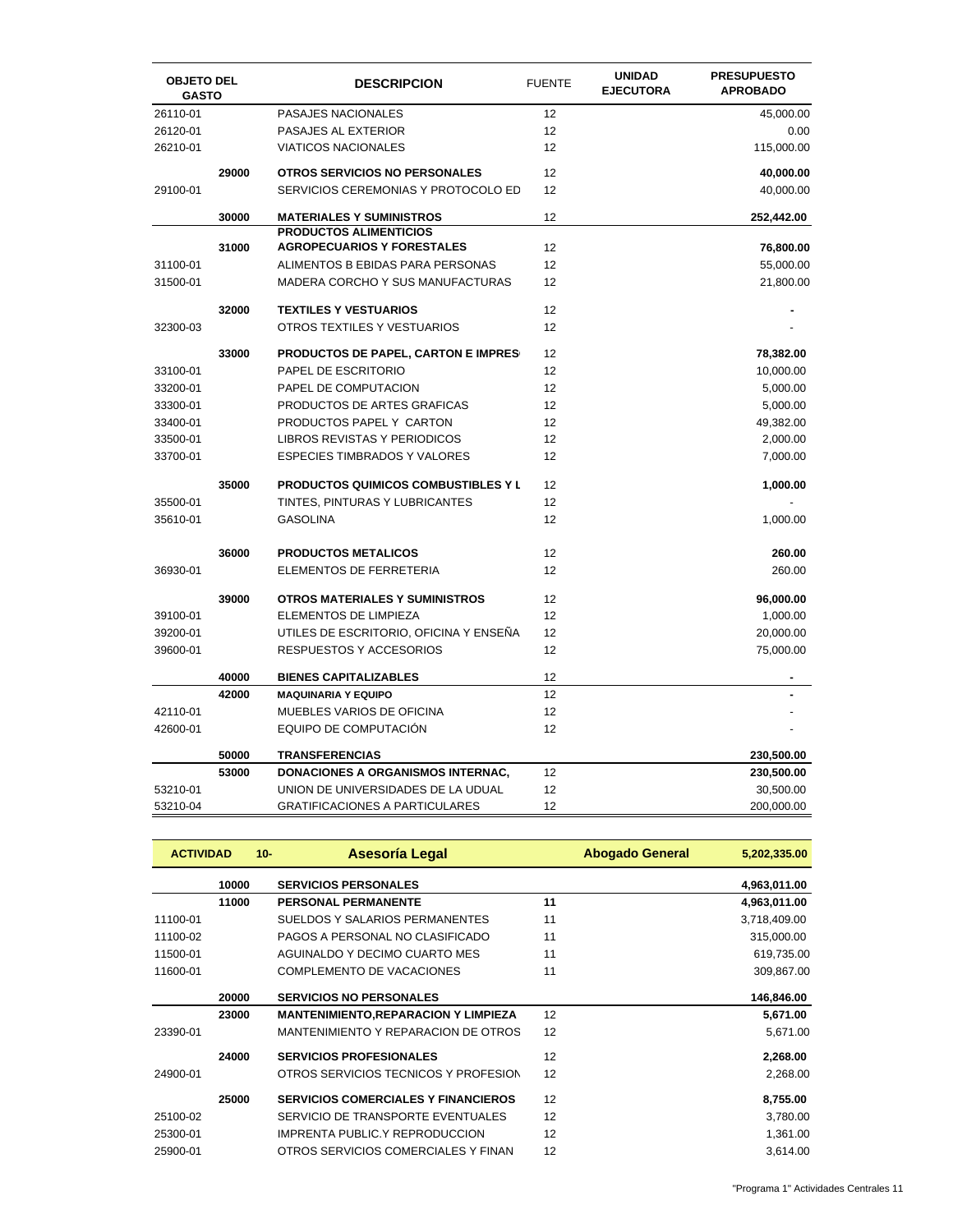| <b>OBJETO DEL</b><br><b>GASTO</b> |       | <b>DESCRIPCION</b>                         | <b>FUENTE</b> | <b>UNIDAD</b><br><b>EJECUTORA</b> | <b>PRESUPUESTO</b><br><b>APROBADO</b> |
|-----------------------------------|-------|--------------------------------------------|---------------|-----------------------------------|---------------------------------------|
|                                   | 26000 | <b>PASAJES, VIATICOS</b>                   | 12            |                                   | 130,152.00                            |
| 26110-01                          |       | <b>PASAJES NACIONALES</b>                  | 12            |                                   | 5,871.00                              |
| 26210-01                          |       | <b>VIATICOS NACIONALES</b>                 | 12            |                                   | 120,973.00                            |
| 26220-01                          |       | <b>VIATICOS AL EXTERIOR</b>                | 12            |                                   | 3,308.00                              |
|                                   | 30000 | <b>MATERIALES Y SUMINISTROS</b>            | 12            |                                   | 52,478.00                             |
|                                   |       | <b>PRODUCTOS ALIMENTICIOS</b>              |               |                                   |                                       |
|                                   | 31000 | <b>AGROPECUARIOS Y FORESTALES</b>          | 12            |                                   | 0.00                                  |
| 31100-01                          |       | ALIMENTOS B EBIDAS PARA PERSONAS           | 12            |                                   | 0.00                                  |
|                                   | 32000 | <b>TEXTILES Y VESTUARIOS</b>               | 12            |                                   |                                       |
| 32300-03                          |       | OTROS TEXTILES Y VESTUARIOS                | 12            |                                   | 0.00                                  |
|                                   | 33000 | <b>PRODUCTOS DE PAPEL, CARTON E IMPRES</b> | 12            |                                   | $\blacksquare$                        |
| 33100-01                          |       | PAPEL DE ESCRITORIO                        | 12            |                                   | 0.00                                  |
| 33400-01                          |       | PRODUCTOS PAPEL Y CARTON                   | 12            |                                   | 0.00                                  |
| 33700-01                          |       | <b>ESPECIES TIMBRADOS Y VALORES</b>        | 12            |                                   | 0.00                                  |
|                                   | 35000 | <b>PRODUCTOS QUIMICOS COMBUST. Y LUB.</b>  | 12            |                                   |                                       |
| 35610-01                          |       | <b>GASOLINA</b>                            | 12            |                                   | 0.00                                  |
|                                   | 39000 | <b>OTROS MATERIALES Y SUMINISTROS</b>      | 12            |                                   | 52,478.00                             |
| 39100-01                          |       | ELEMENTOS DE LIMPIEZA                      | 12            |                                   | 0.00                                  |
| 39200-01                          |       | UTILES DE ESCRITORIO, OFICINA Y ENSEÑA     | 12            |                                   | 0.00                                  |
| 39600-01                          |       | <b>RESPUESTOS Y ACCESORIOS</b>             | 12            |                                   | 0.00                                  |
| 39900-01                          |       | OTROS MATERIALES Y SUMINISTROS             | 12            |                                   | 52,478.00                             |
|                                   | 40000 | <b>BIENES CAPITALIZABLES</b>               |               |                                   | 40,000.00                             |
|                                   | 42000 | <b>MAQUINARIA Y EQUIPO</b>                 | 12            |                                   | 40,000.00                             |
| 42600-01                          |       | EQUIPO DE COMPUTACIÓN                      | 12            |                                   | 40,000.00                             |

| <b>ACTIVIDAD</b> |       | <b>Relaciones Nacionales</b><br>$11 -$     | Rectoría | 3,846,904.00 |
|------------------|-------|--------------------------------------------|----------|--------------|
| 10000            |       | <b>SERVICIOS PERSONALES</b>                |          | 2,700,992.00 |
| 11000            |       | <b>PERSONAL PERMANENTE</b>                 | 11       | 2,700,992.00 |
| 11100-01         |       | <b>SUELDOS Y SALARIOS</b>                  | 11       | 2,160,793.00 |
| 11500-01         |       | AGUINALDO Y DECIMO CUARTO MES              | 11       | 360,133.00   |
| 11600-01         |       | COMPLEMENTO DE VACACIONES                  | 11       | 180,066.00   |
| 20000            |       | <b>SERVICIOS NO PERSONALES</b>             |          | 1,051,605.00 |
| 24000            |       | <b>SERVICIOS PROFESIONALES</b>             | 12       | 129,600.00   |
| 24200-01         |       | ESTUDIOS INVESTISTACIÓN Y ANALISIS DE      | 12       | 48,600.00    |
| 24500-01         |       | SERVICIOS DE CAPACITACION.                 | 12       | 81,000.00    |
| 25000            |       | <b>SERVICIOS COMERCIALES Y FINANCIEROS</b> | 12       | 737,910.00   |
| 25300-01         |       | IMPRENTA PUBLIC.Y REPRODUCCION             | 12       | 681,210.00   |
| 25600-01         |       | PUBLICIDAD Y PROPAGANDA                    | 12       | 56,700.00    |
|                  | 26000 | <b>PASAJES, VIATICOS</b>                   | 12       | 171,945.00   |
| 26110-01         |       | PASAJES NACIONALES                         | 12       | 81,000.00    |
| 26120-01         |       | PASAJES AL EXTERIOR                        | 12       |              |
| 26210-01         |       | <b>VIATICOS NACIONALES</b>                 | 12       | 86,371.00    |
| 26220-01         |       | <b>VIATICOS AL EXTERIOR</b>                | 12       | 4,574.00     |
|                  | 29000 | <b>OTROS SERVICIOS NO PERSONALES</b>       | 12       | 12,150.00    |
| 29100-01         |       | SERVICIOS CEREMONIAS Y PROTOCOLO ED        | 12       | 12,150.00    |
|                  | 30000 | <b>MATERIALES Y SUMINISTROS</b>            | 12       | 94,307.00    |
|                  |       | <b>PRODUCTOS ALIMENTICIOS</b>              |          |              |
|                  | 31000 | <b>AGROPECUARIOS Y FORESTALES</b>          | 12       | 7,470.00     |
| 31100-01         |       | ALIMENTOS B EBIDAS PARA PERSONAS           | 12       | 7,470.00     |
|                  | 32000 | <b>TEXTILES Y VESTUARIOS</b>               | 12       |              |
| 32300-01         |       | PRENDAS DE VESTIR                          | 12       |              |
|                  | 33000 | PRODUCTOS DE PAPEL, CARTON E IMPRES        | 12       | 56,440.00    |
| 33100-01         |       | PAPEL DE ESCRITORIO                        | 12       | 16,600.00    |
| 33300-01         |       | PRODUCTOS DE ARTES GRAFICAS                | 12       | 20,750.00    |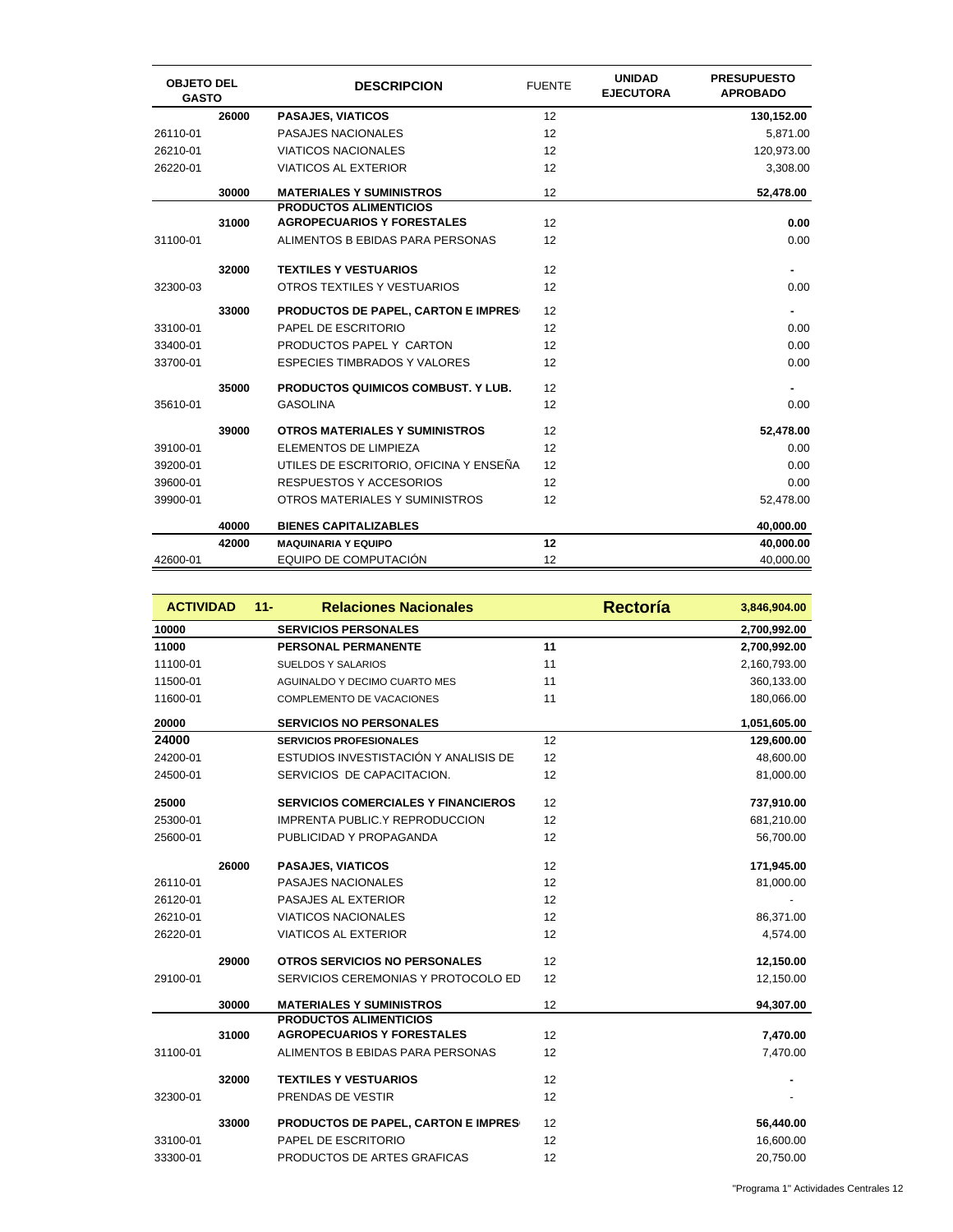| <b>OBJETO DEL</b><br><b>GASTO</b> |       | <b>DESCRIPCION</b>                     | <b>FUENTE</b> | <b>UNIDAD</b><br><b>EJECUTORA</b> | <b>PRESUPUESTO</b><br><b>APROBADO</b> |
|-----------------------------------|-------|----------------------------------------|---------------|-----------------------------------|---------------------------------------|
| 33400-02                          |       | OTROS PRODUCTOS PAPEL Y CARTON         | 12            |                                   | 6,640.00                              |
| 33500-01                          |       | LIBROS REVISTAS Y PERIODICOS           | 12            |                                   | 12,450.00                             |
|                                   | 39000 | <b>OTROS MATERIALES Y SUMINISTROS</b>  | 12            |                                   | 30,397.00                             |
| 39100-01                          |       | ELEMENTOS DE LIMPIEZA                  | 12            |                                   | 1,660.00                              |
| 39200-01                          |       | UTILES DE ESCRITORIO, OFICINA Y ENSEÑA | 12            |                                   | 12,450.00                             |
| 39600-01                          |       | <b>RESPUESTOS Y ACCESORIOS</b>         | 12            |                                   | 16,287.00                             |
|                                   | 40000 | <b>BIENES CAPITALIZABLES</b>           |               |                                   |                                       |
|                                   | 42000 | <b>MAQUINARIA Y EQUIPO</b>             | 12            |                                   |                                       |
| 42110-01                          |       | MUEBLES VARIOS DE OFICINA              | 12            |                                   |                                       |
| 42140-01                          |       | <b>ELECTRODOMESTICOS</b>               | 12            |                                   |                                       |
| 42500-01                          |       | EQUIPO DE COMUNICACIÓN Y SEÑALAMIENT   | 12            |                                   |                                       |
| 42600-01                          |       | EQUIPO DE COMPUTACIÓN                  | 12            |                                   |                                       |
|                                   | 45100 | <b>APLICACIONES INFORMATICAS</b>       | 12            |                                   |                                       |
| 45100-01                          |       | APLICACIONES INFORMATICAS              | 12            |                                   |                                       |

| <b>ACTIVIDAD</b> |       | $12 -$ | <b>Relaciones Laborables</b>                |    | <b>Rectoría</b> | 850,000.00 |
|------------------|-------|--------|---------------------------------------------|----|-----------------|------------|
| 10000            |       |        | <b>SERVICIOS PERSONALES</b>                 |    |                 | 779,122.00 |
| 11000            |       |        | <b>PERSONAL PERMANENTE</b>                  | 11 |                 | 779,122.00 |
| 11100-01         |       |        | SUELDOS Y SALARIOS PERMANENTES              | 11 |                 | 486,298.00 |
| 11100-02         |       |        | PAGOS A PERSONAL NO CLASIFICADO             | 11 |                 | 171,249.00 |
| 11500-01         |       |        | AGUINALDO Y DECIMO CUARTO MES               | 11 |                 | 81,050.00  |
| 11600-01         |       |        | COMPLEMENTO DE VACACIONES                   | 11 |                 | 40,525.00  |
|                  | 12000 |        | PERSONAL PERMANENTE                         | 11 |                 | 0.00       |
| 12900-14         |       |        | SERVICIOS DE PROFESIONALES Y TECNICO:       | 11 |                 |            |
|                  | 20000 |        | <b>SERVICIOS NO PERSONALES</b>              |    |                 | 61,102.00  |
|                  | 23000 |        | <b>MANTENIMIENTO, REPARACION Y LIMPIEZA</b> | 12 |                 | 2,719.00   |
| 23100-01         |       |        | MANTENIMIENTO Y REPARACION DE EDIFIC.       | 12 |                 | 2,719.00   |
|                  | 24000 |        | <b>SERVICIO PROFESIONALES</b>               | 12 |                 | 32,622.00  |
| 24500-01         |       |        | SERVICIO DE CAPACIACION                     | 12 |                 | 5,437.00   |
| 24900-01         |       |        | OTROS SERVICIOS PROFESIONALES               | 12 |                 | 27,185.00  |
|                  | 25000 |        | <b>MANTENIMIENTO, REPARACION Y LIMPIEZA</b> | 12 |                 | 18,964.00  |
| 25100-02         |       |        | SERVICIO DE TRANSPORTE EVENTUALES           | 12 |                 | 1,152.00   |
| 25300-01         |       |        | <b>IMPRENTA PUBLIC.Y REPRODUCCION</b>       | 12 |                 | 15,583.00  |
| 25600-01         |       |        | PUBLICIDAD Y PROPAGANDA                     | 12 |                 | 1,359.00   |
| 25900-01         |       |        | OTROS SERVICIOS COMERCIALES Y FINANC        | 12 |                 | 870.00     |
|                  | 26000 |        | <b>MANTENIMIENTO, REPARACION Y LIMPIEZA</b> | 12 |                 | 6,797.00   |
| 26110-01         |       |        | PASAJES NACIONALES                          | 12 |                 | 2,719.00   |
| 26210-01         |       |        | <b>VIATICOS NACIONALES</b>                  | 12 |                 | 4,078.00   |
|                  | 30000 |        | <b>MATERIALES Y SUMINISTROS</b>             |    |                 | 9,776.00   |
|                  |       |        | <b>PRODUCTOS ALIMENTICIOS</b>               |    |                 |            |
|                  | 31000 |        | <b>AGROPECUARIOS Y FORESTALES</b>           | 12 |                 | 1,036.00   |
| 31100-01         |       |        | ALIMENTOS B EBIDAS PARA PERSONAS            | 12 |                 | 1,036.00   |
|                  | 33000 |        | PRODUCTOS DE PAPEL, CARTON E IMPRES         | 12 |                 | 5,000.00   |
| 33100-01         |       |        | PAPEL DE ESCRITORIO                         | 12 |                 | 2,000.00   |
| 33300-01         |       |        | PRODUCTOS ARTES GRAFICAS                    | 12 |                 | 1,300.00   |
| 33400-01         |       |        | PRODUCTOS PAPEL Y CARTON                    | 12 |                 | 1,700.00   |
|                  | 39000 |        | <b>OTROS MATERIALES Y SUMINISTROS</b>       | 12 |                 | 3,740.00   |
| 39100-01         |       |        | ELEMENTOS DE LIMPIEZA                       | 12 |                 |            |
| 39200-01         |       |        | UTILES DE ESCRITORIO, OFICINA Y ENSENA      | 12 |                 | 2,000.00   |
| 39600-01         |       |        | RESPUESTOS Y ACCESORIOS                     | 12 |                 | 1,740.00   |
|                  | 40000 |        | <b>BIENES CAPITALIZABLES</b>                |    |                 |            |
|                  | 42000 |        | <b>MAQUINARIA Y EQUIPO</b>                  | 12 |                 |            |
| 42120-01         |       |        | EQUIPOS VARIOS DE OFICINA                   | 12 |                 |            |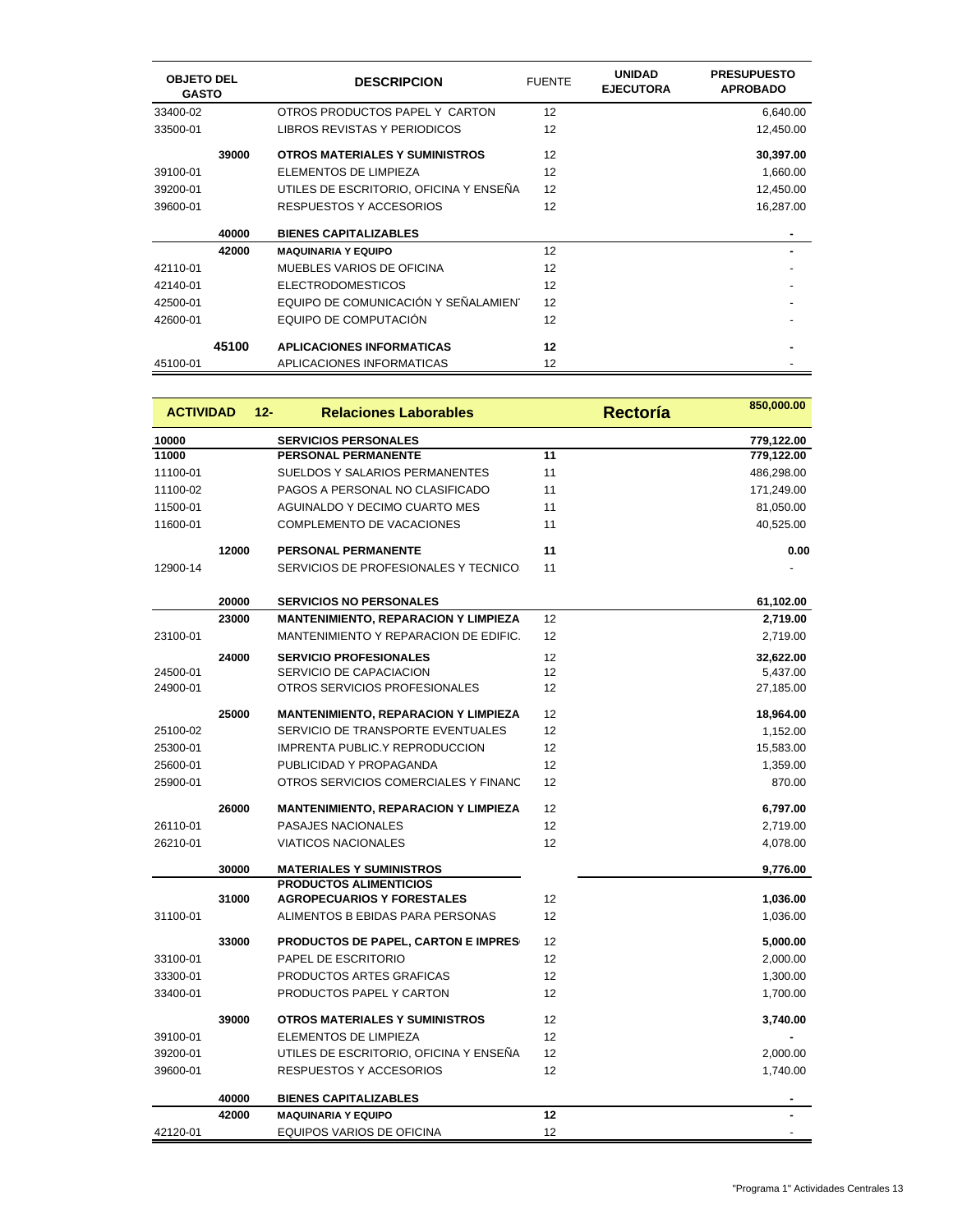| <b>OBJETO DEL</b><br><b>GASTO</b> |       | <b>DESCRIPCION</b>                                                                                             | <b>FUENTE</b> | <b>UNIDAD</b><br><b>EJECUTORA</b> | <b>PRESUPUESTO</b><br><b>APROBADO</b> |
|-----------------------------------|-------|----------------------------------------------------------------------------------------------------------------|---------------|-----------------------------------|---------------------------------------|
|                                   |       | Gestión y Desarrollo de los Servicios y<br>SUB-PROGRAMA 02- Recursos Administrativos, Financieros<br>y Humanos |               |                                   | 865,530,629.00                        |
|                                   |       |                                                                                                                |               |                                   |                                       |
| <b>ACTIVIDAD</b>                  |       | Gestión Presupuestaria y de los<br>01- Recursos<br><b>Finanacieros</b><br>y<br><b>Administrativos</b>          |               | <b>SEAF</b>                       | 54,709,282.00                         |
|                                   | 10000 | <b>SERVICIOS PERSONALES</b>                                                                                    |               |                                   | 13,552,658.00                         |
|                                   | 11000 | PERSONAL PERMANENTE                                                                                            | 11            |                                   |                                       |
| 11100-01                          |       | <b>SUELDOS Y SALARIOS PERMANENTES</b>                                                                          | 11            |                                   | 9,352,658.00<br>2,556,324.00          |
| 11100-02                          |       | PAGOS A PERSONAL NO CLASIFICADO                                                                                | 11            |                                   | 3,380,000.00                          |
| 11100-04                          |       | PAGOS SUSTITUTOS DE PERSONAL DOCENT                                                                            | 11            |                                   | 2,000,000.00                          |
| 11500-01                          |       | <b>AGUINALDO Y DECIMO CUARTO MES</b>                                                                           | 11            |                                   | 426,050.00                            |
| 11600-01                          |       | COMPLEMENTO DE VACACIONES                                                                                      | 11            |                                   | 213,027.00                            |
| 11900-91                          |       | OTROS SERVICIOS PERSONALES.                                                                                    | 11            |                                   | 777,257.00                            |
|                                   |       |                                                                                                                |               |                                   |                                       |
|                                   | 12000 | PERSONAL NO PERMANENTE                                                                                         | 11            |                                   | 4,200,000.00                          |
| 12200-01                          |       | <b>JORNALES</b>                                                                                                | 11            |                                   | 2,500,000.00                          |
| 12900-14                          |       | SERVICIOS DE PROFESIONALES Y TECNICO:                                                                          | 11            |                                   | 1,700,000.00                          |
|                                   |       |                                                                                                                |               |                                   |                                       |
|                                   | 20000 | <b>SERVICIOS NO PERSONALES</b>                                                                                 |               |                                   | 38,872,000.00                         |
|                                   | 21000 | <b>SERVICIOS BASICOS</b>                                                                                       | 12<br>12      |                                   | 22,680,000.00                         |
| 21100-01                          |       | <b>ENERGIA ELECTRICA</b>                                                                                       |               |                                   | 16,700,000.00                         |
| 21200-01                          |       | <b>AGUA</b>                                                                                                    | 12            |                                   | 3,000,000.00                          |
| 21410-01                          |       | <b>CORREO POSTAL</b>                                                                                           | 12            |                                   | 5,000.00                              |
| 21420-01                          |       | <b>TELEFONIA FIJA</b>                                                                                          | 12            |                                   | 2,475,000.00                          |
| 21430-01                          |       | <b>TELEFONIA CELULAR</b>                                                                                       | 12            |                                   | 500,000.00                            |
|                                   | 22000 | <b>ALQUILERES Y DERECHOS SOBRE BIENES I</b>                                                                    | 12            |                                   | 140,000.00                            |
| 22210-01                          |       | ALQUILERES DE EQUIPO Y MAQUINARIA DE                                                                           | 12            |                                   | 50,000.00                             |
| 22220-01                          |       | ALQUILER DE EQUIPO DE TRANSPORTE TRA                                                                           | 12            |                                   | 20,000.00                             |
| 22250-01                          |       | ALQUILER EQUIPO DE COMPUTACION                                                                                 | 12            |                                   | 50,000.00                             |
| 22900-01                          |       | <b>OTROS ALQUILERES</b>                                                                                        | 12            |                                   | 20,000.00                             |
|                                   |       |                                                                                                                |               |                                   |                                       |
|                                   | 23000 | <b>MANTENIMIENTO, REPARACION Y LIMPIEZA</b>                                                                    | 12            |                                   | 1,250,000.00                          |
| 23100-01                          |       | MANTENIMIENTO Y REPARACION DE EDIFIC.                                                                          | 12            |                                   | 400,000.00                            |
| 23210-01                          |       | MANTENIMIENTO Y REPARACION DE EQUIP(                                                                           | 12            |                                   | 200,000.00                            |
| 23360-01                          |       | MANTENIMIENTO Y REPARACION DE EQUIP(                                                                           | 12            |                                   | 150,000.00                            |
| 23390-01                          |       | MANTENIMIENTO Y REPARACION DE OTROS                                                                            | 12            |                                   | 400,000.00                            |
| 23500-01                          |       | LIMPIEZA, ASEO Y FUMIGACION                                                                                    | 12            |                                   | 50,000.00                             |
| 23600-01                          |       | <b>MANTENIMIENTO SISTEMAS INFORMATICOS</b>                                                                     | 12            |                                   | 50,000.00                             |
|                                   | 24000 | <b>SERVICIOS PROFESIONALES</b>                                                                                 | 12            |                                   | 750,000.00                            |
| 24300-01                          |       | SERVICIOS TEC. Y PROF. JURIDICIOS                                                                              | 12            |                                   | 100,000.00                            |
| 24500-01                          |       | SERVICIOS DE CAPACITACION.                                                                                     | 12            |                                   | 50,000.00                             |
| 24600-01                          |       | SERVICIOS DE INFORMATICA Y SISTEMA                                                                             | 12            |                                   | 100,000.00                            |
| 24900-01                          |       | OTROS SERVICIOS TECNICOS Y PROFESION                                                                           | 12            |                                   | 100,000.00                            |
| 24900-02                          |       | OTROS SERVICIOS NO PERSONALES (CARR                                                                            | 12            |                                   | 100,000.00                            |
| 24900-26                          |       | CERTIFICADOS DE LICENCIA INTERNET.                                                                             | 12            |                                   | 300,000.00                            |
|                                   |       |                                                                                                                |               |                                   |                                       |
|                                   | 25000 | <b>SERVICIOS COMERCIALES Y FINANCIEROS</b>                                                                     | 12            |                                   | 13,447,000.00                         |
| 25100-01                          |       | SERVICIOS DE TRANSPORTE (CURLA)                                                                                | 12            |                                   | 2,500,000.00                          |
| 25100-02                          |       | SERVICIOS DE TRANSPORTE EVENTUALES                                                                             | 12            |                                   | 40,000.00                             |
| 25200-01                          |       | SERVICIOS DE ALMACENAMIENTO                                                                                    | 12            |                                   | 2,000.00                              |
| 25300-01<br>25400-01              |       | IMPRENTA PUBLIC.Y REPRODUCCION<br>PRIMAS Y GASTOS DE SEGUROS                                                   | 12<br>12      |                                   | 10,000.00<br>2,595,000.00             |
| 25600-01                          |       | PUBLICIDAD Y PROPAGANDA                                                                                        | 12            |                                   | 300,000.00                            |
| 25700-01                          |       | SERVICIOS DE INTERNET                                                                                          | 12            |                                   | 3,500,000.00                          |
| 25700-02                          |       | SERVICIOS DE INTERNET                                                                                          | 12            |                                   | 4,500,000.00                          |
| 25900-01                          |       | OTROS SERVICIOS COMERCIALES Y FINANC                                                                           | 12            |                                   | 0.00                                  |
|                                   |       |                                                                                                                |               |                                   |                                       |
| 26-000                            |       | <b>PASAJES, VIATICOS</b>                                                                                       | 12            |                                   | 500,000.00                            |
| 26110-01                          |       | PASAJES NACIONALES                                                                                             | 12            |                                   | 30,000.00                             |
| 26120-01                          |       | PASAJES AL EXTERIOR                                                                                            | 12            |                                   | 70,000.00                             |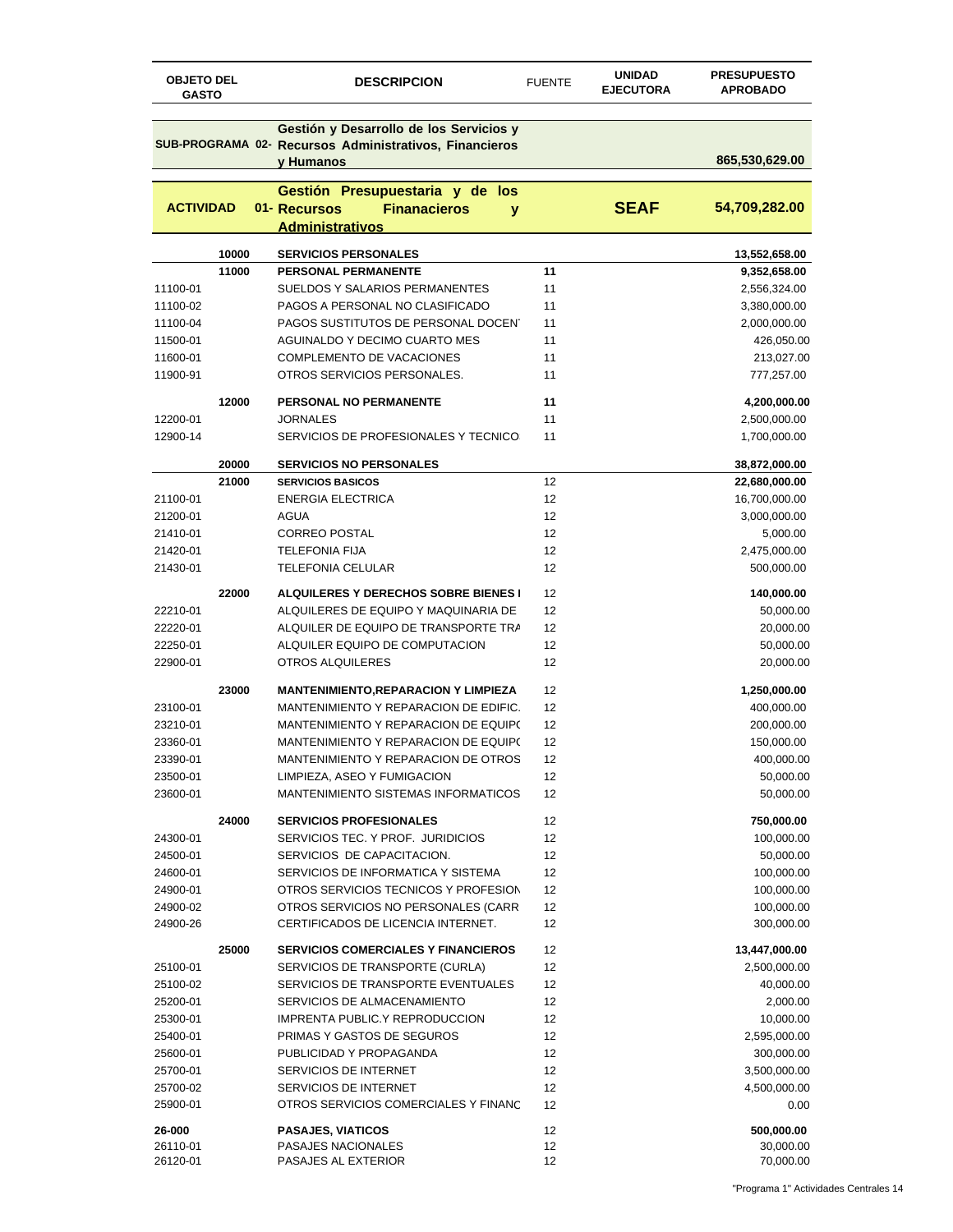| <b>OBJETO DEL</b><br><b>GASTO</b> |       | <b>DESCRIPCION</b>                                                 | <b>FUENTE</b> | <b>UNIDAD</b><br><b>EJECUTORA</b> | <b>PRESUPUESTO</b><br><b>APROBADO</b> |
|-----------------------------------|-------|--------------------------------------------------------------------|---------------|-----------------------------------|---------------------------------------|
| 26210-01<br>26220-01              |       | <b>VIATICOS NACIONALES</b><br><b>VIATICOS AL EXTERIOR</b>          | 12<br>12      |                                   | 100,000.00<br>300,000.00              |
| 27000                             |       | <b>MULTAS Y RECARGOS Y GASTOS JUDICIALI</b>                        | 12            |                                   | 5,000.00                              |
| 27300-01                          |       | <b>MULTAS Y RECARGOS</b>                                           | 12            |                                   |                                       |
| 27500-01                          |       | <b>GASTOS JUDICIALES</b>                                           | 12            |                                   | 5,000.00                              |
|                                   | 29000 | <b>OTROS SERVICIOS NO PERSONALES</b>                               | 12            |                                   | 100,000.00                            |
| 29200-01                          |       | SERVICIO DE VIGILANCIA                                             | 12            |                                   | 0.00                                  |
| 29400-01                          |       | <b>ACTUACIONES ARTISTICAS</b>                                      | 12            |                                   | 100,000.00                            |
|                                   | 30000 | <b>MATERIALES Y SUMINISTROS</b>                                    |               |                                   | 1,694,000.00                          |
|                                   | 31000 | <b>PRODUCTOS ALIMENTICIOS</b><br><b>AGROPECUARIOS Y FORESTALES</b> | 12            |                                   | 50,000.00                             |
| 31100-01                          |       | ALIMENTOS B EBIDAS PARA PERSONAS                                   | 12            |                                   | 30,000.00                             |
| 31500-01                          |       | MADERA CORCHO Y SU MANUFACTURA                                     | 12            |                                   | 20,000.00                             |
|                                   | 32000 | <b>TEXTILES Y VESTUARIOS</b>                                       | 12            |                                   | 18,000.00                             |
| 32100-01                          |       | <b>HILADOS Y TELAS</b>                                             | 12            |                                   | 8,000.00                              |
| 32300-01                          |       | PRENDA DE VESTIR                                                   | 12            |                                   | 10,000.00                             |
|                                   | 33000 | <b>PRODUCTOS DE PAPEL, CARTON E IMPRES</b>                         | 12            |                                   | 160,000.00                            |
| 33100-01                          |       | PAPEL DE ESCRITORIO                                                | 12            |                                   | 35,000.00                             |
| 33200-01                          |       | PAPEL DE COMPUTACION                                               | 12            |                                   | 60,000.00                             |
| 33300-01                          |       | PRODUCTOS PAPEL Y CARTON                                           | 12            |                                   | 10,000.00                             |
| 33400-01                          |       | PRODUCTOS PAPEL Y CARTON                                           | 12            |                                   | 50,000.00                             |
| 33500-01                          |       | LIBROS REVISTAS Y PERIODICOS                                       | 12            |                                   | 2,000.00                              |
| 33600-01                          |       | TEXTOS DE ENSEÑANZA                                                | 12            |                                   |                                       |
| 33700-01                          |       | ESPECIES, TIMBRES Y VALORES                                        | 12            |                                   | 3,000.00                              |
| 34000                             |       | <b>CUEROS, PIELES Y SUS PRODUCTOS</b>                              | 12            |                                   | 155,000.00                            |
| 34200-01                          |       | PRODUCTOS DE CUERO                                                 | 12            |                                   | 0.00                                  |
| 34300-01                          |       | ARTICULOS DE CAUCHO                                                | 12            |                                   | 5,000.00                              |
| 34400-01                          |       | <b>LLANTAS Y NEUMATICOS</b>                                        | 12            |                                   | 150,000.00                            |
|                                   | 35000 | <b>PRODUCTOS QUIMICOS COMBUST. Y LUB</b>                           | 12            |                                   | 760,000.00                            |
| 35200-01                          |       | PRODUCTOS FARMACEUTICOS Y MEDICINAL                                | 12            |                                   | 70,000.00                             |
| 35300-01                          |       | <b>ABONOS Y FERTILIZANTES</b>                                      | 12            |                                   | 40,000.00                             |
| 35400-01                          |       | <b>INSECTICIDA FUMIGANTES Y OTROS</b>                              | 12            |                                   | 100,000.00                            |
| 35610-01                          |       | <b>GASOLINA</b>                                                    | 12            |                                   | 50,000.00                             |
| 35620-01                          |       | <b>DIESEL</b>                                                      | 12            |                                   | 350,000.00                            |
| 35650-01                          |       | <b>ACEITE Y GRASAS LUBRICANTES</b>                                 | 12            |                                   | 100,000.00                            |
| 35800-01                          |       | PRODUCTOS DE MATERIAL PLASTICO.                                    | 12            |                                   | 50,000.00                             |
|                                   | 36000 | <b>PRODUCTOS METALICOS</b>                                         | 12            |                                   | 197,000.00                            |
| 36100-01                          |       | PRODUCTOS FERROSOS                                                 | 12            |                                   | 20,000.00                             |
| 36300-01                          |       | ESTRUCTURAS METALICAS ACABADAS                                     | 12            |                                   | 30,000.00                             |
| 36400-01                          |       | <b>HERRAMIENTAS MENORES</b>                                        | 12            |                                   | 40,000.00                             |
| 36500-01                          |       | MATERIAL DE SEGURIDAD                                              | 12            |                                   | 80,000.00                             |
| 36910-01                          |       | PRODUCTOS DE HOJALATA                                              | 12            |                                   |                                       |
| 36920-01                          |       | ACCESORIOS DE METAL                                                | 12            |                                   | 2,000.00                              |
| 36930-01                          |       | ELEMENTOS DE FERRETERIA                                            | 12            |                                   | 25,000.00                             |
|                                   | 37000 | <b>PRODUCTOS MINERALES NO METALICOS</b>                            | 12            |                                   | 59,000.00                             |
| 37100-01                          |       | PRODUCTOS DE ARCILLA Y CERAMICA                                    | 12            |                                   | 9,000.00                              |
| 37200-01                          |       | PRODUCTOS DE VIDRIOS                                               | 12            |                                   | 2,000.00                              |
| 37400-01                          |       | PRODUCTOS DE CEMENTO Y ADBESTO Y YE                                | 12            |                                   | 48,000.00                             |
| 38000                             |       | <b>MINERALES VARIOS</b>                                            | 12            |                                   | 10,000.00                             |
| 38400-01                          |       | PIEDRA ARCILLA Y ARENA                                             | 12            |                                   |                                       |
| 38500-01                          |       | OTROS MINERALES.                                                   | 12            |                                   | 10,000.00                             |
|                                   | 39000 | <b>OTROS MATERIALES Y SUMINISTROS</b>                              | 12            |                                   | 285,000.00                            |
| 39100-01                          |       | ELEMENTOS DE LIMPIEZA                                              | 12            |                                   | 20,000.00                             |
| 39200-01                          |       | UTILES DE ESCRITORIO, OFICINA Y ENSENA                             | 12            |                                   | 5,000.00                              |
| 39300-01                          |       | UTILES Y MATERIALES ELECTRICOS                                     | 12            |                                   | 30,000.00                             |
| 39400-01                          |       | UTENCILIOS DE COCINA Y COMEDOR                                     | 12            |                                   | 0.00                                  |
| 39600-01                          |       | RESPUESTOS Y ACCESORIOS                                            | 12            |                                   | 230,000.00                            |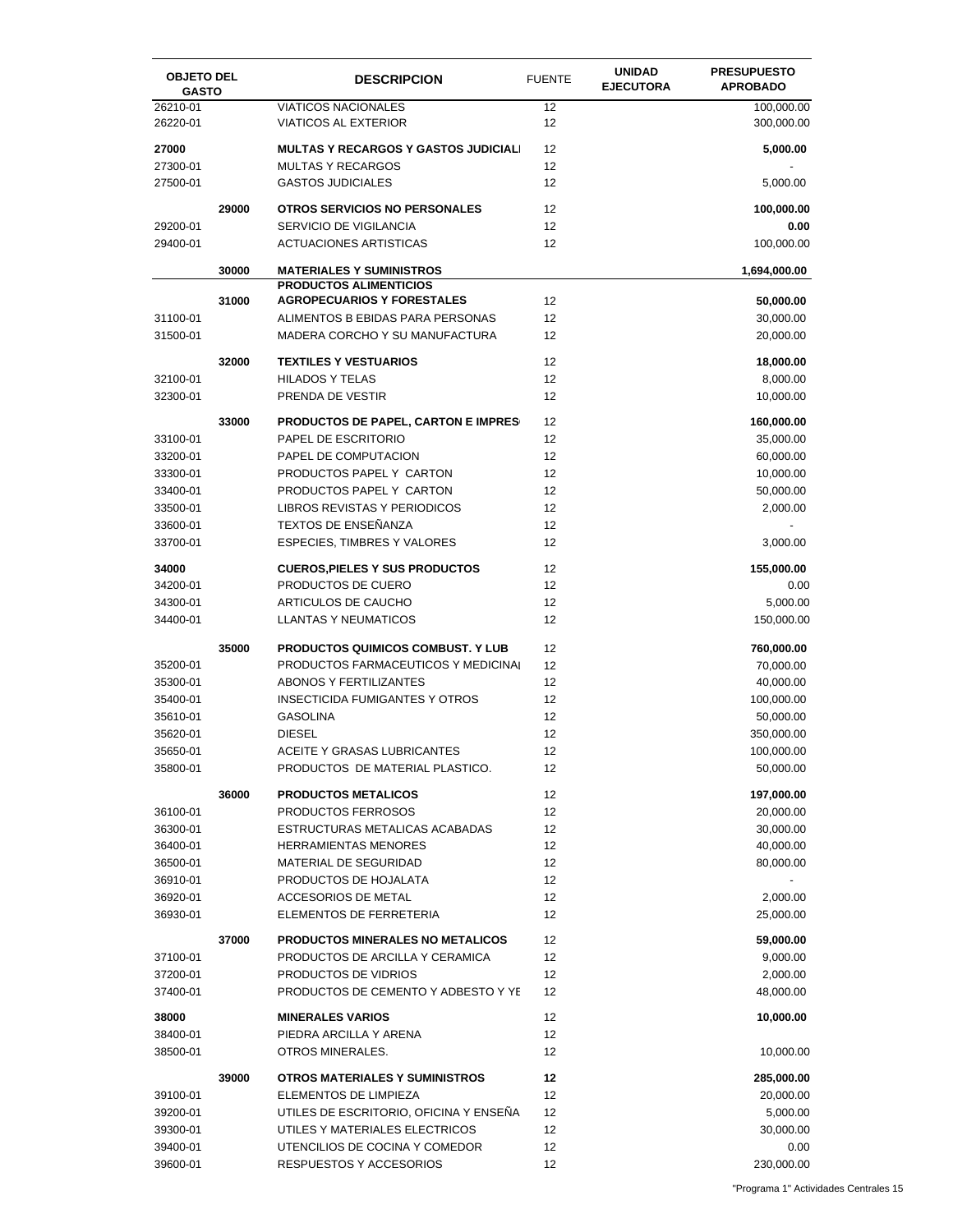| <b>OBJETO DEL</b><br><b>GASTO</b> |       | <b>DESCRIPCION</b> | <b>FUENTE</b>                               | <b>UNIDAD</b><br><b>EJECUTORA</b> | <b>PRESUPUESTO</b><br><b>APROBADO</b> |               |
|-----------------------------------|-------|--------------------|---------------------------------------------|-----------------------------------|---------------------------------------|---------------|
|                                   | 40000 |                    | <b>BIENES CAPITALIZABLES</b>                |                                   |                                       | 550,624.00    |
|                                   | 41000 |                    | <b>BIENES PREEXISTENTES</b>                 | 12                                |                                       |               |
| 41240-01                          |       |                    | <b>INSTALACIONES VARIAS</b>                 | 12                                |                                       |               |
|                                   | 42000 |                    | <b>MAQUINARIA Y EQUIPO</b>                  | 12                                |                                       | 550,624.00    |
| 42110-01                          |       |                    | MUEBLES VARIOS DE OFICINA                   | 12                                |                                       | 100,000.00    |
| 42120-01                          |       |                    | <b>EQUIPOS VARIOS DE OFICINA</b>            | 12                                |                                       |               |
| 42500-01                          |       |                    | EQUIPO DE COMUNICACIÓN Y SEÑALAMIENT        | 12                                |                                       | 150,000.00    |
| 42600-01                          |       |                    | EQUIPO DE COMPUTACIÓN                       | 12                                |                                       | 300,624.00    |
|                                   | 50000 |                    | <b>TRANSFERENCIAS</b>                       |                                   |                                       | 40,000.00     |
|                                   | 51000 |                    | <b>TRANSFERENCIAS CORRIENTES</b>            | 12                                |                                       | 40,000.00     |
| 51300-01                          |       |                    | DONACIONES IHADFA                           | 12                                |                                       | 20,000.00     |
| 51300-06                          |       |                    | DONACIONES INJUVEN                          | 12                                |                                       | 20,000.00     |
| <b>PROYECTOS:</b>                 |       |                    | A DESARROLLAR EN EL 2010                    |                                   | <b>SEAF</b>                           | 12,600,000.00 |
| <b>PROYECTO</b>                   |       | 01-                | Mejoramiento Red Eléctrica e Hidrosanitaria |                                   | <b>SEAF</b>                           | 10,000,000.00 |
| <b>PROYECTO</b>                   |       | $02 -$             | Desarrollo Venta Servicios                  |                                   | <b>SEAF</b>                           | 2,000,000.00  |
| <b>PROYECTO</b>                   |       | 03-                | Mejoras en Techo Area de Compras            |                                   | <b>SEAF</b>                           | 600,000.00    |

|          | <b>ACTIVIDAD 02-</b> | Preparación y Ejecución<br><b>Presupuestaria</b> | <b>SEAF</b> | 5,434,757.00 |
|----------|----------------------|--------------------------------------------------|-------------|--------------|
|          | 10000                | <b>SERVICIOS PERSONALES</b>                      |             | 4,913,895.00 |
|          | 11000                | <b>PERSONAL PERMANENTE</b>                       | 11          | 4,913,895.00 |
| 11100-01 |                      | SUELDOS Y SALARIOS PERMANENTES                   | 11          | 3,835,116.00 |
| 11100-02 |                      | PAGOS A PERSONAL NO CLASIFICADO                  | 11          | 120,000.00   |
| 11500-01 |                      | AGUINALDO Y DECIMO CUARTO MES                    | 11          | 639,186.00   |
| 11600-01 |                      | COMPLEMENTO DE VACACIONES                        | 11          | 319,593.00   |
|          | 20000                | <b>SERVICIOS NO PERSONALES</b>                   |             | 307,849.00   |
|          | 23000                | <b>MANTENIMIENTO, REPARACION Y LIMPIEZA</b>      | 12          | 204,513.00   |
| 23100-01 |                      | MANTENIMIENTO EDIFICIOS Y LOCALES                | 12          | 200,000.00   |
| 23390-01 |                      | MANTENIMIENTO Y REPARACION DE OTROS              | 12          | 4,513.00     |
|          | 24000                | <b>SERVICIOS PROFESIONALES</b>                   | 12          | 20,309.00    |
| 24500-01 |                      | SERVICIOS DE CAPACITACION.                       | 12          | 20,309.00    |
|          | 25000                | <b>SERVICIOS COMERCIALES Y FINANCIEROS</b>       | 12          | 50,617.00    |
| 25100-01 |                      | SERVICIOS DE TRANSPORTE                          | 12          | 5,486.00     |
| 25300-01 |                      | <b>IMPRENTA Y REPRODUCCION</b>                   | 12          | 40,000.00    |
| 25600-01 |                      | PUBLICIDAD Y PROPAGANDA                          | 12          | 0.00         |
| 25900-01 |                      | OTROS SERVICIOS COMERCIALES Y FINAN              | 12          | 5,131.00     |
|          | 26000                | <b>PASAJES, VIATICOS</b>                         | 12          | 32,410.00    |
| 26110-01 |                      | PASAJES NACIONALES                               | 12          | 6,018.00     |
| 26120-01 |                      | PASAJES AL EXTERIOR                              | 12          | 6,885.00     |
| 26210-01 |                      | <b>VIATICOS NACIONALES</b>                       | 12          | 6,189.00     |
| 26220-01 |                      | <b>VIATICOS AL EXTERIOR</b>                      | 12          | 13,318.00    |
|          | 30000                | <b>MATERIALES Y SUMINISTROS</b>                  |             | 63,013.00    |
|          |                      | <b>PRODUCTOS ALIMENTICIOS</b>                    |             |              |
|          | 31000                | <b>AGROPECUARIOS Y FORESTALES</b>                | 12          | 2,607.00     |
| 31100-01 |                      | ALIMENTOS B EBIDAS PARA PERSONAS                 | 12          | 2,607.00     |
|          | 33000                | <b>PRODUCTOS DE PAPEL, CARTON E IMPRES</b>       | 12          | 13,869.00    |
| 33100-01 |                      | PAPEL DE ESCRITORIO                              | 12          | 8,342.00     |
| 33200-01 |                      | PAPEL DE COMPUTACION                             | 12          | 0.00         |
| 33300-01 |                      | PRODUCTOS DE ARTES GRAFICAS                      | 12          | 2,607.00     |
| 33400-01 |                      | PRODUCTOS PAPEL Y CARTON                         | 12          | 2,620.00     |
| 33500-01 |                      | LIBROS REVISTAS Y PERIODICOS                     | 12          | 300.00       |
| 33600-01 |                      | LIBROS REVISTAS Y PERIODICOS                     | 12          |              |
|          | 35000                | <b>PRODUCTOS QUIMICOS COMBUST Y LUB</b>          | 12          | 260.00       |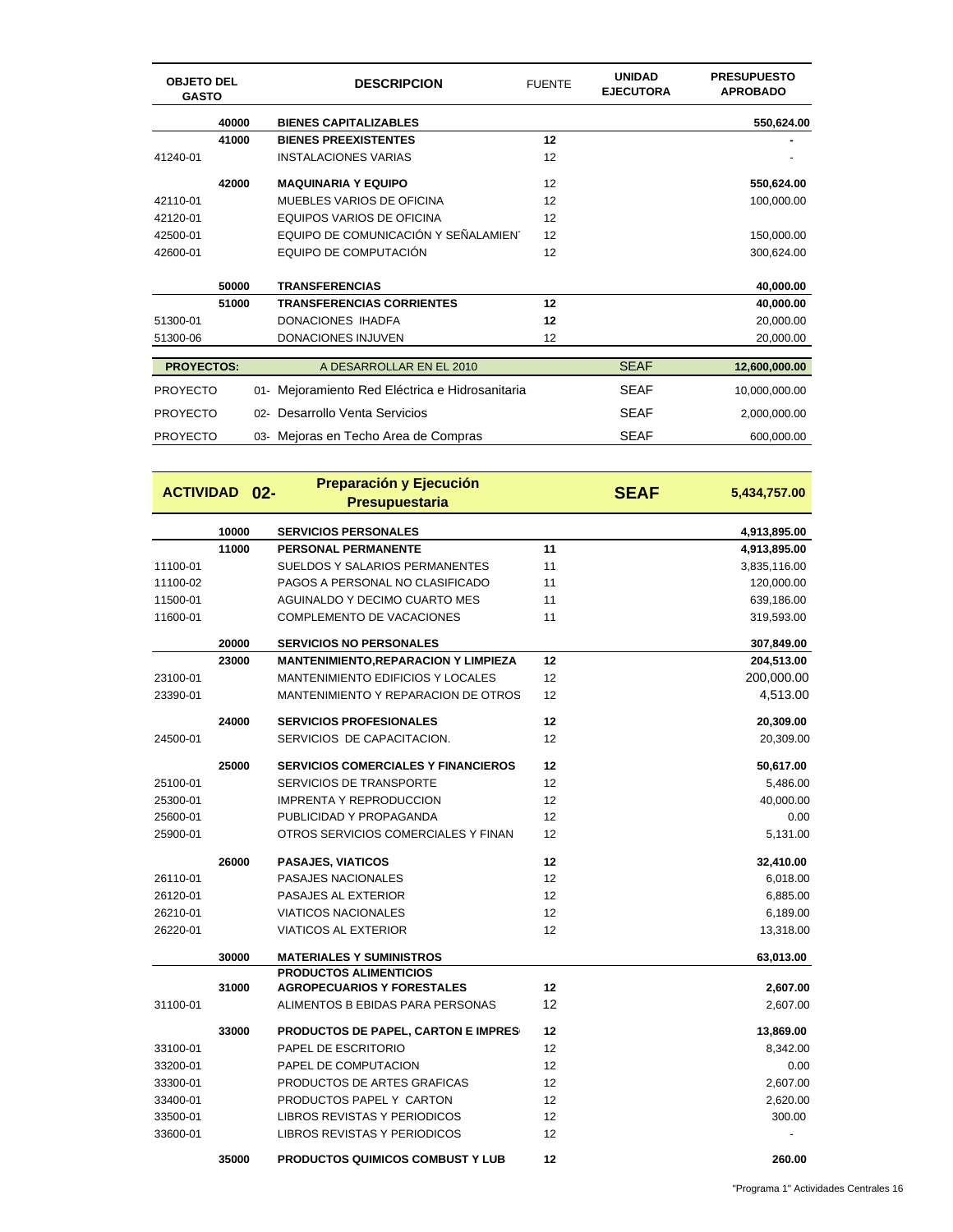| <b>OBJETO DEL</b><br><b>GASTO</b> |       | <b>DESCRIPCION</b>                     | <b>FUENTE</b> | <b>UNIDAD</b><br><b>EJECUTORA</b> | <b>PRESUPUESTO</b><br><b>APROBADO</b> |
|-----------------------------------|-------|----------------------------------------|---------------|-----------------------------------|---------------------------------------|
| 35910-01                          |       | PRODUCTOS EXPLOSIVOS Y DE PIROTECNI/   | 12            |                                   |                                       |
| 35930-01                          |       | PRODUCTOS QUIMICOS DE USO PERSONAL     | 12            |                                   | 260.00                                |
|                                   | 36000 | <b>PRODUCTOS METALICOS</b>             | 12            |                                   | 105.00                                |
| 36920-01                          |       | ACCESORIOS DE METAL                    | 12            |                                   | 105.00                                |
|                                   | 39000 | <b>OTROS MATERIALES Y SUMINISTROS</b>  | 12            |                                   | 46,172.00                             |
| 39100-01                          |       | ELEMENTOS DE LIMPIEZA                  | 12            |                                   | 626.00                                |
| 39200-01                          |       | UTILES DE ESCRITORIO, OFICINA Y ENSEÑA | 12            |                                   | 4,692.00                              |
| 39500-01                          |       | UTILES MENORES MEDICOS QUIRUR. Y LAB.  | 12            |                                   | 0.00                                  |
| 39600-01                          |       | RESPUESTOS Y ACCESORIOS                | 12            |                                   | 40.854.00                             |
|                                   | 40000 | <b>BIENES CAPITALIZABLES</b>           |               |                                   | 150,000.00                            |
|                                   | 42000 | <b>MAQUINARIA Y EQUIPO</b>             | 12            |                                   | 150,000.00                            |
| 42600-01                          |       | EQUIPO DE COMPUTACIÓN                  | 12            |                                   | 150.000.00                            |

|          | <b>ACTIVIDAD 03-</b> | <b>Registro de las Operaciones</b><br><b>Contables</b>             |    | <b>SEAF</b> | 3,834,212.00 |
|----------|----------------------|--------------------------------------------------------------------|----|-------------|--------------|
|          | 10000                | <b>SERVICIOS PERSONALES</b>                                        |    |             | 3,630,966.00 |
|          | 11000                | <b>PERSONAL PERMANENTE</b>                                         | 11 |             | 3,630,966.00 |
| 11100-01 |                      | SUELDOS Y SALARIOS PERMANENTES                                     | 11 |             | 2,904,773.00 |
| 11500-01 |                      | AGUINALDO Y DECIMO CUARTO MES                                      | 11 |             | 484,129.00   |
| 11600-01 |                      | <b>COMPLEMENTO DE VACACIONES</b>                                   | 11 |             | 242,064.00   |
|          | 20000                | <b>SERVICIOS NO PERSONALES</b>                                     |    |             | 107,134.00   |
|          | 23000                | <b>MANTENIMIENTO, REPARACION Y LIMPIEZA</b>                        | 12 |             | 17,280.00    |
| 23100-01 |                      | MANTENIMIENTO Y REPARACION DE EDIFIC.                              | 12 |             | 17,280.00    |
|          | 25000                | <b>SERVICIOS COMERCIALES Y FINANCIEROS</b>                         | 12 |             | 56,398.00    |
| 25100-02 |                      | SERVICIOS DE TRANSPORTE EVENTUALES                                 | 12 |             | 4,559.00     |
| 25300-01 |                      | IMPRENTA PUBLIC.Y REPRODUCCION                                     | 12 |             | 51,839.00    |
| 25900-01 |                      | OTROS SERVICIOS COMERCIALES Y FINAN                                | 12 |             | 0.00         |
|          | 26000                | <b>PASAJES, VIATICOS</b>                                           | 12 |             | 33,456.00    |
| 26110-01 |                      | <b>PASAJES NACIONALES</b>                                          | 12 |             | 3,456.00     |
| 26210-01 |                      | <b>VIATICOS NACIONALES</b>                                         | 12 |             | 30,000.00    |
|          | 30000                | <b>MATERIALES Y SUMINISTROS</b>                                    |    |             | 96,112.00    |
|          | 31000                | <b>PRODUCTOS ALIMENTICIOS</b><br><b>AGROPECUARIOS Y FORESTALES</b> | 12 |             | 15,304.00    |
| 31100-01 |                      | ALIMENTOS B EBIDAS PARA PERSONAS                                   | 12 |             | 15,304.00    |
|          |                      |                                                                    |    |             |              |
|          | 32000                | <b>TEXTILES Y VESTUARIOS</b>                                       | 12 |             | 1,531.00     |
| 32300-01 |                      | PRENDA DE VESTIR                                                   | 12 |             | 1,531.00     |
|          | 33000                | PRODUCTOS DE PAPEL, CARTON E IMPRES                                | 12 |             | 27,548.00    |
| 33100-01 |                      | PAPEL DE ESCRITORIO                                                | 12 |             | 12,244.00    |
| 33400-01 |                      | PRODUCTOS PAPEL Y CARTON                                           | 12 |             | 15,304.00    |
|          | 39000                | <b>OTROS MATERIALES Y SUMINISTROS</b>                              | 12 |             | 51,729.00    |
| 39200-01 |                      | UTILES DE ESCRITORIO, OFICINA Y ENSEÑA                             | 12 |             | 15,304.00    |
| 39600-01 |                      | RESPUESTOS Y ACCESORIOS                                            | 12 |             | 36,425.00    |

| <b>ACTIVIDAD</b> |       | $04 -$ | <b>Gestión de Cobros</b>                    |    | <b>SEAF</b> | 1,857,118.00 |
|------------------|-------|--------|---------------------------------------------|----|-------------|--------------|
|                  |       |        |                                             |    |             |              |
|                  | 10000 |        | <b>SERVICIOS PERSONALES</b>                 |    |             | 1,779,944.00 |
|                  | 11000 |        | <b>PERSONAL PERMANENTE</b>                  | 11 |             | 1,779,944.00 |
| 11100-01         |       |        | SUELDOS Y SALARIOS PERMANENTES              | 11 |             | 1,423,955.00 |
| 11500-01         |       |        | AGUINALDO Y DECIMO CUARTO MES               | 11 |             | 237,326.00   |
| 11600-01         |       |        | COMPLEMENTO DE VACACIONES                   | 11 |             | 118,663.00   |
|                  | 20000 |        | <b>SERVICIOS NO PERSONALES</b>              |    |             | 57,272.00    |
|                  | 23000 |        | <b>MANTENIMIENTO, REPARACION Y LIMPIEZA</b> | 12 |             | 3,437.00     |
| 23310-01         |       |        | MANTENIMIENTO Y REPARACION DE EQUIPO        | 12 |             | 3.437.00     |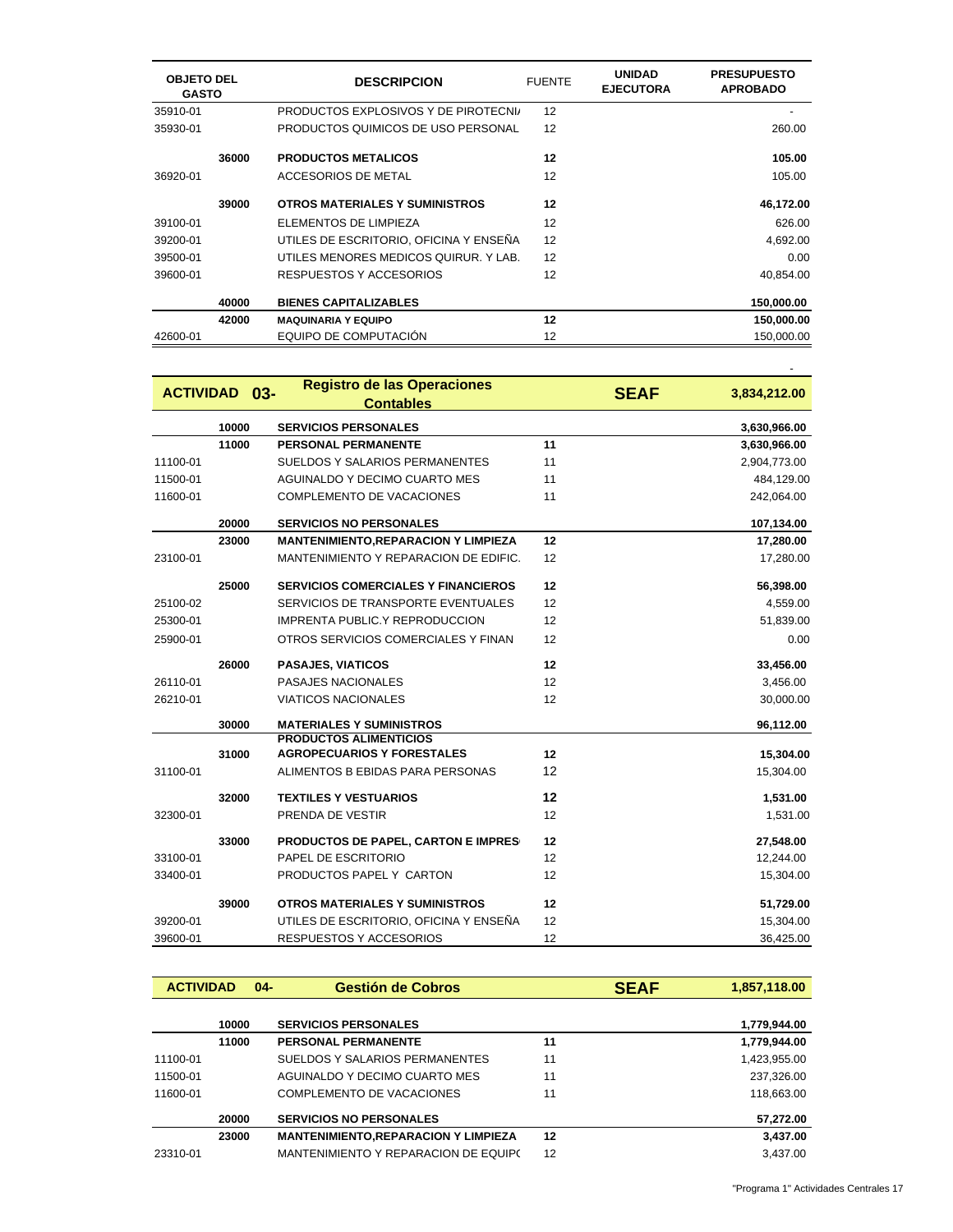| <b>OBJETO DEL</b><br><b>GASTO</b> |       | <b>DESCRIPCION</b>                         | <b>FUENTE</b> | <b>UNIDAD</b><br><b>EJECUTORA</b> | <b>PRESUPUESTO</b><br><b>APROBADO</b> |
|-----------------------------------|-------|--------------------------------------------|---------------|-----------------------------------|---------------------------------------|
|                                   | 24000 | <b>SERVICIOS PROFESIONALES</b>             | 12            |                                   | 7,734.00                              |
| 24900-01                          |       | OTROS SERVICIOS TECNICOS Y PROFESION       | 12            |                                   | 7,734.00                              |
|                                   | 25000 | <b>SERVICIOS COMERCIALES Y FINANCIEROS</b> | 12            |                                   | 10,868.00                             |
| 25100-01                          |       | <b>TRANSPORTE EVENTUALES</b>               | 12            |                                   | 556.00                                |
| 25300-01                          |       | <b>IMPRENTA PUBLIC.Y REPRODUCCION</b>      | 12            |                                   | 10,312.00                             |
|                                   | 26000 | <b>PASAJES, VIATICOS</b>                   | 12            |                                   | 35,233.00                             |
| 26110-01                          |       | <b>PASAJES NACIONALES</b>                  | 12            |                                   | 4,297.00                              |
| 26210-01                          |       | <b>VIATICOS NACIONALES</b>                 | 12            |                                   | 30,936.00                             |
|                                   | 30000 | <b>MATERIALES Y SUMINISTROS</b>            |               |                                   | 19,902.00                             |
|                                   | 33000 | <b>PRODUCTOS DE PAPEL, CARTON E IMPRES</b> | 12            |                                   | 10,605.00                             |
| 33100-01                          |       | PAPEL DE ESCRITORIO                        | 12            |                                   | 5,245.00                              |
| 33300-01                          |       | PRODUCTOS DE ARTES GRAFICAS                | 12            |                                   | 1,786.00                              |
| 33400-01                          |       | PRODUCTOS PAPEL Y CARTON                   | 12            |                                   | 3,574.00                              |
|                                   | 35000 | <b>PRODUCTOS QUIMICOS COMBUST Y LUB.</b>   | 12            |                                   |                                       |
| 35610-01                          |       | <b>GASOLINA</b>                            | 12            |                                   |                                       |
|                                   | 39000 | <b>OTROS MATERIALES Y SUMINISTROS</b>      | 12            |                                   | 9,297.00                              |
| 39100-01                          |       | ELEMENTOS DE LIMPIEZA                      | 12            |                                   | 400.00                                |
| 39200-01                          |       | UTILES DE ESCRITORIO Y ENSEÑANZA           | 12            |                                   | 859.00                                |
| 39600-01                          |       | RESPUESTOS Y ACCESORIOS                    | 12            |                                   | 8,038.00                              |
| 39900-01                          |       | OTROS MATERIALES Y SUMINISTROS             | 12            |                                   |                                       |

| <b>ACTIVIDAD</b> |       | <b>Administración de Fondos</b><br>$05 -$   |    | <b>Tesorería</b> | 6,481,041.00 |
|------------------|-------|---------------------------------------------|----|------------------|--------------|
|                  | 10000 | <b>SERVICIOS PERSONALES</b>                 |    |                  | 5,677,299.00 |
|                  | 11000 | <b>PERSONAL PERMANENTE</b>                  | 11 |                  | 5,677,299.00 |
| 11100-01         |       | <b>SUELDOS Y SALARIOS PERMANENTES</b>       | 11 |                  | 4,541,839.00 |
| 11500-01         |       | AGUINALDO Y DECIMO CUARTO MES               | 11 |                  | 756,973.00   |
| 11600-01         |       | COMPLEMENTO DE VACACIONES                   | 11 |                  | 378,487.00   |
|                  | 12000 | <b>PERSONAL NO PERMANENTE</b>               | 11 |                  | 0.00         |
| 12900-14         |       | SERVICIOS DE PROFESIONALES Y TECNICO:       | 11 |                  |              |
|                  | 20000 | <b>SERVICIOS NO PERSONALES</b>              |    |                  | 527,772.00   |
|                  | 23000 | <b>MANTENIMIENTO, REPARACION Y LIMPIEZA</b> | 12 |                  | 32,304.00    |
| 23390-01         |       | MANTENIMIENTO Y REPARACION DE OTROS         | 12 |                  | 32,304.00    |
|                  | 24000 | <b>SERVICIOS PROFESIONALES</b>              | 12 |                  | 166,000.00   |
| 24500-01         |       | SERVICIOS DE CAPACITACION.                  | 12 |                  | 83,000.00    |
| 24900-02         |       | OTROS SERVICIOS NO PERSONALES               | 12 |                  | 83,000.00    |
|                  | 25000 | <b>SERVICIOS COMERCIALES Y FINANCIEROS</b>  | 12 |                  | 98,347.00    |
| 25100-02         |       | SERVICIO DE TRANSPORTE EVENTUALES           | 12 |                  | 8,300.00     |
| 25300-01         |       | <b>IMPRENTA PUBLIC.Y REPRODUCCION</b>       | 12 |                  | 81,747.00    |
| 25900-01         |       | OTROS SERVICIOS COMERCIALES Y FINANC        | 12 |                  | 8,300.00     |
|                  | 26000 | <b>PASAJES, VIATICOS</b>                    | 12 |                  | 231,121.00   |
| 26110-01         |       | <b>PASAJES NACIONALES</b>                   | 12 |                  | 41,217.00    |
| 26210-01         |       | <b>VIATICOS NACIONALES</b>                  | 12 |                  | 189,904.00   |
|                  | 30000 | <b>MATERIALES Y SUMINISTROS</b>             |    |                  | 275,970.00   |
|                  |       | <b>PRODUCTOS ALIMENTICIOS</b>               |    |                  |              |
|                  | 31000 | <b>AGROPECUARIOS Y FORESTALES</b>           | 12 |                  | 17,100.00    |
| 31100-01         |       | ALIMENTOS B EBIDAS PARA PERSONAS            | 12 |                  | 17,100.00    |
|                  | 33000 | <b>PRODUCTOS DE PAPEL, CARTON E IMPRES</b>  | 12 |                  | 150,171.00   |
| 33100-01         |       | PAPEL DE ESCRITORIO                         | 12 |                  | 11,400.00    |
| 33300-01         |       | PRODUCTOS DE ARTES GRAFICAS                 | 12 |                  | 96,494.00    |
| 33400-01         |       | PRODUCTOS PAPEL Y CARTON                    | 12 |                  | 39,427.00    |
| 33500-01         |       | LIBROS REVISTAS Y PERIODICOS                | 12 |                  | 2,850.00     |
|                  | 34000 | <b>CUEROS, PIELES Y SUS PRODUCTOS</b>       | 12 |                  | 5,700.00     |
| 34400-01         |       | LLANTAS Y NEUMATICOS                        | 12 |                  | 5,700.00     |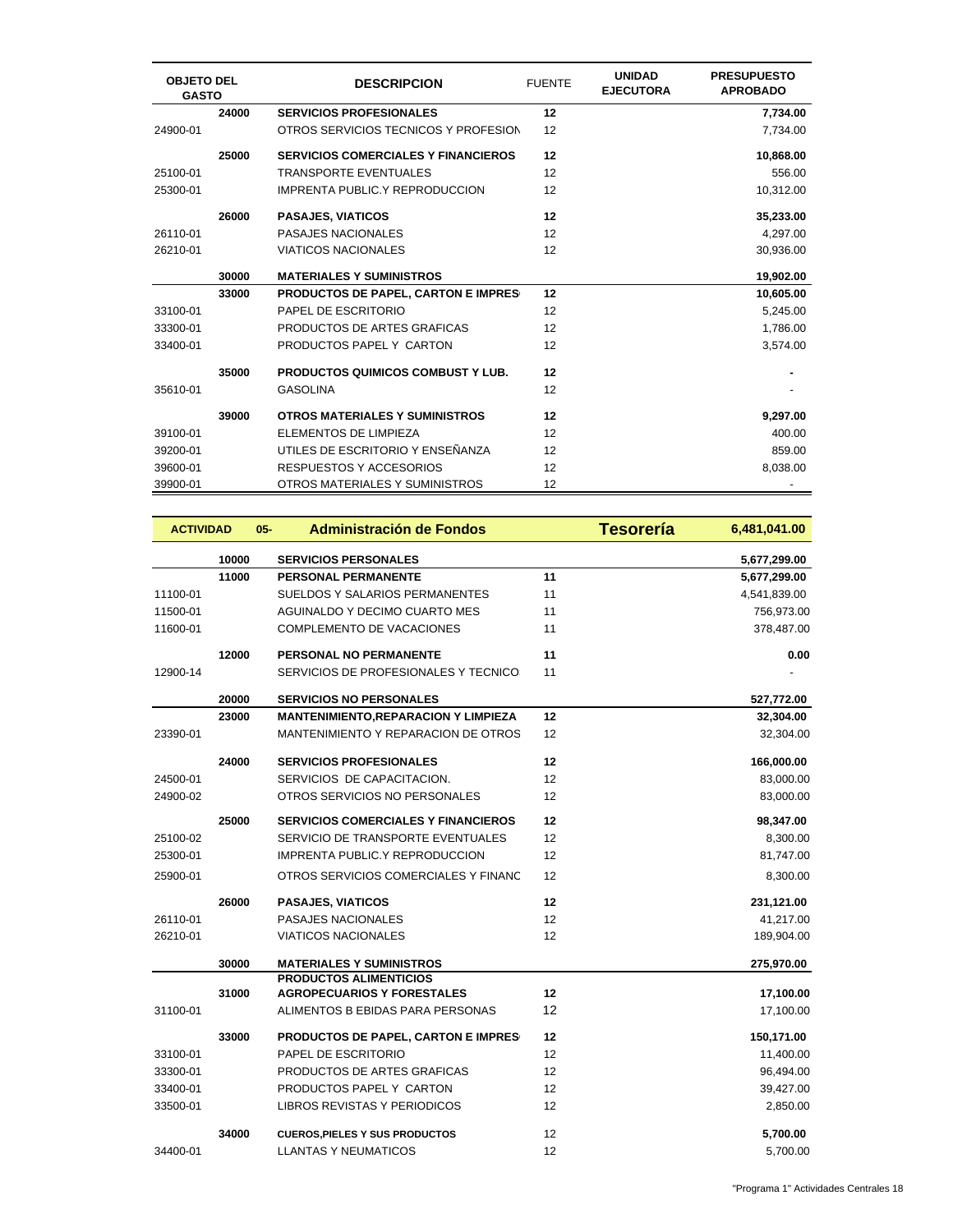| <b>OBJETO DEL</b><br><b>GASTO</b> |       | <b>DESCRIPCION</b>                      | <b>FUENTE</b> | <b>UNIDAD</b><br><b>EJECUTORA</b> | <b>PRESUPUESTO</b><br><b>APROBADO</b> |
|-----------------------------------|-------|-----------------------------------------|---------------|-----------------------------------|---------------------------------------|
|                                   | 35000 | <b>PRODUCTOS QUIMICOS COMBUST Y LUB</b> | 12            |                                   | 38,646.00                             |
| 35100-01                          |       | ELEMENTOS Y COMPUESTOS QUIMICOS         | 12            |                                   | 0.00                                  |
| 35620-01                          |       | <b>DIESELL</b>                          | 12            |                                   | 22,800.00                             |
| 35650-01                          |       | ACEITE Y GRASAS LUBRICANTES             | 12            |                                   | 2,850.00                              |
| 35800-01                          |       | PRODUCTOS DE MATERIAL PLASTICO.         | 12            |                                   | 12,996.00                             |
|                                   | 36000 | <b>PRODUCTOS METALICOS</b>              | 12            |                                   | 5,700.00                              |
| 36910-01                          |       | PRODUCTOS DE HOJALATA                   | 12            |                                   | 2,850.00                              |
| 36920-01                          |       | ACCESORIOS DE METAL                     | 12            |                                   | 2,850.00                              |
|                                   | 39000 | OTROS MATERIALES Y SUMINISTROS          | 12            |                                   | 58,653.00                             |
| 39100-01                          |       | ELEMENTOS DE LIMPIEZA                   | 12            |                                   | 10,260.00                             |
| 39200-01                          |       | UTILES DE ESCRITORIO. OFICINA Y ENSEÑA  | 12            |                                   | 32,490.00                             |
| 39300-01                          |       | UTILES Y MATERIALES ELECTRICOS          | 12            |                                   | 2,907.00                              |
| 39600-01                          |       | RESPUESTOS Y ACCESORIOS                 | 12            |                                   | 12.996.00                             |

| <b>ACTIVIDAD</b> |       | 06- Servicios Generales                                            |    | <b>SEAF</b> | 74,569,349.00 |
|------------------|-------|--------------------------------------------------------------------|----|-------------|---------------|
|                  | 10000 | <b>SERVICIOS PERSONALES</b>                                        |    |             | 69,711,217.00 |
|                  | 11000 | <b>PERSONAL PERMANENTE</b>                                         | 11 |             | 69,711,217.00 |
| 11100-01         |       | SUELDOS Y SALARIOS PERMANENTES                                     | 11 |             | 55,768,974.00 |
| 11100-02         |       | PAGOS A PERSONAL NO CLASIFICADO                                    | 11 |             |               |
| 11500-01         |       | AGUINALDO Y DECIMO CUARTO MES                                      | 11 |             | 9,294,829.00  |
| 11600-01         |       | COMPLEMENTO DE VACACIONES                                          | 11 |             | 4,647,414.00  |
|                  | 20000 | <b>SERVICIOS NO PERSONALES</b>                                     |    |             | 1,320,620.00  |
|                  | 22000 | <b>ALQUILERES Y DERECHOS SOBRE BIENES I</b>                        | 12 |             | 123,364.00    |
| 22210-01         |       | ALQUILERES DE EQUIPO Y MAQUINARIA DE                               | 12 |             | 61,682.00     |
| 22220-01         |       | ALQUILER DE EQUIPO DE TRANSPORTE TRA                               | 12 |             | 61,682.00     |
|                  | 23000 | <b>MANTENIMIENTO, REPARACION Y LIMPIEZA</b>                        | 12 |             | 1,122,915.00  |
| 23100-01         |       | MANTENIMIENTO Y REPARACION DE EDIFIC.                              | 12 |             | 592,530.00    |
| 23200-01         |       | MANTENIMIENTO Y REPARACION DE EQUIPO                               | 12 |             | 14,264.00     |
| 23310-01         |       | MANTENIMIENTO Y REPARACION DE EQUIPO                               | 12 |             | 4,585.00      |
| 23320-01         |       | MANTENIMIENTO Y REPARACION DE EQUIP(                               | 12 |             | 4,140.00      |
| 23330-01         |       | MANTENIMIENTO Y REPARACION DE EQUIP(                               | 12 |             | 31,310.00     |
| 23360-01         |       | MANTENIMIENTO Y REPARACION DE EQUIP(                               | 12 |             | 185,441.00    |
| 23370-01         |       | MANTENIMIENTO Y REPARACION DE EQUIPO                               | 12 |             | 30,841.00     |
| 23390-01         |       | MANTENIMIENTO Y REPARACION DE OTROS                                | 12 |             | 24,046.00     |
| 23400-01         |       | MANTENIMIENTO Y REPARACION DE OBRAS                                | 12 |             | 77,103.00     |
| 23500-01         |       | LIMPIEZA ASEO Y FUMIGACION                                         | 12 |             | 158,655.00    |
|                  | 24000 | <b>SERVICIOS PROFESIONALES</b>                                     | 12 |             | 34,018.00     |
| 24500-01         |       | SERVICIOS DE CAPACITACION.                                         | 12 |             | 2,930.00      |
| 24900-01         |       | OTROS SERVICIOS TECNICOS Y PROFESION                               | 12 |             | 31,088.00     |
|                  | 25000 | <b>SERVICIOS COMERCIALES Y FINANCIEROS</b>                         | 11 |             | 24,903.00     |
| 25100-02         |       | SERVICIO DE TRANSPORTE EVENTUALES                                  | 12 |             | 10,023.00     |
| 25300-01         |       | <b>IMPRENTA PUBLIC.Y REPRODUCCION</b>                              | 12 |             | 12,336.00     |
| 25900-01         |       | OTROS SERVICIOS COMERCIALES Y FINAN                                | 12 |             | 2,544.00      |
|                  | 26000 | <b>PASAJES, VIATICOS</b>                                           | 11 |             | 15,420.00     |
| 26110-01         |       | PASAJES NACIONALES                                                 | 12 |             | 3,855.00      |
| 26210-01         |       | <b>VIATICOS NACIONALES</b>                                         | 12 |             | 11,565.00     |
|                  | 30000 | <b>MATERIALES Y SUMINISTROS</b>                                    |    |             | 3,537,512.00  |
|                  | 31000 | <b>PRODUCTOS ALIMENTICIOS</b><br><b>AGROPECUARIOS Y FORESTALES</b> | 12 |             | 249,796.00    |
| 31100-01         |       | ALIMENTOS B EBIDAS PARA PERSONAS                                   | 12 |             | 24,755.00     |
| 31400-01         |       | PRODUCTOS AGROFORESTALES                                           | 12 |             | 37,507.00     |
| 31500-01         |       | MADERA CORCHO Y SUS MANUFACTURAS                                   | 12 |             | 187,534.00    |
|                  | 33000 | PRODUCTOS DE PAPEL, CARTON E IMPRES                                | 12 |             | 28,505.00     |
| 33100-01         |       | PAPEL DE ESCRITORIO                                                | 12 |             | 13,502.00     |
| 33400-01         |       | PRODUCTOS PAPEL Y CARTON                                           | 12 |             | 15,003.00     |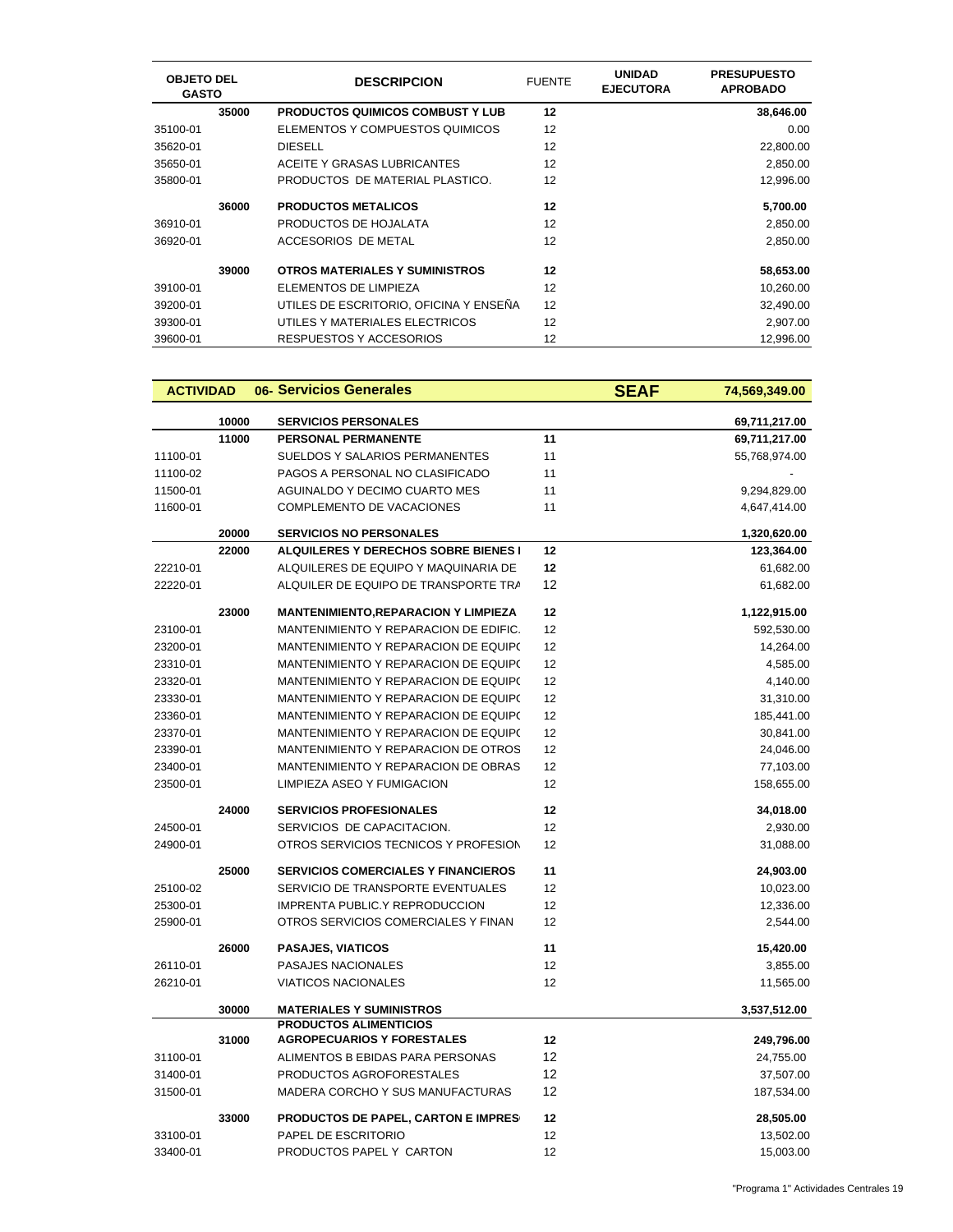| <b>OBJETO DEL</b><br><b>GASTO</b> |       | <b>DESCRIPCION</b>                     | <b>FUENTE</b> | <b>UNIDAD</b><br><b>EJECUTORA</b> | <b>PRESUPUESTO</b><br><b>APROBADO</b> |
|-----------------------------------|-------|----------------------------------------|---------------|-----------------------------------|---------------------------------------|
|                                   | 34000 | <b>CUEROS, PIELES Y SUS PRODUCTOS</b>  | 12            |                                   | 60,011.00                             |
| 34200-01                          |       | PRODUCTOS DE CUERO                     | 12            |                                   | 26,255.00                             |
| 34400-01                          |       | <b>LLANTAS Y NEUMATICOS</b>            | 12            |                                   | 33,756.00                             |
|                                   | 35000 | PRODUCTOS QUIMICOS COMBUST Y LUB.      | 12            |                                   | 240,427.00                            |
| 35200-01                          |       | PRODUCTOS FARMACEUTICOS                | 12            |                                   | 383.00                                |
| 35300-01                          |       | ABONOS Y FERTILIZANTES                 | 12            |                                   | 45,008.00                             |
| 35400-01                          |       | <b>INSECTICIDAS FUMIGANTES Y OTROS</b> | 12            |                                   | 37,507.00                             |
| 35500-01                          |       | TINTES, PINTURAS Y LUBRICANTES         | 12            |                                   | 75,014.00                             |
| 35610-01                          |       | <b>GASOLINA</b>                        | 12            |                                   | 3,751.00                              |
| 35620-01                          |       | <b>DIESEL</b>                          | 12            |                                   | 1,500.00                              |
| 35630-01                          |       | <b>KEROSEN</b>                         | 12            |                                   | 2,250.00                              |
| 35800-01                          |       | PRODUCTOS DE MATERIAL PLASTICO.        | 12            |                                   | 75,014.00                             |
|                                   | 36000 | <b>PRODUCTOS METALICOS</b>             | 12            |                                   | 415,512.00                            |
| 36100-01                          |       | PRODUCTOS FERROSOS                     | 12            |                                   | 37,507.00                             |
| 36200-01                          |       | PRODUCTOS NO FERROSOS                  | 12            |                                   | 17,103.00                             |
| 36300-01                          |       | ESTRUCTURAS METALICAS ACABADAS         | 12            |                                   | 60,011.00                             |
| 36400-01                          |       | <b>HERRAMIENTAS MENORES</b>            | 12            |                                   | 75,014.00                             |
| 36910-01                          |       | PRODUCTOS DE HOJALATA                  | 12            |                                   | 45,758.00                             |
| 36920-01                          |       | ACCESORIOS DE METAL                    | 12            |                                   | 22,504.00                             |
| 36930-01                          |       | ELEMENTOS DE FERRETERIA                | 12            |                                   | 157,615.00                            |
|                                   | 37000 | <b>OTROS MATERIALES Y SUMINISTROS</b>  | 12            |                                   | 342,646.00                            |
| 37100-01                          |       | PRODUCTOS DE ARCILLA Y CERAMICA        | 12            |                                   | 22,879.00                             |
| 37200-01                          |       | PRODUCTOS DE VIDRIO                    | 12            |                                   | 34,626.00                             |
| 37300-01                          |       | PRODUCTOS DE LOZA Y PORCELANA          | 12            |                                   | 150,027.00                            |
| 37400-01                          |       | PRODUCTOS DE CEMENTO Y ASBESTO Y YE    | 12            |                                   | 53,260.00                             |
| 37500-01                          |       | <b>CEMENTO CAL Y YESO</b>              | 12            |                                   | 67,512.00                             |
| 37900-01                          |       | OTROS PRODUCTOS DE MINERALES NO MET    | 12            |                                   | 6,841.00                              |
| 37910-01                          |       | PRODUCTOS AISLANTES                    | 12            |                                   | 7,501.00                              |
|                                   | 38000 | <b>OTROS MATERIALES Y SUMINISTROS</b>  | 12            |                                   | 61,158.00                             |
| 38400-01                          |       | PIEDRA ARCILLA Y ARENA                 | 12            |                                   | 32,425.00                             |
| 38500-01                          |       | OTROS PRODUCTOS MINERALES              | 12            |                                   | 28,733.00                             |
|                                   | 39000 | <b>OTROS MATERIALES Y SUMINISTROS</b>  | 12            |                                   | 2,139,457.00                          |
| 39100-01                          |       | ELEMENTOS DE LIMPIEZA                  | 12            |                                   | 1,595,608.00                          |
| 39200-01                          |       | UTILES DE ESCRITORIO, OFICINA Y ENSEÑA | 12            |                                   | 18,753.00                             |
| 39300-01                          |       | UTILES MENORES MEDICOS QUIRUR. Y LAB.  | 12            |                                   | 300,055.00                            |
| 39600-01                          |       | <b>RESPUESTOS Y ACCESORIOS</b>         | 12            |                                   | 225,041.00                            |
| 39900-01                          |       | RESPUESTOS Y ACCESORIOS                | 12            |                                   | 0.00                                  |

| <b>ACTIVIDAD</b> |       | 07- Venta de Bienes y Servicios             | <b>SEAF</b> | 1,539,027.00 |
|------------------|-------|---------------------------------------------|-------------|--------------|
|                  | 10000 | <b>SERVICIOS PERSONALES</b>                 |             | 895,295.00   |
|                  | 11000 | <b>PERSONAL PERMANENTE</b>                  | 11          | 895,295.00   |
| 11100-01         |       | SUELDOS Y SALARIOS PERMANENTES              | 11          | 716,236.00   |
| 11500-01         |       | AGUINALDO Y DECIMO CUARTO MES               | 11          | 119,373.00   |
| 11600-01         |       | <b>COMPLEMENTO DE VACACIONES</b>            | 11          | 59,686.00    |
|                  | 20000 | <b>SERVICIOS NO PERSONALES</b>              |             | 512,967.00   |
|                  | 21000 | <b>SERVICIOS BASICOS</b>                    | 12          |              |
| 21200-01         |       | <b>AGUA</b>                                 | 12          | 0            |
|                  | 23000 | <b>MANTENIMIENTO, REPARACION Y LIMPIEZA</b> | 12          | 198,467.00   |
| 23100-01         |       | MANTENIMIENTO Y REPARACION DE EDIFIC.       | 12          | 40,000.00    |
| 23310-01         |       | MANTENIMIENTO Y REPARACION DE EQUIPO        | 12          | 10,000.00    |
| 23500-01         |       | LIMPIEZA ASEO Y FUMIGACION                  | 12          | 148,467.00   |
|                  | 24000 | <b>SERVICIOS PROFESIONALES</b>              | 12          |              |
| 23900-01         |       | OTROS SERVICIOS TECNICOS Y PROFES           | 12          | 0.00         |
|                  | 25000 | <b>SERVICIOS COMERCIALES Y FINANCIEROS</b>  | 12          | 4,500.00     |
| 25100-02         |       | SERVICIO TRANSPORTE EVENTUALES              | 12          | 3,000.00     |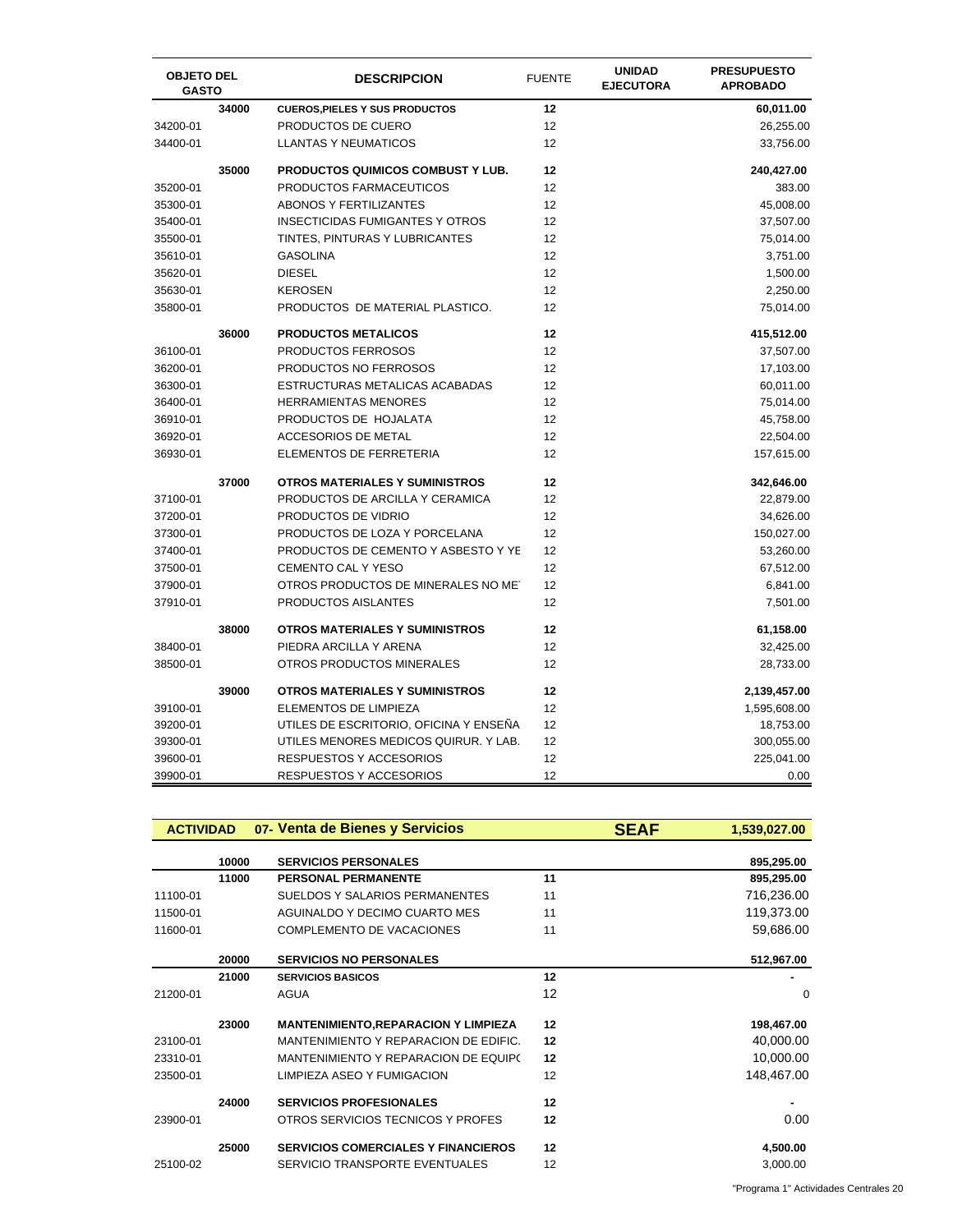| <b>OBJETO DEL</b><br><b>GASTO</b> |       | <b>DESCRIPCION</b>                                                 | <b>FUENTE</b> | <b>UNIDAD</b><br><b>EJECUTORA</b> | <b>PRESUPUESTO</b><br><b>APROBADO</b> |
|-----------------------------------|-------|--------------------------------------------------------------------|---------------|-----------------------------------|---------------------------------------|
| 25300-01                          |       | <b>IMPRENTA PUBLIC.Y REPRODUCCION</b>                              | 12            |                                   | 1,500.00                              |
|                                   | 26000 | <b>PASAJES, VIATICOS</b>                                           | 12            |                                   | 10,000.00                             |
| 26110-01                          |       | PASAJES NACIONALES                                                 | 12            |                                   |                                       |
| 26210-01                          |       | <b>VIATICOS NACIONALES</b>                                         | 12            |                                   | 10,000.00                             |
|                                   | 29000 | <b>OTROS SERVICIOS NO PERSONALES</b>                               | 12            |                                   | 300,000.00                            |
| 29200-01                          |       | <b>SERVICIOS DE VIGILANCIA</b>                                     | 12            |                                   | 300,000.00                            |
|                                   | 30000 | <b>MATERIALES Y SUMINISTROS</b>                                    |               |                                   | 30,765.00                             |
|                                   | 31000 | <b>PRODUCTOS ALIMENTICIOS</b><br><b>AGROPECUARIOS Y FORESTALES</b> | 12            |                                   | 0.00                                  |
| 31100-01                          |       | ALIMENTOS B EBIDAS PARA PERSONAS                                   | 12            |                                   | 0.00                                  |
|                                   |       |                                                                    |               |                                   |                                       |
|                                   | 33000 | PRODUCTOS DE PAPEL, CARTON E IMPRES                                | 12            |                                   | 5,000.00                              |
| 33100-01                          |       | PAPEL DE ESCRITORIO                                                | 12            |                                   | 3,000.00                              |
| 33400-01                          |       | PRODUCTOS PAPEL Y CARTON                                           | 12            |                                   | 2,000.00                              |
|                                   | 35000 | <b>PRODUCTOS QUIMICOS COMBUST Y LUB</b>                            | 12            |                                   | 14,265.00                             |
| 35500-01                          |       | TINTES, PINTURAS Y LUBRICANTES                                     | 12            |                                   | 14,265.00                             |
|                                   | 36000 | <b>PRODUCTOS METALICOS</b>                                         | 12            |                                   | 1,000.00                              |
| 36900-01                          |       | OTROS PRODUCTOS METALICOS N.C.                                     | 12            |                                   | 1,000.00                              |
|                                   | 39000 | <b>OTROS MATERIALES Y SUMINISTROS</b>                              | 12            |                                   | 10,500.00                             |
| 39100-01                          |       | <b>ELEMENTOS DE LIMPIEZA</b>                                       | 12            |                                   | 500.00                                |
| 39200-01                          |       | UTILES DE ESCRITORIO, OFICINA Y ENSEÑA                             | 12            |                                   | 2,000.00                              |
| 39300-01                          |       | UTILES Y MATERIALES ELECTRICOS                                     | 12            |                                   | 5,000.00                              |
| 39600-01                          |       | RESPUESTOS Y ACCESORIOS                                            | 12            |                                   | 3,000.00                              |
|                                   | 40000 | <b>BIENES CAPITALIZABLES</b>                                       |               |                                   | 100,000.00                            |
|                                   | 42000 | <b>MAQUINARIA Y EQUIPO</b>                                         | 12            |                                   | 100,000.00                            |
| 42100-01                          |       | EQUIPO DE COMPUTACIÓN                                              | 12            |                                   | 0.00                                  |
| 42110-01                          |       | MUEBLES VARIOS DE OFICINA                                          | 12            |                                   | 100,000.00                            |

| <b>ACTIVIDAD</b> |       | $08 -$ | <b>Compra y Venta de Libros</b>             |    | <b>SEAF</b> | 4,707,009.00 |
|------------------|-------|--------|---------------------------------------------|----|-------------|--------------|
|                  | 10000 |        | <b>SERVICIOS PERSONALES</b>                 |    |             | 3,018,813.00 |
|                  | 11000 |        | <b>PERSONAL PERMANENTE</b>                  | 11 |             | 3,018,813.00 |
| 11100-01         |       |        | SUELDOS Y SALARIOS PERMANENTES              | 11 |             | 2,415,051.00 |
| 11500-01         |       |        | AGUINALDO Y DECIMO CUARTO MES               | 11 |             | 402,508.00   |
| 11600-01         |       |        | <b>COMPLEMENTO DE VACACIONES</b>            | 11 |             | 201,254.00   |
|                  | 20000 |        | <b>SERVICIOS NO PERSONALES</b>              |    |             | 527,505.00   |
|                  | 22000 |        | ALQUILERES Y DERECHOS SOBRE BIENES          | 12 |             | 265,440.00   |
| 22100-01         |       |        | ALQUILERES DE EDIFICIOS Y LOCALES           | 12 |             | 265,440.00   |
|                  | 23000 |        | <b>MANTENIMIENTO, REPARACION Y LIMPIEZA</b> | 12 |             | 31,897.00    |
| 23310-01         |       |        | MANTENIMIENTO Y REPARACION DE EQUIPO        | 12 |             | 19,052.00    |
| 23390-01         |       |        | MANTENIMIENTO Y REPARACION OTROS EQ         | 12 |             | 12,845.00    |
|                  | 25000 |        | <b>SERVICIOS COMERCIALES Y FINANCIEROS</b>  | 12 |             | 122,222.00   |
| 25100-02         |       |        | SERVICIOS DE TRANSPORTE EVENTUALES          | 12 |             | 100,987.00   |
| 25300-01         |       |        | <b>IMPRENTA PUBLIC.Y REPRODUCCION</b>       | 12 |             | 21,235.00    |
| 25900-01         |       |        | OTROS SERVICIOS COMERCIALES Y FINAN         | 12 |             | 0.00         |
|                  | 26000 |        | <b>PASAJES, VIATICOS</b>                    | 12 |             | 107,946.00   |
| 26110-01         |       |        | PASAJES NACIONALES                          | 12 |             | 8,848.00     |
| 26120-01         |       |        | PASAJES AL EXTERIOR                         | 12 |             | 18,518.00    |
| 26210-01         |       |        | <b>VIATICOS NACIONALES</b>                  | 12 |             | 80,580.00    |
| 26220-01         |       |        | <b>VIATICOS AL EXTERIOR</b>                 | 12 |             | 0.00         |
|                  | 30000 |        | <b>MATERIALES Y SUMINISTROS</b>             |    |             | 1,160,691.00 |
|                  |       |        | <b>PRODUCTOS ALIMENTICIOS</b>               |    |             |              |
|                  | 31000 |        | <b>AGROPECUARIOS Y FORESTALES</b>           | 12 |             | 4,400.00     |
| 31100-01         |       |        | ALIMENTOS B EBIDAS PARA PERSONAS            | 12 |             | 4.400.00     |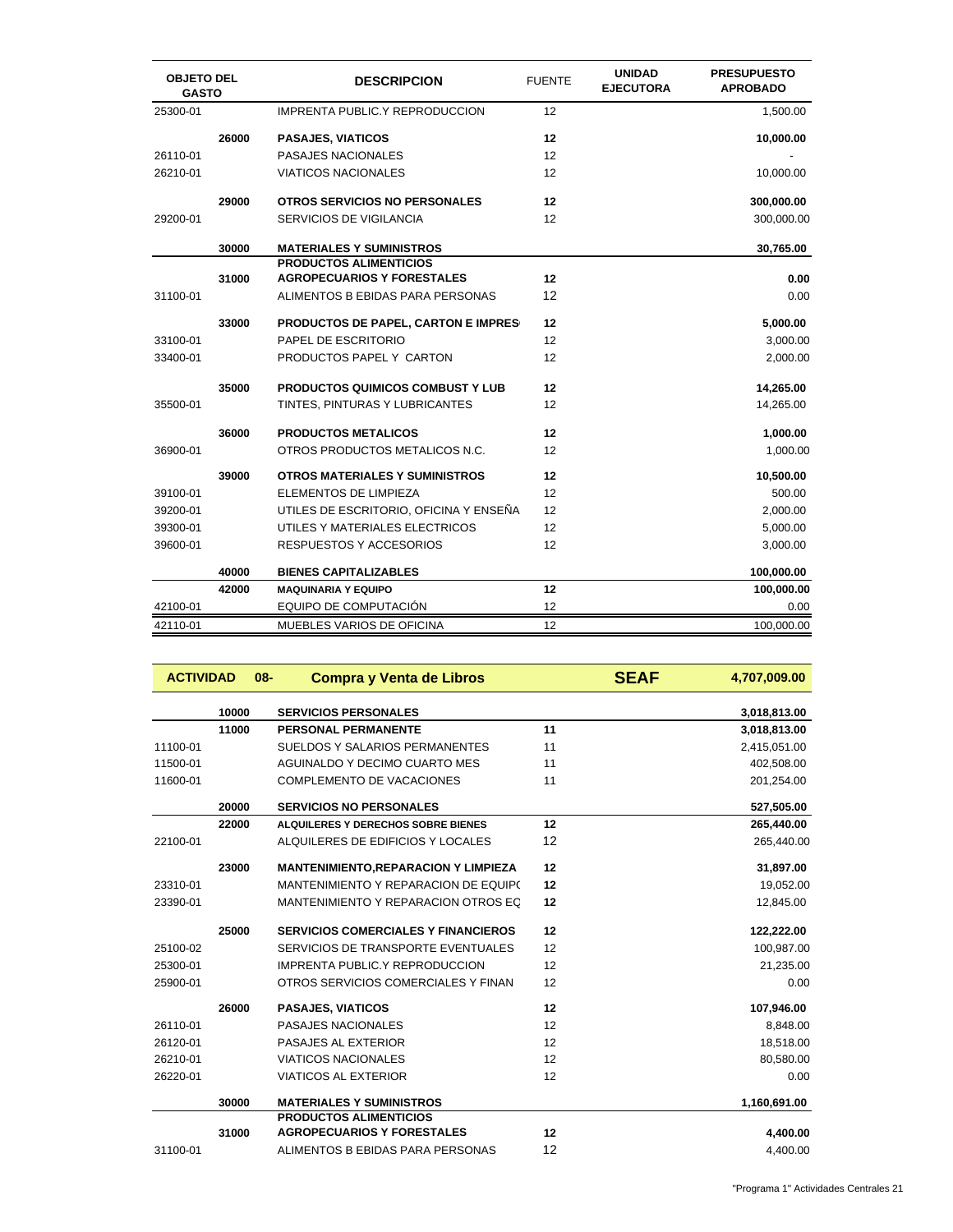| <b>OBJETO DEL</b><br><b>GASTO</b> |       | <b>DESCRIPCION</b>                         | <b>FUENTE</b> | <b>UNIDAD</b><br><b>EJECUTORA</b> | <b>PRESUPUESTO</b><br><b>APROBADO</b> |
|-----------------------------------|-------|--------------------------------------------|---------------|-----------------------------------|---------------------------------------|
|                                   | 33000 | <b>PRODUCTOS DE PAPEL, CARTON E IMPRES</b> | 12            |                                   | 1,111,356.00                          |
| 33100-01                          |       | PAPEL DE ESCRITORIO                        | 12            |                                   | 6,875.00                              |
| 33200-01                          |       | PAPEL DE COMPUTACION                       | 12            |                                   | 3,300.00                              |
| 33300-01                          |       | PRODUCTOS DE ARTES GRAFICAS                | 12            |                                   | 3,300.00                              |
| 33400-01                          |       | PRODUCTOS PAPEL Y CARTON                   | 12            |                                   | 2,750.00                              |
| 33600-01                          |       | LIBROS REVISTAS Y PERIODICOS               | 12            |                                   | 1,095,131.00                          |
|                                   | 35000 | <b>PRODUCTOS QUIMICOS COMBUS Y LUB</b>     | 12            |                                   |                                       |
| 35100-01                          |       | ELEMENTOS Y COMPUESTOS QUIMICOS            | 12            |                                   |                                       |
|                                   | 39000 | <b>OTROS MATERIALES Y SUMINISTROS</b>      | 12            |                                   | 44,935.00                             |
| 39200-01                          |       | UTILES DE ESCRITORIO Y ENSEÑANZA           | 12            |                                   | 43,450.00                             |
| 39600-01                          |       | RESPUESTOS Y ACCESORIOS                    | 12            |                                   | 1,485.00                              |
| 39900-01                          |       | OTROS MATERIALES Y SUMINISTROS             | 12            |                                   |                                       |

| <b>ACTIVIDAD</b> |       | $09 -$ | <b>Compras y Suministros</b>                |    | <b>SEAF</b> | 3,998,522.00 |
|------------------|-------|--------|---------------------------------------------|----|-------------|--------------|
|                  | 10000 |        | <b>SERVICIOS PERSONALES</b>                 |    |             | 3,852,015.00 |
|                  | 11000 |        | <b>PERSONAL PERMANENTE</b>                  | 11 |             | 3,852,015.00 |
| 11100-01         |       |        | SUELDOS Y SALARIOS PERMANENTES              |    |             | 3,081,612.00 |
| 11500-01         |       |        | <b>AGUINALDO Y DECIMO CUARTO MES</b>        |    |             | 513,602.00   |
| 11600-01         |       |        | COMPLEMENTO DE VACACIONES                   |    |             | 256,801.00   |
|                  | 20000 |        | <b>SERVICIOS NO PERSONALES</b>              |    |             | 51,338.00    |
|                  | 21000 |        | <b>SERVICIOS BASICOS</b>                    | 11 |             | 4,140.00     |
| 21490-01         |       |        | OTROS SERVICIOS BASICOS                     |    |             | 4,140.00     |
|                  | 23000 |        | <b>MANTENIMIENTO, REPARACION Y LIMPIEZA</b> | 12 |             | 16,561.00    |
| 23390-01         |       |        | MANTENIMIENTO Y REPARACION DE OTROS EQUIPOS |    |             | 16,561.00    |
|                  | 24000 |        | <b>SERVICIOS PROFESIONALES</b>              | 11 |             | 16,561.00    |
| 24900-01         |       |        | OTROS SERVICIOS TECNICOS Y PROFESION        |    |             | 16,561.00    |
|                  | 25000 |        | <b>SERVICIOS COMERCIALES Y FINANCIEROS</b>  | 11 |             | 8,280.00     |
| 25300-01         |       |        | <b>IMPRENTA PUBLIC.Y REPRODUCCION</b>       |    |             | 8,280.00     |
| 25700-01         |       |        | SERVICIOS DE INTERNET                       |    |             | 0.00         |
|                  | 26000 |        | <b>PASAJES, VIATICOS</b>                    | 11 |             | 5,796.00     |
| 26110-01         |       |        | PASAJES NACIONALES                          |    |             | 1,656.00     |
| 26210-01         |       |        | <b>VIATICOS NACIONALES</b>                  |    |             | 4,140.00     |
|                  | 30000 |        | <b>MATERIALES Y SUMINISTROS</b>             |    |             | 95,169.00    |
|                  |       |        | <b>PRODUCTOS ALIMENTICIOS</b>               |    |             |              |
|                  | 31000 |        | <b>AGROPECUARIOS Y FORESTALES</b>           | 12 |             | 5,750.00     |
| 31100-01         |       |        | ALIMENTOS B EBIDAS PARA PERSONAS            |    |             | 5,750.00     |
|                  | 33000 |        | PRODUCTOS DE PAPEL, CARTON E IMPRES         | 12 |             | 29,327.00    |
| 33100-01         |       |        | PAPEL DE ESCRITORIO                         |    |             | 17,251.00    |
| 33300-01         |       |        | PRODUCTOS DE ARTES GRAFICAS                 |    |             | 3,450.00     |
| 33400-01         |       |        | PRODUCTOS PAPEL Y CARTON                    |    |             | 8,626.00     |
|                  | 34000 |        | <b>CUEROS, PIELES Y SUS PRODUCTOS</b>       |    |             | 9,489.00     |
| 34300-01         |       |        | ARTICULOS DE CAUCHO                         |    |             | 863.00       |
| 34400-01         |       |        | LLANTAS Y NEUMATICOS                        |    |             | 8,626.00     |
|                  | 35000 |        | <b>PRODUCTOS QUIMICOS COMBUST Y LUB</b>     | 12 |             | 18,976.00    |
| 35100-01         |       |        | ELEMENTOS Y COMPUESTOS QUIMICOS             |    |             | 17,251.00    |
| 35900-01         |       |        | OTROS PRODUCTOS QUIMICOS                    |    |             | 1,725.00     |
|                  | 39000 |        | <b>OTROS MATERIALES Y SUMINISTROS</b>       | 12 |             | 31,627.00    |
| 39200-01         |       |        | UTILES DE ESCRITORIO, OFICINA Y ENSEÑA      |    |             | 14,376.00    |
| 39600-01         |       |        | RESPUESTOS Y ACCESORIOS                     |    |             | 17,251.00    |
|                  |       |        |                                             |    |             |              |
| <b>ACTIVIDAD</b> |       | $10 -$ | <b>Control Inventario de Bienes</b>         |    | <b>SEAF</b> | 3,448,940.00 |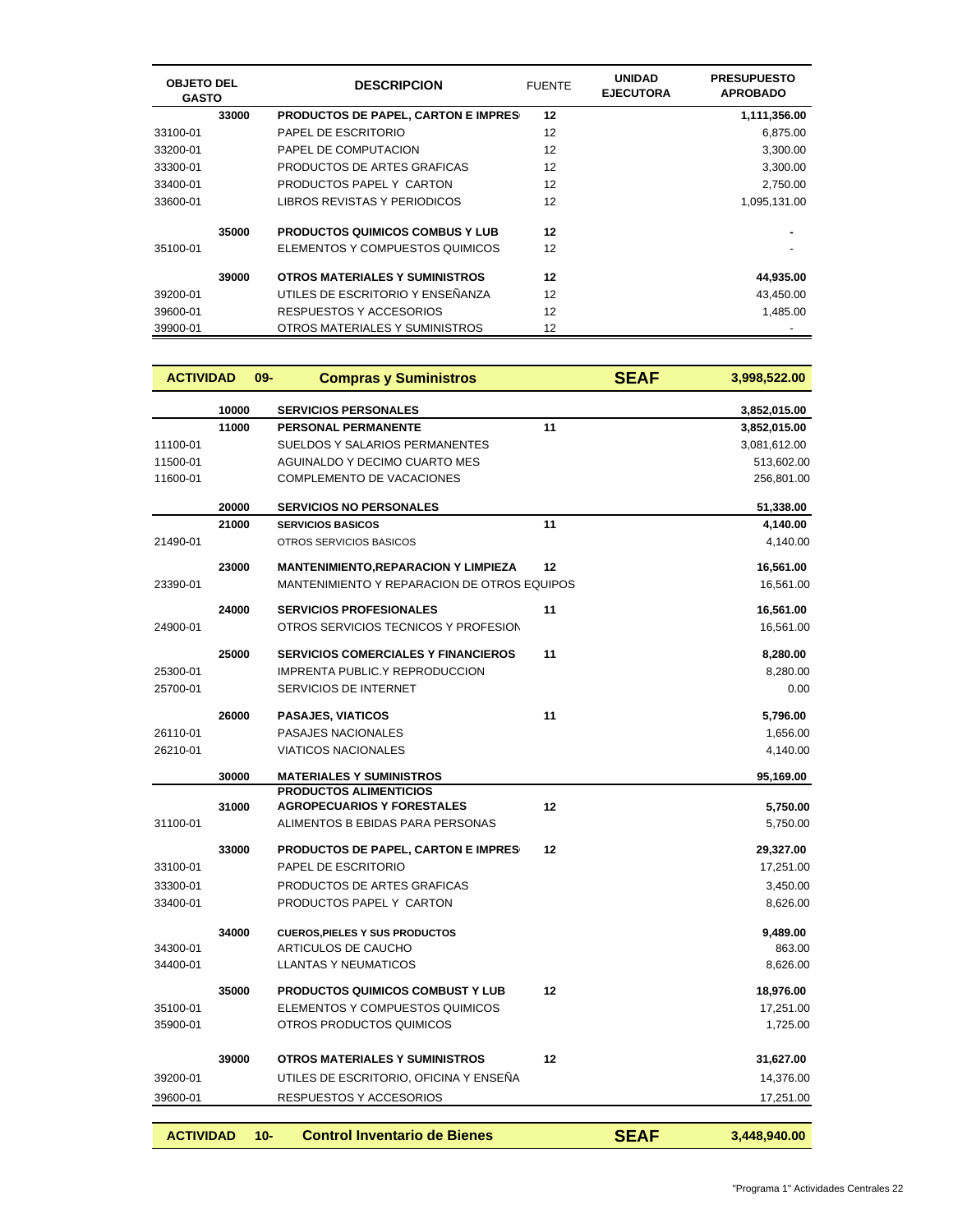| <b>OBJETO DEL</b><br><b>GASTO</b> |       | <b>DESCRIPCION</b>                         | <b>FUENTE</b> | <b>UNIDAD</b><br><b>EJECUTORA</b> | <b>PRESUPUESTO</b><br><b>APROBADO</b> |
|-----------------------------------|-------|--------------------------------------------|---------------|-----------------------------------|---------------------------------------|
|                                   | 10000 | <b>SERVICIOS PERSONALES</b>                |               |                                   | 3,176,253.00                          |
|                                   | 11000 | <b>PERSONAL PERMANENTE</b>                 | 11            |                                   | 3,176,253.00                          |
| 11100-01                          |       | SUELDOS Y SALARIOS PERMANENTES             | 11            |                                   | 2,301,003.00                          |
| 11500-01                          |       | <b>AGUINALDO Y DECIMO CUARTO MES</b>       | 11            |                                   | 683,500.00                            |
| 11600-01                          |       | COMPLEMENTO DE VACACIONES                  | 11            |                                   | 191,750.00                            |
|                                   | 20000 | <b>SERVICIOS NO PERSONALES</b>             |               |                                   | 228,696.00                            |
|                                   | 23000 | <b>MANTENIMIENTO,REPARACION Y LIMPIEZA</b> | 12            |                                   | 29,900.00                             |
| 23390-01                          |       | MANTENIMIENTO Y REPARACION DE OTROS        | 12            |                                   | 29,900.00                             |
|                                   | 24000 | <b>SERVICIOS PROFESIONALES</b>             | 12            |                                   | 78,620.00                             |
| 24500-01                          |       | SERVICIOS DE CAPACITACION.                 | 12            |                                   | 78,620.00                             |
|                                   | 25000 | <b>SERVICIOS COMERCIALES Y FINANCIEROS</b> | 12            |                                   | 4,715.00                              |
| 25100-01                          |       | <b>TRANSPORTE EVENTUALES</b>               | 12            |                                   | 575.00                                |
| 25300-01                          |       | <b>IMPRENTA PUBLIC.Y REPRODUCCION</b>      | 12            |                                   | 3,450.00                              |
| 25900-01                          |       | OTROS SERVICIOS COMERCIALES Y FINAN        | 12            |                                   | 690.00                                |
|                                   | 26000 | <b>PASAJES, VIATICOS</b>                   | 12            |                                   | 115,461.00                            |
| 26110-01                          |       | PASAJES NACIONALES                         | 12            |                                   |                                       |
| 26210-01                          |       | <b>VIATICOS NACIONALES</b>                 | 12            |                                   | 115,461.00                            |
|                                   | 30000 | <b>MATERIALES Y SUMINISTROS</b>            | 12            |                                   | 43,991.00                             |
|                                   |       | <b>PRODUCTOS ALIMENTICIOS</b>              |               |                                   |                                       |
|                                   | 31000 | <b>AGROPECUARIOS Y FORESTALES</b>          | 12            |                                   | 990.00                                |
| 31100-01                          |       | ALIMENTOS B EBIDAS PARA PERSONAS           | 12            |                                   | 990.00                                |
|                                   | 32000 | <b>TEXTILES Y VESTUARIOS</b>               | 12            |                                   | 660.00                                |
| 32100-01                          |       | <b>HILADOS Y TELAS</b>                     | 12            |                                   | 660.00                                |
|                                   | 33000 | <b>PRODUCTOS DE PAPEL, CARTON E IMPRES</b> | 12            |                                   | 12,540.00                             |
| 33100-01                          |       | PAPEL DE ESCRITORIO                        | 12            |                                   | 660.00                                |
| 33200-01                          |       | PAPEL DE COMPUTACION                       | 12            |                                   | 9,900.00                              |
| 33400-01                          |       | PRODUCTOS PAPEL Y CARTON                   | 12            |                                   | 1,980.00                              |
|                                   | 35000 | <b>PRODUCTOS QUIMICOS COMBUST Y LUB</b>    | 12            |                                   | 165.00                                |
| 35400-01                          |       | <b>INSECTICIDAS FUMIGANTES Y OTROS</b>     | 12            |                                   | 165.00                                |
|                                   | 39000 | OTROS MATERIALES Y SUMINISTROS             | 12            |                                   | 29,636.00                             |
| 39100-01                          |       | ELEMENTOS DE LIMPIEZA                      | 12            |                                   | 330.00                                |
| 39200-01                          |       | UTILES DE ESCRITORIO, OFICINA Y ENSEÑA     | 12            |                                   | 3,960.00                              |
| 39600-01                          |       | RESPUESTOS Y ACCESORIOS                    | 12            |                                   | 25,346.00                             |

# **ACTIVIDAD 11- Control Y Gestión de los Recursos Humanos SEDP 688,727,276.00**

|          | 10000 | <b>SERVICIOS PERSONALES</b>          |    | 449,927,544.00 |
|----------|-------|--------------------------------------|----|----------------|
|          | 11000 | PERSONAL PERMANENTE                  | 11 | 354,727,544.00 |
| 11100-01 |       | SUELDOS Y SALARIOS PERMANENTES       | 11 | 12,804,157.00  |
| 11100-02 |       | PAGOS A PERSONAL NO CLASIFICADO      | 11 | 2,000,000.00   |
| 11400-01 |       | ATENCIONES DEUDAS SALARIALES (AJUSTE | 11 | 80,533,000.00  |
| 11400-02 |       | NEGOCIACION CONTRATO COLECTIVO       | 11 | 32,118,980.00  |
| 11400-04 |       | RECLASIFICACIONES PERSONAL DOCENTE   | 11 | 2,390,470.00   |
| 11500-01 |       | AGUINALDO Y DECIMO CUARTO MES        | 11 | 2,134,026.00   |
| 11600-01 |       | <b>COMPLEMENTO DE VACACIONES</b>     | 11 | 1,067,013.00   |
| 11700-05 |       | CONTRIBUCIONES PATRONALES PARA IHSS  | 11 | 41,153,398.00  |
| 11740-02 |       | APORTACIONES PATRONAL INPREUNAH      | 11 | 180,526,500.00 |
|          | 12000 | <b>PERSONAL NO PERMANENTE</b>        | 11 | 220,000.00     |
| 12900-18 |       | SUELDOS DE EMPLEADOS DE EMERGENCIA   | 11 | 220,000.00     |
|          | 14000 | <b>RETRIBUCIONES EXTRAORDINARIAS</b> | 11 | 6,000,000.00   |
| 14100-01 |       | <b>HORAS EXTRAORDINARIAS</b>         | 11 | 6,000,000.00   |
|          | 15000 | ASISTENCIA SOCIAL AL PERSONAL        | 11 | 5,330,000.00   |
| 15100-01 |       | ASISTENCIA SOCIAL VARIAS             | 11 | 5,165,000.00   |
| 15900-01 |       | AÑO SABATICO                         | 11 |                |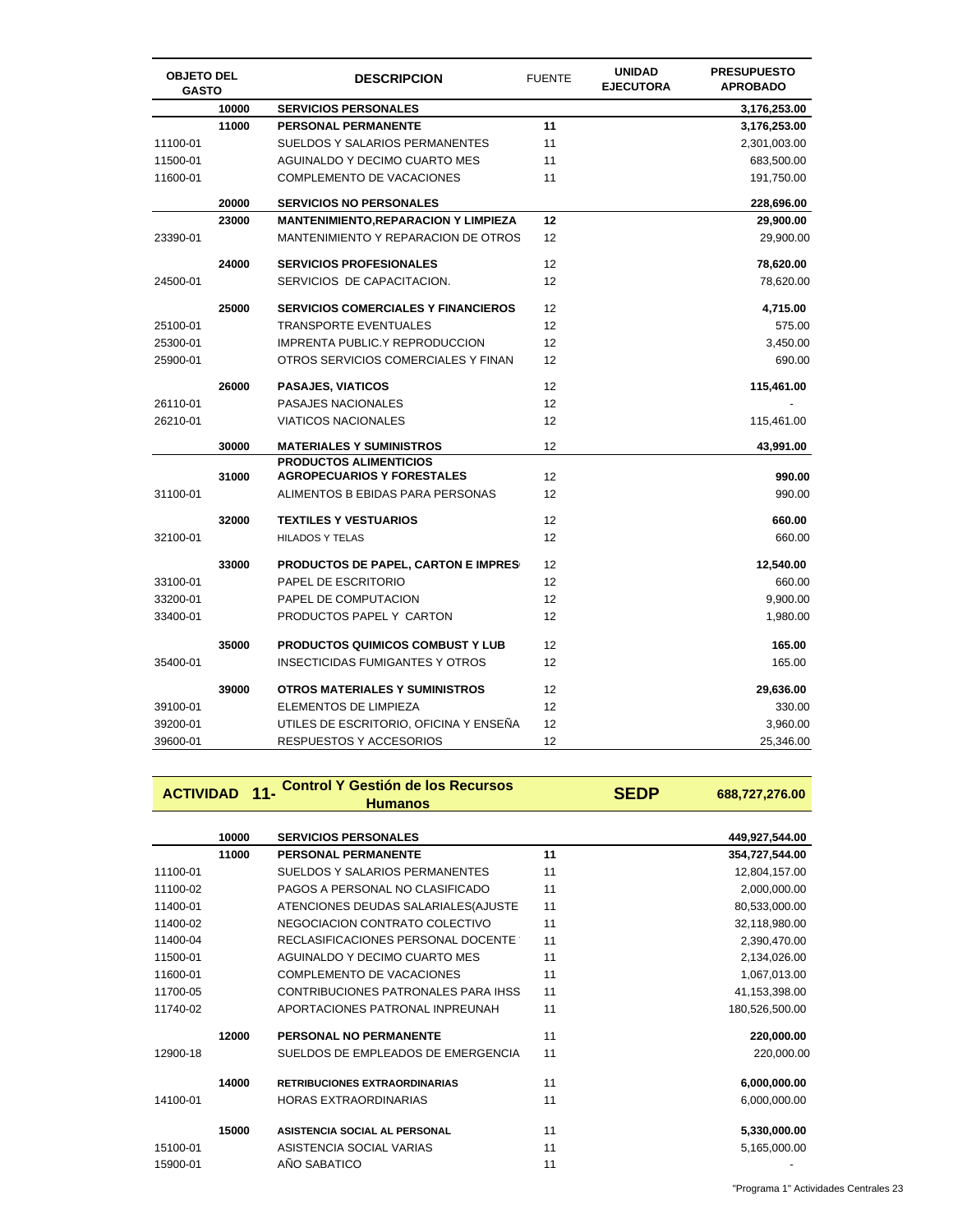| <b>OBJETO DEL</b><br><b>GASTO</b> |       | <b>DESCRIPCION</b>                          | <b>FUENTE</b> | <b>UNIDAD</b><br><b>EJECUTORA</b> | <b>PRESUPUESTO</b><br><b>APROBADO</b> |
|-----------------------------------|-------|---------------------------------------------|---------------|-----------------------------------|---------------------------------------|
| 15900-03                          |       | <b>CURSOS INTERSEMESTRALES (MEDICINA)</b>   | 11            |                                   | 165,000.00                            |
|                                   | 16000 | <b>BENEFICIOS Y COMPENSACIONES</b>          | 11            |                                   | 83,650,000.00                         |
| 16000-01                          |       | INDEMNIZACIONES POR CAUSA DE MUERTE         | 11            |                                   | 500,000.00                            |
| 16000-02                          |       | PRESTAMOS CLAUSULA 117 Y 121                | 11            |                                   | 1,000,000.00                          |
| 16100-01                          |       | PRESTACIONES LABORALES.                     | 11            |                                   | 80,000,000.00                         |
| 16100-02                          |       | DEMANDAS JUDICIALES                         | 11            |                                   | 2,150,000.00                          |
|                                   | 20000 | <b>SERVICIOS NO PERSONALES</b>              |               |                                   | 15,750,157.00                         |
|                                   | 22000 | ALQUILERES Y DERECHOS SOBRE BIENES          | 12            |                                   | 8,605.00                              |
| 22100-01                          |       | OTROS SERVICIOS BASICOS                     | 12            |                                   | 8,605.00                              |
|                                   | 23000 | <b>MANTENIMIENTO, REPARACION Y LIMPIEZA</b> | 12            |                                   | 171,994.00                            |
| 23390-01                          |       | MANTENIMIENTO Y REPARACION DE OTROS         | 12            |                                   | 171,994.00                            |
|                                   | 24000 | <b>SERVICIOS PROFESIONALES</b>              | 12            |                                   | 892,373.00                            |
| 24500-01                          |       | SERVICIOS DE CAPACITACION.                  | 12            |                                   | 344,187.00                            |
| 24600-01                          |       | SERVICIOS DE INFORMATICA Y SISTEMA          | 12            |                                   | 48,186.00                             |
| 24900-02                          |       | OTROS SERVICIOS NO PERSONALES               | 12            |                                   | 500,000.00                            |
|                                   | 25000 | <b>SERVICIOS COMERCIALES Y FINANCIEROS</b>  | 12            |                                   | 13,391,730.00                         |
| 25100-01                          |       | SERVICIOS DE TRANSPORTE                     | 12            |                                   | 12,994,420.00                         |
| 25100-02                          |       | SERVICIO DE TRANSPORTE EVENTUALES           | 12            |                                   | 12,907.00                             |
| 25300-01                          |       | IMPRENTA PUBLIC.Y REPRODUCCION              | 12            |                                   | 166,070.00                            |
| 25600-01                          |       | PUBLICIDAD Y PROPAGANDA                     | 12            |                                   | 3,216.00                              |
| 25900-01                          |       | OTROS SERVICIOS COMERCIALES Y FINANC        | 12            |                                   | 215,117.00                            |
|                                   | 26000 | <b>PASAJES, VIATICOS</b>                    | 12            |                                   | 1,285,455.00                          |
| 26110-01                          |       | <b>PASAJES NACIONALES</b>                   | 12            |                                   | 429,653.00                            |
| 26120-01                          |       | PASAJES AL EXTERIOR                         | 12            |                                   | 85,135.00                             |
| 26210-01                          |       | <b>VIATICOS NACIONALES</b>                  | 12            |                                   | 264,995.00                            |
| 26220-01                          |       | <b>VIATICOS AL EXTERIOR</b>                 | 12            |                                   | 505,672.00                            |
|                                   | 30000 | <b>MATERIALES Y SUMINISTROS</b>             |               |                                   | 2,900,550.00                          |
|                                   |       | <b>PRODUCTOS ALIMENTICIOS</b>               |               |                                   |                                       |
|                                   | 31000 | <b>AGROPECUARIOS Y FORESTALES</b>           | 12            |                                   | 100,000.00                            |
| 31100-01                          |       | ALIMENTOS B EBIDAS PARA PERSONAS            | 12            |                                   | 100,000.00                            |
|                                   | 32000 | <b>TEXTILES Y VESTUARIOS</b>                | 12            |                                   | 1,995,557.00                          |
| 32200-01                          |       | CONFECCIONES TEXTILES,                      | 12            |                                   | 30,000.00                             |
| 32300-01                          |       | PRENDA DE VESTIR                            | 12            |                                   | 1,359,757.00                          |
| 32300-03                          |       | OTROS TEXTILES Y VESTUARIOS                 | 12            |                                   | 5,000.00                              |
| 32400-01                          |       | CALZADOS                                    | 12            |                                   | 600,800.00                            |
|                                   | 33000 | <b>PRODUCTOS DE PAPEL, CARTON E IMPRES</b>  | 12            |                                   | 169,762.00                            |
| 33100-01                          |       | PAPEL DE ESCRITORIO                         | 12            |                                   | 50,000.00                             |
| 33200-01                          |       | PAPEL DE COMPUTACION                        | 12            |                                   | 50,000.00                             |
| 33300-01                          |       | PRODUCTOS DE ARTES GRAFICAS                 | 12            |                                   | 7,991.00                              |
| 33400-01                          |       | PRODUCTOS PAPEL Y CARTON                    | 12            |                                   | 54,771.00                             |
| 33500-01                          |       | LIBROS REVISTAS Y PERIODICOS                | 12            |                                   | 7,000.00                              |
|                                   | 34000 | <b>CUEROS, PIELES Y SUS PRODUCTOS</b>       | 12            |                                   | 2,000.00                              |
| 34300-01                          |       | ARTICULOS DE CAUCHO                         | 12            |                                   | 2,000.00                              |
|                                   | 35000 | <b>PRODUCTOS QUIMICOS COMBUST Y LUB</b>     | 12            |                                   | 395,000.00                            |
| 35200-01                          |       | PRODUC.FARMAC.Y MEDIC.(COM.HIGIENE Y        | 12            |                                   | 390,000.00                            |
| 35800-01                          |       | PRODUCTOS DE MATERIAL PLASTICO.             | 12            |                                   | 2,000.00                              |
| 35900-01                          |       | OTROS PRODUCTOS QUIMICOS                    | 12            |                                   | 3,000.00                              |
|                                   | 36000 | <b>PRODUCTOS METALICOS</b>                  | 12            |                                   | 1,000.00                              |
| 36900-01                          |       | OTROS PRODUCTOS METALICOS                   | 12            |                                   | 1,000.00                              |
|                                   | 39000 | <b>OTROS MATERIALES Y SUMINISTROS</b>       | 12            |                                   | 237,231.00                            |
| 39100-01                          |       | ELEMENTOS DE LIMPIEZA                       | 12            |                                   | 20,000.00                             |
| 39200-01                          |       | UTILES DE ESCRITORIO, OFICINA Y ENSEÑA      | 12            |                                   | 30,000.00                             |
| 39600-01                          |       | RESPUESTOS Y ACCESORIOS                     | 12            |                                   | 187,231.00                            |
|                                   | 40000 | <b>BIENES CAPITALIZABLES</b>                | 12            |                                   | 200,000.00                            |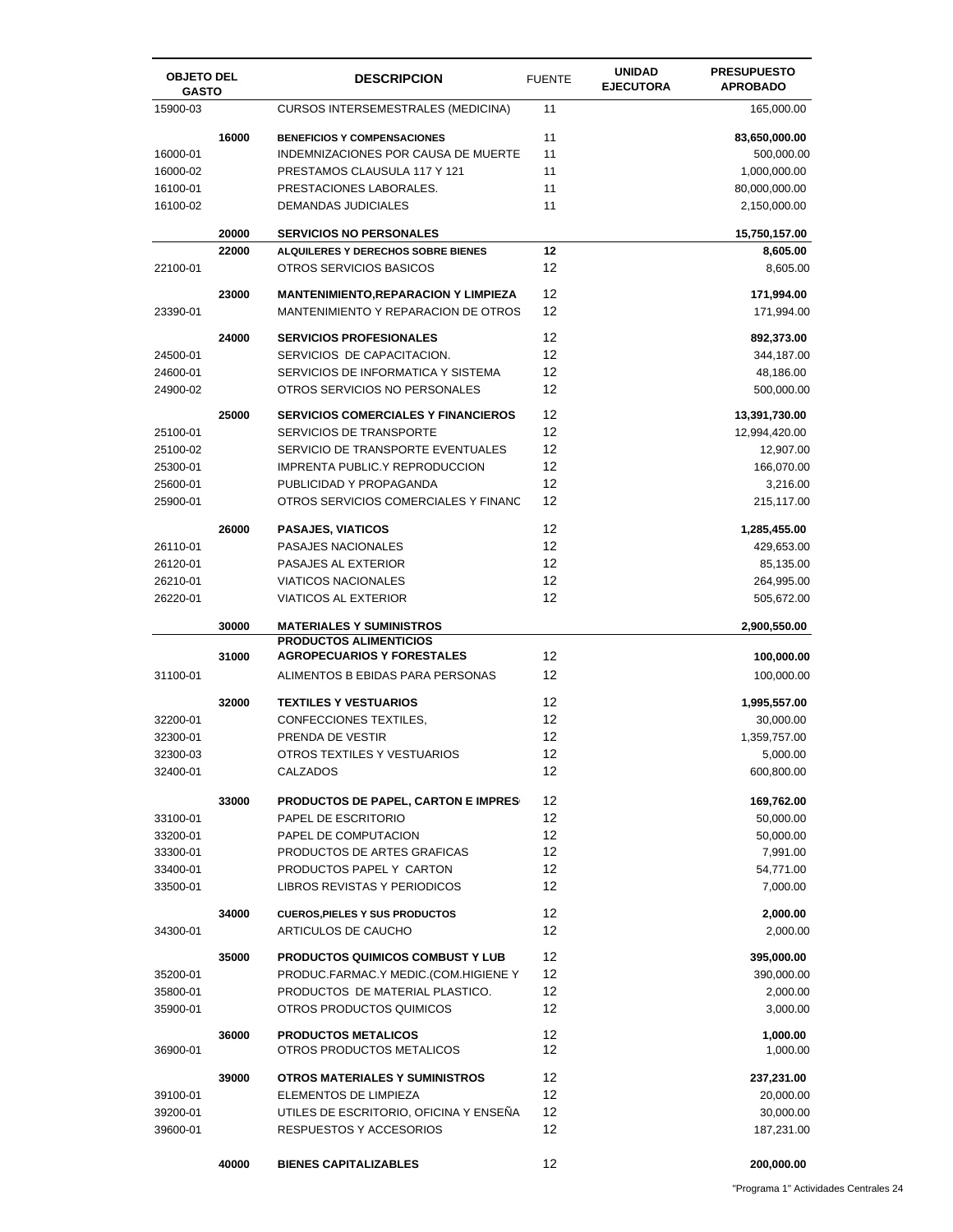| <b>OBJETO DEL</b><br><b>GASTO</b> |       | <b>DESCRIPCION</b>                              | <b>FUENTE</b> | <b>UNIDAD</b><br><b>EJECUTORA</b> | <b>PRESUPUESTO</b><br><b>APROBADO</b> |
|-----------------------------------|-------|-------------------------------------------------|---------------|-----------------------------------|---------------------------------------|
|                                   | 40100 | <b>EQUIPO DE OFICINA</b>                        | 12            |                                   | 200,000.00                            |
| 40120-03                          |       | EQUIPO DE OFICINA (Relojes Digitales)           | 12            |                                   | 200,000.00                            |
|                                   | 50000 | <b>TRANSFERENCIAS</b>                           |               |                                   | 67,761,850.00                         |
|                                   | 51000 | <b>TRANSFERENCIAS CORRIENTES AL SECTOR PRIV</b> | 12            |                                   | 67,761,850.00                         |
| 51200-01                          |       | AYUDA A MEDICOS RESIDENTES.                     | 12            |                                   | 1,500,000.00                          |
| 51210-04                          |       | BECAS CONVENIO MINISTERIO SALUD - IHSS          | 11            |                                   | 62,912,400.00                         |
| 51210-05                          |       | BECAS DE ACTUALIZACION Y CAPACITACION           | 12            |                                   | 869,000.00                            |
| 51210-07                          |       | BECAS PARA HIJOS DE LOS TRABAJADORES            | 12            |                                   | 110,000.00                            |
| 51200-10                          |       | BECAS PROFESIONALIZANTES DOCENTE (PI            | 12            |                                   | 1,700,000.00                          |
| 51200-13                          |       | BECAS TALLERES EMPLEADOS A ESTUDIAN             | 12            |                                   | 33,000.00                             |
| 51200-23                          |       | PREMIOS A ESTUDIANTES DE SECUNDARIA             | 12            |                                   | 13,200.00                             |
| 51200-24                          |       | SUBSIDIOS CORO DE LA UNAH                       | 12            |                                   | 550,000.00                            |
| 51200-25                          |       | SUBSIDIOS ESCUELA RAMON AMAYA                   | 12            |                                   | 11,000.00                             |
| 51200-26                          |       | <b>SUBVENCION A EMPLEADOS</b>                   | 12            |                                   | 16,500.00                             |
| 51200-27                          |       | SUBVENCION AL SINDICATO                         | 12            |                                   | 30,250.00                             |
| 51200-28                          |       | SUBVENCION DEPORTIVA                            | 12            |                                   | 16,500.00                             |
|                                   | 70000 | <b>DEUDA Y OTROS PASIVOS</b>                    |               |                                   | 152,187,175.00                        |
|                                   | 71000 | SERVICIO DE LA DEUDA PUBLICA A INTERNA A CO     | 11            |                                   | 108,000,000.00                        |
| 71100-52                          |       | DEUDA IMPREUNAH AÑOS ANTERIORES.                | 11            |                                   | 108,000,000.00                        |
|                                   | 72000 | SERVICIO DE LA DEUDA PUBLICA A INTERNA A L/     | 11            |                                   | 44, 187, 175.00                       |
| 72110-01                          |       | ATENCIONES DEUDAS SALARIALES (AJUSTI            | 11            |                                   |                                       |
| 72120-00                          |       | DEUDA AÑOS SERVICIOS PERSONAL ADMIV             | 11            |                                   | 13,300,000.00                         |
| 72130-01                          |       | DEUDA PERSONAL DOCENTE COSTO VIDA               | 11            |                                   |                                       |
| 72130-02                          |       | DEUDA PERSONAL DOCENTE COSTO VIDA               | 11            |                                   | 24,204,188.00                         |
| 72130-02                          |       | DEUDA PERSONAL DOCENTE COSTO VIDA               | 12            |                                   | 6,682,987.00                          |
|                                   | 72140 | RECLASIFICACIONES PERSONAL ADMON Y              | 11            |                                   |                                       |

| <b>ACTIVIDAD</b> |       | Elaboración,<br><b>Seguimiento</b><br>$\mathbf{v}$<br>12- Evaluación<br>Gestión<br>de<br>la<br>de<br><b>Desarrollo</b> | <b>SEDI</b> | 3,156,755.00 |
|------------------|-------|------------------------------------------------------------------------------------------------------------------------|-------------|--------------|
|                  | 10000 | <b>SERVICIOS PERSONALES</b>                                                                                            |             | 2,646,525.00 |
|                  | 11000 | <b>PERSONAL PERMANENTE</b>                                                                                             | 11          | 2,646,525.00 |
| 11100-01         |       | SUELDOS Y SALARIOS PERMANENTES                                                                                         | 11          | 2,117,220.00 |
| 11500-01         |       | AGUINALDO Y DECIMO CUARTO MES                                                                                          | 11          | 352,870.00   |
| 11600-01         |       | COMPLEMENTO DE VACACIONES                                                                                              | 11          | 176,435.00   |
|                  | 12000 | PERSONAL NO PERMANENTE                                                                                                 | 11          |              |
| 12900-14         |       | SERVICIOS DE PROFESIONALES Y TECNICO:                                                                                  | 11          | 0.00         |
|                  | 20000 | <b>SERVICIOS NO PERSONALES</b>                                                                                         |             | 332,485.00   |
|                  | 23000 | <b>MANTENIMIENTO, REPARACION Y LIMPIEZA</b>                                                                            | 12          | 16,600.00    |
| 23310-01         |       | MANTENIMIENTO Y REPARACION DE EQUIPO                                                                                   | 12          | 4,150.00     |
| 23350-01         |       | MANTEN. Y REPARACION EQUIPO DE COMPI                                                                                   | 12          | 8,300.00     |
| 23390-01         |       | MANTENIMIENTO Y REPARACION DE OTROS                                                                                    | 12          | 4,150.00     |
|                  | 24000 | <b>SERVICIOS PROFESIONALES</b>                                                                                         | 12          | 216,600.00   |
| 24500-01         |       | SERVICIOS DE CAPACITACION.                                                                                             | 12          | 16,600.00    |
| 24900-01         |       | OTROS SERVICIOS PROFESIONALES                                                                                          | 12          | 100,000.00   |
| 24900-03         |       | SISTEMA DE ESTADISTICAS EDUCACIO                                                                                       | 12          | 100,000.00   |
|                  | 25000 | <b>SERVICIOS COMERCIALES Y FINANCIEROS</b>                                                                             | 12          | 26,585.00    |
| 25100-02         |       | <b>TRANSPORTE EVENTUALES</b>                                                                                           | 12          | 2,000.00     |
| 25300-01         |       | <b>IMPRENTA PUBLIC.Y REPRODUCCION</b>                                                                                  | 12          | 24,585.00    |
| 25700-01         |       | SERVICIOS DE INTERNET                                                                                                  | 12          | 0.00         |
|                  | 26000 | <b>PASAJES, VIATICOS</b>                                                                                               | 12          | 72,700.00    |
| 26110-01         |       | PASAJES NACIONALES                                                                                                     | 12          | 17,675.00    |
| 26120-01         |       | <b>PASAJES AL EXTERIOR</b>                                                                                             | 12          | 21,825.00    |
| 26210-01         |       | <b>VIATICOS NACIONALES</b>                                                                                             | 12          | 14,000.00    |
| 26220-01         |       | <b>VIATICOS AL EXTERIOR</b>                                                                                            | 12          | 19,200.00    |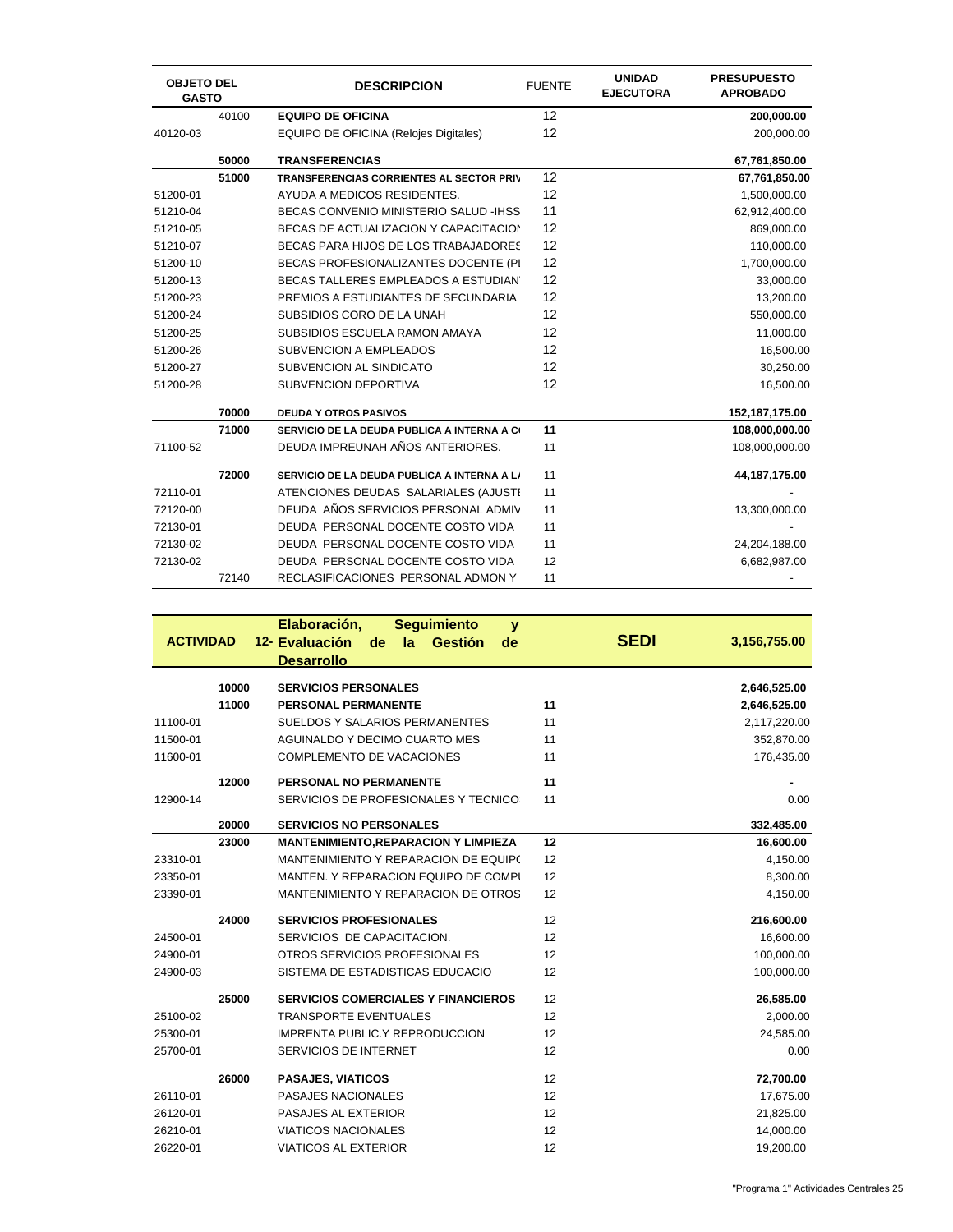| <b>OBJETO DEL</b><br><b>GASTO</b> |       | <b>DESCRIPCION</b>                      | <b>FUENTE</b> | <b>UNIDAD</b><br><b>EJECUTORA</b> | <b>PRESUPUESTO</b><br><b>APROBADO</b> |
|-----------------------------------|-------|-----------------------------------------|---------------|-----------------------------------|---------------------------------------|
|                                   | 30000 | <b>MATERIALES Y SUMINISTROS</b>         | 12            |                                   | 77,745.00                             |
|                                   |       | <b>PRODUCTOS ALIMENTICIOS</b>           |               |                                   |                                       |
|                                   | 31000 | <b>AGROPECUARIOS Y FORESTALES</b>       | 12            |                                   | 38,481.00                             |
| 31100-01                          |       | ALIMENTOS B EBIDAS PARA PERSONAS        | 12            |                                   | 38,481.00                             |
|                                   | 33000 | PRODUCTOS DE PAPEL, CARTON E IMPRES     | 12            |                                   | 23,084.00                             |
| 33100-01                          |       | PAPEL DE ESCRITORIO                     | 12            |                                   | 7,192.00                              |
| 33400-01                          |       | PRODUCTOS PAPEL Y CARTON                | 12            |                                   | 10,962.00                             |
| 33400-02                          |       | LIBROS REVISTAS Y PERIODICOS            | 12            |                                   | 4,930.00                              |
|                                   | 35000 | <b>PRODUCTOS QUIMICOS COMBUST Y LUB</b> | 12            |                                   |                                       |
| 35500-01                          |       | TINTES, PINTURAS Y LUBRICANTES          | 12            |                                   |                                       |
|                                   | 37000 | PRODUCTOS MINERALES NO METALICOS        | 12            |                                   | 4,000.00                              |
| 37200-01                          |       | PRODUCTOS DE VIDRIO                     | 12            |                                   | 4,000.00                              |
|                                   | 39000 | <b>OTROS MATERIALES Y SUMINISTROS</b>   | 12            |                                   | 12,180.00                             |
| 39100-01                          |       | <b>ELEMENTOS DE LIMPIEZA</b>            | 12            |                                   | 580.00                                |
| 39200-01                          |       | UTILES DE ESCRITORIO. OFICINA Y ENSEÑA  | 12            |                                   | 5,800.00                              |
| 39300-01                          |       | UTILES Y MATERIALES ELECTRICOS          | 12            |                                   |                                       |
| 39600-01                          |       | RESPUESTOS Y ACCESORIOS                 | 12            |                                   | 5,800.00                              |
| 39900-01                          |       | OTROS MATERIALES Y SUMINISTROS          | 12            |                                   |                                       |
|                                   | 40000 | <b>BIENES CAPITALIZABLES</b>            |               |                                   | 100,000.00                            |
|                                   | 42000 | <b>MAQUINARIA Y EQUIPO</b>              | 12            |                                   | 100,000.00                            |
| 42110-01                          |       | <b>MUEBLES VARIOS OFICINA</b>           | 12            |                                   | 100,000.00                            |
| 42140-01                          |       | <b>ELECTRODOMESTICOS</b>                | 12            |                                   |                                       |
| 42600-01                          |       | EQUIPO DE COMPUTACIÓN                   | 12            |                                   |                                       |

|          | <b>ACTIVIDAD 13-</b> | <b>Comunicación Telefónica</b>   | <b>SEAF</b> | 467,341.00 |
|----------|----------------------|----------------------------------|-------------|------------|
|          | 10000                | <b>SERVICIOS PERSONALES</b>      |             | 467,341.00 |
|          | 11000                | <b>PERSONAL PERMANENTE</b>       | 11          | 467,341.00 |
| 11100-01 |                      | SUELDOS Y SALARIOS PERMANENTES   | 11          | 373,889.00 |
| 11500-01 |                      | AGUINALDO Y DECIMO CUARTO MES    | 11          | 62.315.00  |
| 11600-01 |                      | <b>COMPLEMENTO DE VACACIONES</b> | 11          | 31.137.00  |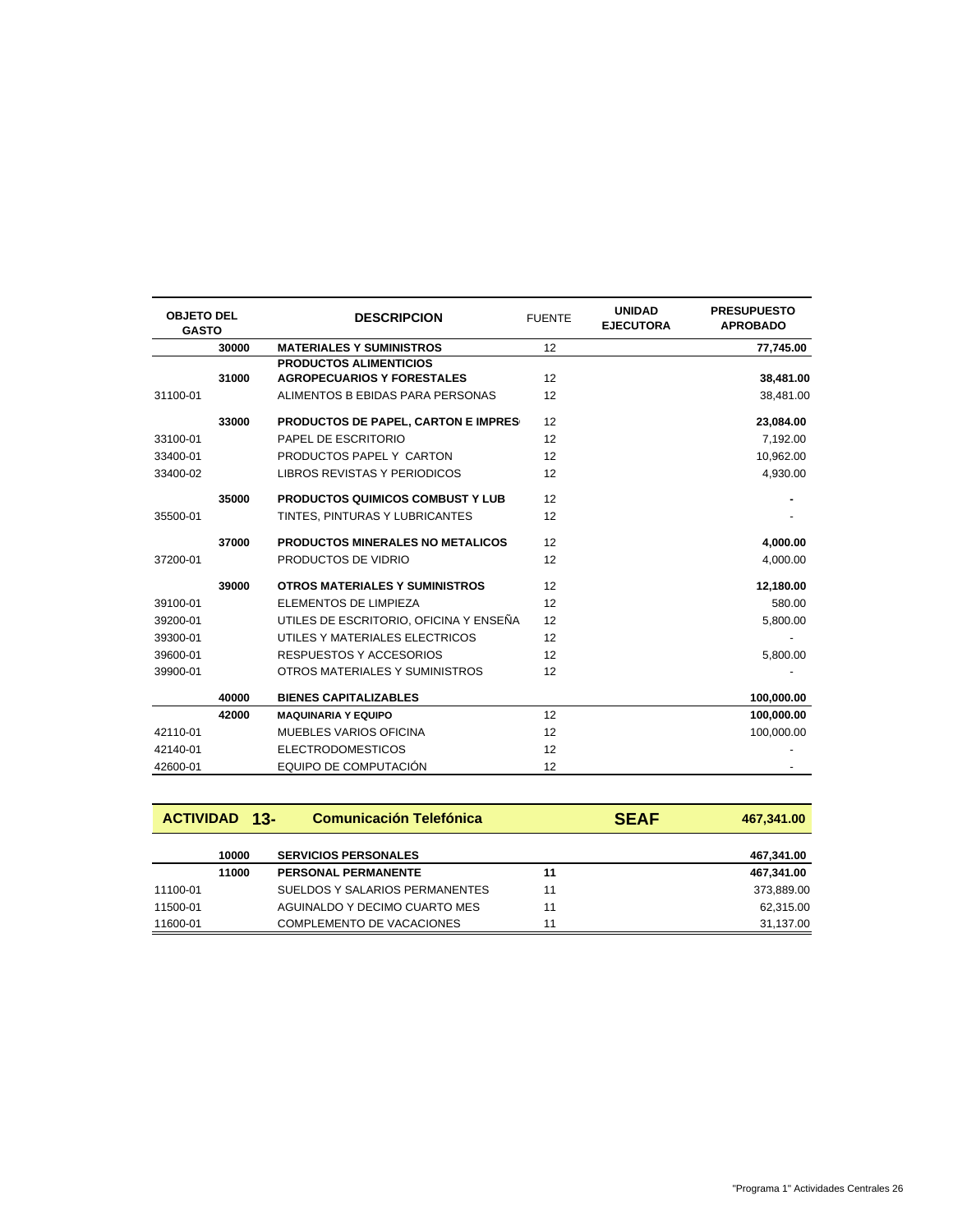| <b>OBJETO</b><br><b>DEL GASTO</b> | <b>DESCRIPCION</b>                                                                                   | <b>FUENTE</b> | <b>UNIDAD</b><br><b>EJECUTORA</b>                       | <b>PRESUPUESTO</b><br><b>APROBADO</b>         |
|-----------------------------------|------------------------------------------------------------------------------------------------------|---------------|---------------------------------------------------------|-----------------------------------------------|
| <b>ACTIVIDAD 06-</b>              | Actividades Académicas de la<br><b>Escuela de Economía</b>                                           |               | <b>Facultad</b><br><b>Ciencias</b><br><b>Económicas</b> |                                               |
|                                   | Actividades Académicas de la<br><b>ACTIVIDAD 07- Escuela de Administración de</b><br><b>Empresas</b> |               | <b>Facultad</b><br><b>Ciencias</b><br><b>Económicas</b> | 183,057,484.00                                |
| <b>ACTIVIDAD 08-</b>              | Actividades Académicas de la<br>Escuela de Administración Pública                                    |               | <b>Facultad</b><br><b>Ciencias</b>                      |                                               |
| 10000                             | <b>SERVICIOS PERSONALES</b>                                                                          |               |                                                         | 181,028,174.00                                |
| 11000                             | <b>PERSONAL PERMANENTE</b>                                                                           | 11            |                                                         | 180,998,174.00                                |
| 11100-01                          | SUELDOS Y SALARIOS PERMANENTES                                                                       | 11            |                                                         | 138,018,539.00                                |
| 11100-02                          | PAGOS A PERSONAL NO CLASIFICADO                                                                      | 11            |                                                         | 475,000.00                                    |
| 11100-03                          | PAGOS A PERSONAL POR HORA                                                                            | 11            |                                                         | 8,000,000.00                                  |
| 11500-01                          | AGUINALDO Y DECIMO CUARTO MES                                                                        | 11            |                                                         | 23,003,090.00                                 |
| 11600-01                          | COMPLEMENTO DE VACACIONES                                                                            | 11            |                                                         | 11,501,545.00                                 |
| 12000<br>12900-14                 | <b>PERSONAL NO PERMANENTE</b><br>SERVICIOS DE PROFESIONALES Y TECNICOS                               | 11<br>11      |                                                         | 30,000.00<br>30,000.00                        |
| 20000                             | <b>SERVICIOS NO PERSONALES</b>                                                                       |               |                                                         | 1,003,886.00                                  |
| 21000                             | <b>SERVICIOS BASICOS</b>                                                                             | 12            |                                                         | 12,450.00                                     |
| 21410-01                          | <b>CORREO POSTAL</b>                                                                                 |               |                                                         | 12,450.00                                     |
| 23000                             | <b>MANTENIMIENTO,REPARACION Y LIMPIEZA</b>                                                           | 12            |                                                         | 332,063.00                                    |
| 23100-01                          | MANTENIMIENTO Y REPARACION DE EDIFIC.Y                                                               | 12            |                                                         | 124,600.00                                    |
| 23390-01                          | MANTENIMIENTO Y REPARACION DE OTROS E                                                                | 12            |                                                         | 165,963.00                                    |
| 23600-01                          | MANTENIMIENTO DE SISTEMAS INFORMATICO                                                                | 12            |                                                         | 41,500.00                                     |
| 24000                             | <b>SERVICIOS PROFESIONALES</b>                                                                       | 12            |                                                         | 136,311.00                                    |
| 24900-02                          | OTROS SERVICIOS NO PERSONALES                                                                        | 12            |                                                         | 136,311.00                                    |
| 24900-28                          | FOTALECIMIENTO TECNOLOGICO INVESTIGAC                                                                | 12            |                                                         |                                               |
| 25000                             | <b>SERVICIOS COMERCIALES Y FINANCIEROS</b>                                                           | 12            |                                                         | 101,080.00                                    |
| 25100-02                          | SERVICIO DE TRANSPORTE EVENTUALES                                                                    | 12            |                                                         |                                               |
| 25300-01                          | IMPRENTA PUBLIC.Y REPRODUCCION                                                                       | 12            |                                                         | 15,313.00                                     |
| 25600-01                          | PUBLICIDAD Y PROPAGANDA                                                                              | 12            |                                                         | 67,770.00                                     |
| 25700-01                          | SERVICIOS DE INTERNET                                                                                | 12            |                                                         | 10,997.00                                     |
| 25900-01                          | OTROS SERVICIOS COMERCIALES Y FINAN                                                                  | 12            |                                                         | 7,000.00                                      |
| 26000                             | <b>PASAJES, VIATICOS</b>                                                                             | 12            |                                                         | 421,982.00                                    |
| 26110-01                          | PASAJES NACIONALES                                                                                   | 12            |                                                         | 32,302.00                                     |
| 26120-01                          | PASAJES AL EXTERIOR                                                                                  | 12            |                                                         | 130,780.00                                    |
| 26210-01                          | <b>VIATICOS NACIONALES</b>                                                                           | 12            |                                                         | 83,000.00                                     |
| 26220-01                          | <b>VIATICOS AL EXTERIOR</b>                                                                          | 12            |                                                         | 175,900.00                                    |
| 30000                             | <b>MATERIALES Y SUMINISTROS</b>                                                                      | 12            |                                                         | 435,424.00                                    |
|                                   | <b>PRODUCTOS ALIMENTICIOS</b>                                                                        |               |                                                         |                                               |
| 31000                             | <b>AGROPECUARIOS Y FORESTALES</b>                                                                    | 12            |                                                         | 33,277.00                                     |
| 31100-01                          | ALIMENTOS B EBIDAS PARA PERSONAS                                                                     | 12            |                                                         | 33,277.00                                     |
| 33000                             | PRODUCTOS DE PAPEL, CARTON E IMPRESOS                                                                | 12            |                                                         | 245,694.00                                    |
| 33100-01                          | PAPEL DE ESCRITORIO                                                                                  | 12            |                                                         | 114,565.00                                    |
| 33200-01                          | PAPEL DE COMPUTACION                                                                                 | 12            |                                                         |                                               |
| 33300-01                          | PRODUCTOS DE ARTES GRAFICAS                                                                          | 12            |                                                         | 8,500.00                                      |
| 33400-01                          | PRODUCTOS PAPEL Y CARTON                                                                             | 12            |                                                         | 60,900.00                                     |
| 33500-01                          | LIBROS REVISTAS Y PERIODICOS                                                                         | 12            |                                                         | 38,529.00                                     |
| 33600-01                          | TEXTOS DE ENSEÑANZA                                                                                  | 12            |                                                         | 23,200.00<br>"Progama 2" Desarrollo Académico |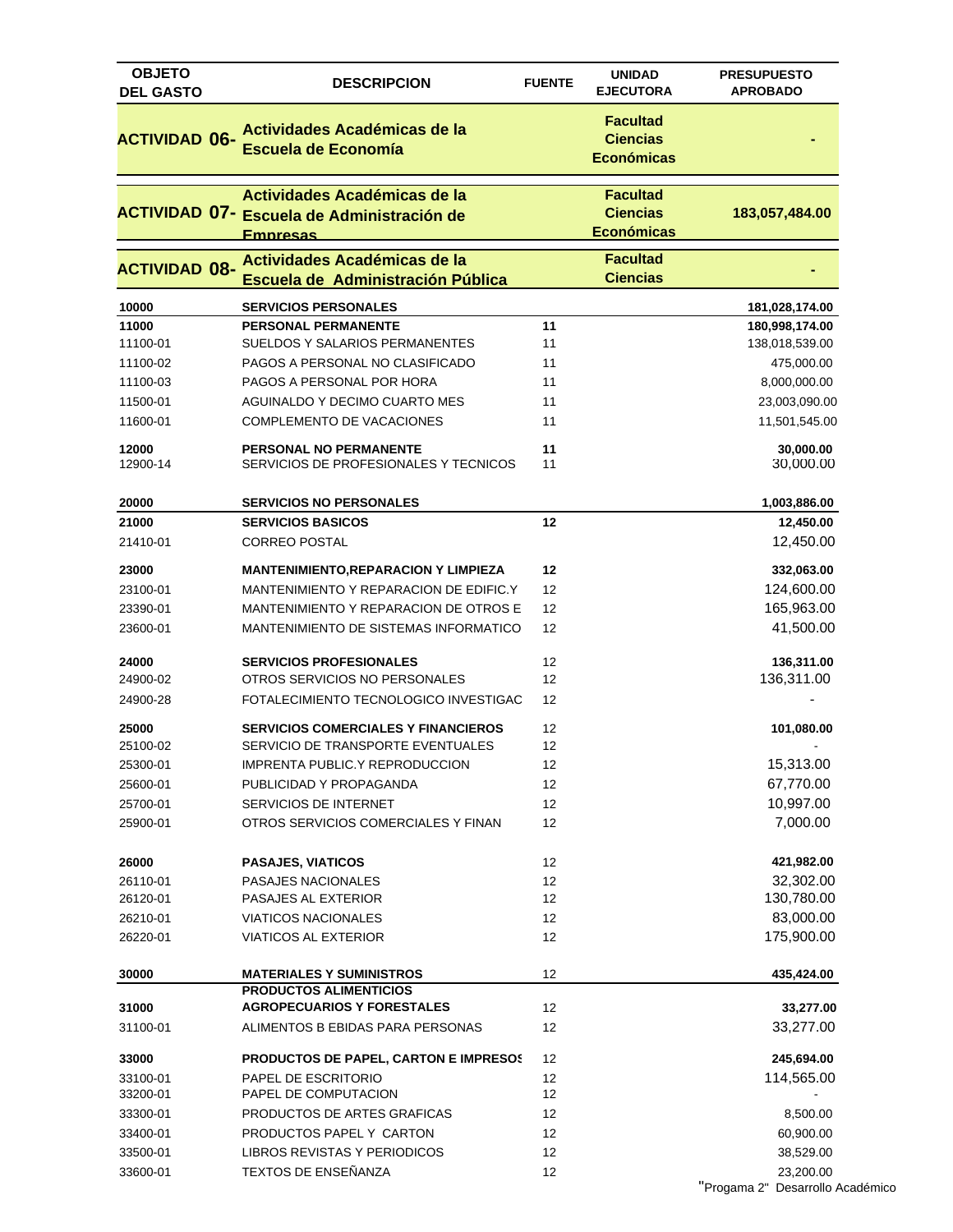| <b>OBJETO</b><br><b>DEL GASTO</b> | <b>DESCRIPCION</b>                       | <b>FUENTE</b> | <b>UNIDAD</b><br><b>EJECUTORA</b> | <b>PRESUPUESTO</b><br><b>APROBADO</b> |
|-----------------------------------|------------------------------------------|---------------|-----------------------------------|---------------------------------------|
| 35000                             | <b>PRODUCTOS QUIMICOS COMBUST Y LUB</b>  | 12            |                                   | 44,544.00                             |
| 35100-01                          | ELEMENTOS Y COMPUESTOS QUIMICOS          | 12            |                                   |                                       |
| 35400-01                          | <b>INSECTICIDAS FUMIGANTES Y OTROS</b>   | 12            |                                   | 5,191.00                              |
| 35500-01                          | TINTES, PINTURAS Y LUBRICANTES           | 12            |                                   | 35,873.00                             |
| 35800-01                          | PRODUCTOS DE MATERIAL PLASTICO.          | 12            |                                   | 1,740.00                              |
| 35900-01                          | OTROS PRODUCTOS QUIMICOS                 | 12            |                                   | 1,740.00                              |
| 39000                             | <b>OTROS MATERIALES Y SUMINISTROS</b>    | 12            |                                   | 111,909.00                            |
| 39100-01                          | ELEMENTOS DE LIMPIEZA                    | 12            |                                   | 3,480.00                              |
| 39200-01                          | UTILES DE ESCRITORIO, OFICINA Y ENSEÑANZ | 12            |                                   | 52,606.00                             |
| 39300-01                          | UTILES Y MATERIALES ELECTRICOS           | 12            |                                   | 3,480.00                              |
| 39600-01                          | <b>RESPUESTOS Y ACCESORIOS</b>           | 12            |                                   | 52.343.00                             |
| 39900-01                          | OTROS MATERIALES Y SUMINISTROS           | 12            |                                   |                                       |
| 40000                             | <b>BIENES CAPITALIZABLES</b>             | 12            |                                   | 590,000.00                            |
| 42000                             | <b>MAQUINARIA Y EQUIPO</b>               | 12            |                                   | 590,000.00                            |
| 42120-01                          | EQUIPOS VARIOS DE OFICINA                | 12            |                                   | 75,000.00                             |
| 42120-02                          | EQUIPOS VARIOS DE OFICINA                | 12            |                                   | 10,000.00                             |
| 42600-01                          | EQUIPO DE COMPUTACIÓN                    | 12            |                                   | 480,000.00                            |
| 42710-01                          | MUEBLES Y EQUIPO EDUCACIONALES           | 12            |                                   | 25,000.00                             |
| 45000                             | <b>ACTIVOS INTANGIBLES</b>               | 12            |                                   |                                       |
| 45100-01                          | APLICACIONES INFORMATICAS                | 12            |                                   |                                       |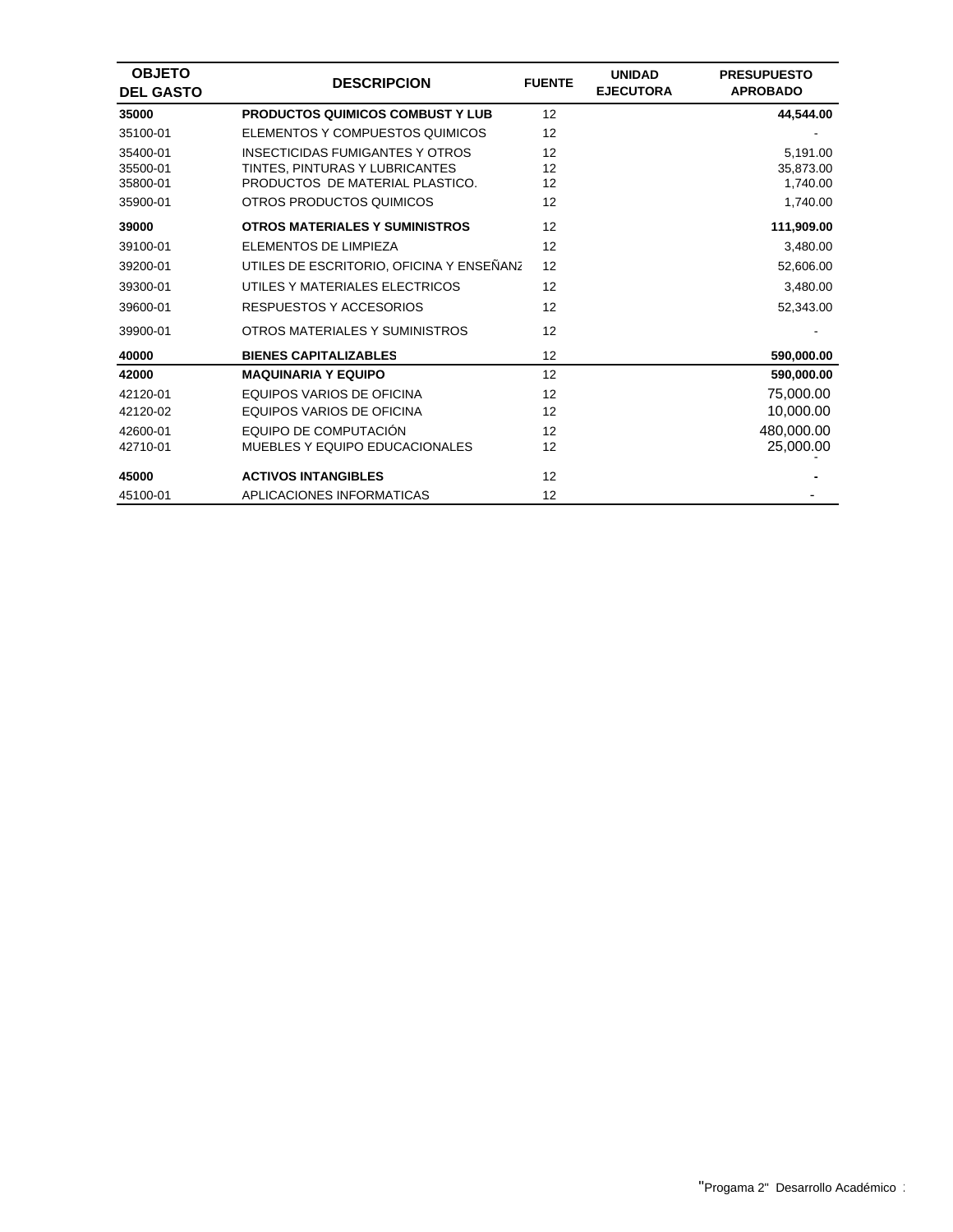### **PRESUPUESTO DE EGRESOS POR OBJETO DEL GASTO, A NIVEL DE ACTIVIDADES PROGRAMA 3 AÑO 2010**

| <b>OBJETO DEL</b><br><b>GASTO</b> |        | <b>DESCRIPCION</b>                                                                | <b>FUENTE</b> | <b>UNIDAD</b><br><b>EJECUTORA</b> | <b>PRESUPUESTO</b><br><b>APROBADO</b> |
|-----------------------------------|--------|-----------------------------------------------------------------------------------|---------------|-----------------------------------|---------------------------------------|
|                                   |        |                                                                                   |               |                                   |                                       |
| <b>PROGRAMA</b>                   | $03 -$ | <b>Desarrollo Físico y Tecnológico</b>                                            |               |                                   | 232,561,977.00                        |
| <b>SUB-PROGRAMA</b>               | $01 -$ | Desarrollo de la Infraestructura                                                  |               |                                   | 195,730,550.00                        |
| <b>ACTIVIDAD</b>                  | $01 -$ | Desarrollo de la Infraestructura en la<br><b>CU y Centros Regionales</b>          |               | <b>UNAPI</b>                      | 5,372,043.00                          |
| 10000                             |        | <b>SERVICIOS PERSONALES</b>                                                       |               |                                   | 4,592,523.00                          |
| 11000                             |        | <b>PERSONAL PERMANENTE</b>                                                        | 11            |                                   | 4,322,523.00                          |
| 11100-01                          |        | SUELDOS Y SALARIOS PERMANENTES                                                    | 11            |                                   | 3,458,019.00                          |
| 11500-01                          |        | AGUINALDO Y DECIMO CUARTO MES                                                     | 11            |                                   | 576,336.00                            |
| 11600-01                          |        | COMPLEMENTO DE VACACIONES                                                         | 11            |                                   | 288,168.00                            |
| 12000                             |        | <b>PERSONAL PERMANENTE</b>                                                        | 11            |                                   | 270,000.00                            |
| 12900-01                          |        | SERVICIOS PROFESIONALES Y TECNICOS                                                | 11            |                                   | 270,000.00                            |
| 20000                             |        | <b>SERVICIOS NO PERSONALES</b>                                                    |               |                                   | 743,741.00                            |
| 23000                             |        | <b>MANTENIMIENTO, REPARACION Y LIMPIEZA</b>                                       | 12            |                                   | 8,431.00                              |
| 23390-01                          |        | MANTENIMIENTO Y REPARACION DE OTROS E(                                            | 12            |                                   | 8,431.00                              |
| 24000                             |        | <b>SERVICIOS PROFESIONALES</b>                                                    | 12            |                                   | 467,894.00                            |
| 24500-01                          |        | SERVICIOS DE CAPACITACION.                                                        | 12            |                                   | 12,646.00                             |
| 24900-01                          |        | OTROS SERVICIOS TECNICOS Y PROFESIONAL                                            | 12            |                                   | 455,248.00                            |
| 25000                             |        | <b>SERVICIOS COMERCIALES Y FINANCIEROS</b>                                        | 12            |                                   | 101,166.00                            |
| 25100-01                          |        | SERVICIOS DE TRANSPORTE                                                           | 12            |                                   | 0.00                                  |
| 25300-01                          |        | <b>IMPRENTA PUBLIC.Y REPRODUCCION</b>                                             | 12            |                                   | 101,166.00                            |
| 26-000                            |        | <b>PASAJES, VIATICOS</b>                                                          | 12            |                                   | 166,250.00                            |
| 26110-01                          |        | PASAJES NACIONALES                                                                | 12            |                                   | 60,868.00                             |
| 26210-01                          |        | <b>VIATICOS NACIONALES</b>                                                        | 12            |                                   | 105,382.00                            |
| 30000                             |        | <b>MATERIALES Y SUMINISTROS</b>                                                   |               |                                   | 35,779.00                             |
|                                   |        | <b>PRODUCTOS ALIMENTICIOS</b>                                                     |               |                                   |                                       |
| 31000                             |        | <b>AGROPECUARIOS Y FORESTALES</b>                                                 | 12            |                                   | 748.00                                |
| 31100-01                          |        | ALIMENTOS B EBIDAS PARA PERSONAS                                                  | 12            |                                   | 748.00                                |
| 33000                             |        | PRODUCTOS DE PAPEL, CARTON E IMPRESOS                                             | 12            |                                   | 7,429.00                              |
| 33100-01                          |        | PAPEL DE ESCRITORIO                                                               | 12            |                                   | 3,450.00                              |
| 33400-01                          |        | PRODUCTOS PAPEL Y CARTON                                                          | 12            |                                   | 3,979.00                              |
| 35000                             |        | PRODUCTOS DE PAPEL, CARTON E IMPRESOS                                             | 12            |                                   | 1,725.00                              |
| 35100-01                          |        | ELEMENTOS Y COMPUESTOS QUIMICOS                                                   | 12            |                                   | 1,150.00                              |
| 35500-01                          |        | TINTES, PINTURAS Y LUBRICANTES                                                    | 12            |                                   | 575.00                                |
|                                   |        |                                                                                   |               |                                   |                                       |
| 39000<br>39200-01                 |        | <b>OTROS MATERIALES Y SUMINISTROS</b><br>UTILES DE ESCRITORIO, OFICINA Y ENSEÑANZ | 12<br>12      |                                   | 25,877.00<br>2,875.00                 |
| 39600-01                          |        | RESPUESTOS Y ACCESORIOS                                                           | 12            |                                   | 23,002.00                             |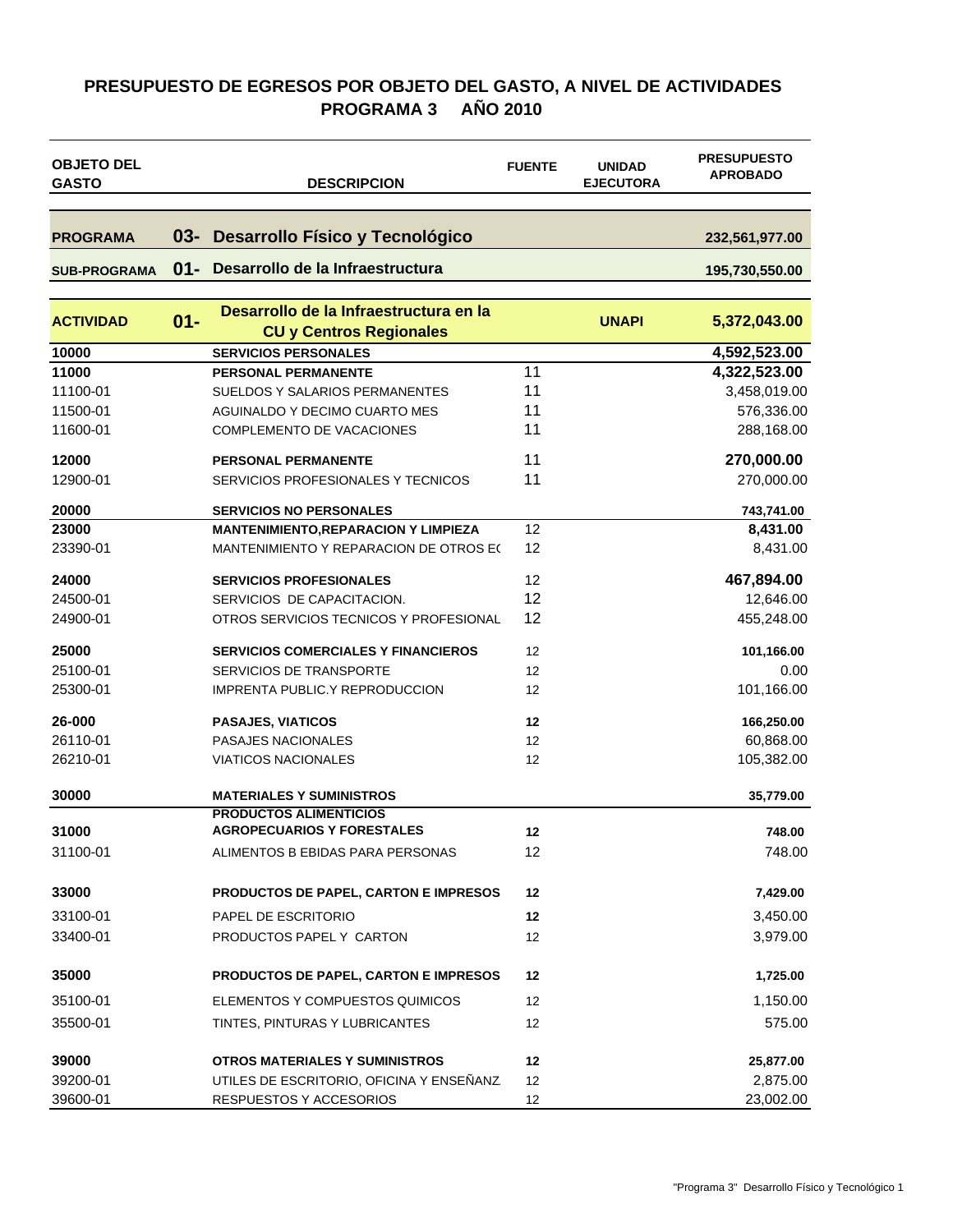|                    |    | <b>CONSTRUCCIONES A DESARROLLARSE</b>        |    |              |                |
|--------------------|----|----------------------------------------------|----|--------------|----------------|
| <b>PROYECTOS:</b>  |    | <b>EN 2010</b>                               |    | <b>UNAPI</b> | 190,358,507.00 |
| 3-01-01-01         | 1  | Edificio de Ciencias Básicas Edificio 7      | 12 | <b>UNAPI</b> | 30,726,668.00  |
| 3-01-01-01         | 2  | Edificio de Ciencias Básicas Edificio 7      | 11 | <b>UNAPI</b> | 4,223,716.00   |
| 3-01-01-02         | 3  | Edificio de Aulas No. 5 UNAH-VS              | 11 | <b>UNAPI</b> | 25,063,798.00  |
| 3-01-01-03         | 4  | Laboratorio de Ingeniería UNAH-VS            | 12 | <b>UNAPI</b> |                |
| 3-01-01-05         | 5  | Sala de Juicios Orales                       | 12 | <b>UNAPI</b> |                |
| 3-01-01-06         | 6  | Construcción Edificio UNAH TEC-DANLI         | 12 | <b>UNAPI</b> | 400,000.00     |
| 3-01-01-08         | 7  | Construcción Edificio Astronomía             | 12 | <b>UNAPI</b> | 1,393,024.00   |
| 3-01-01-09         | 8  | Construcción Piscina Olímpica                | 12 | <b>UNAPI</b> | 11,323,985.00  |
| 3-01-01-10         | 9  | Remodelación Aulas Edificio 6                | 12 | <b>UNAPI</b> | 1,028,604.00   |
| $3 - 01 - 01 - 11$ | 10 | Oficinas de la CCG                           | 12 | <b>UNAPI</b> |                |
| 3-01-01-12         | 11 | Ampliación Edificio Medicina                 | 12 | <b>UNAPI</b> | 8,000,000.00   |
| $3-01-01-14$       | 13 | Mejoras Edificios y Techos CURNO             | 12 | <b>UNAPI</b> | 3,096,000.00   |
| $3 - 01 - 01 - 16$ | 14 | Concluir Edif. Maestria en Salud Pública     | 12 | UNAPI        |                |
| 3-01-01-17         | 15 | Concluir Local de Enfermería                 | 12 | <b>UNAPI</b> |                |
| $3 - 01 - 01 - 18$ | 16 | <b>Concluir Edificio CURC</b>                | 12 | <b>UNAPI</b> | 1,200,000.00   |
| 3-01-01-19         | 17 | <b>Concluir Cerco Perimetral CURLA</b>       | 12 | <b>UNAPI</b> | 619,901.00     |
| 3-01-01-20         | 18 | Mejoras Techos y Area Deportiva CURLA        | 12 | <b>UNAPI</b> | 1,389,323.00   |
| 3-01-01-21         | 19 | Concluir Edificio Ingenierías UNAH-VS        | 12 | <b>UNAPI</b> |                |
| 3-01-01-22         | 20 | Ampliación Cerco Perimetral UNAH-VS          | 12 | <b>UNAPI</b> | 1,300,000.00   |
| 3-01-01-23         | 21 | Concluir Edificio Odontologia UNAH-VS        | 12 | <b>UNAPI</b> | 855,412.00     |
| 3-01-01-24         | 22 | Concluir Cuartos de Telecomunicaciones       | 12 | <b>UNAPI</b> | 470,802.00     |
| 3-01-01-25         | 23 | Edificio de Vigilancia Ciudad Universitaria  | 12 | <b>UNAPI</b> |                |
| 3-01-01-26         | 24 | Cambio de Ventanales en 3 Edificios          | 12 | <b>UNAPI</b> | 5,000,000.00   |
| 3-01-01-27         | 25 | Ampliación Estación Metereológica            | 12 | <b>UNAPI</b> |                |
| 3-01-01-28         | 26 | Cisternas en Ciudad Universitaria            | 12 | <b>UNAPI</b> |                |
| 3-01-01-29         | 27 | Cambios Techos en UNAH-VS                    | 12 | <b>UNAPI</b> | 1,155,718.00   |
| 3-01-01-30         | 28 | Construcción Consultorio Jurídico            | 12 | <b>UNAPI</b> | 8,000,000.00   |
| 3-01-01-31         | 29 | Finalizar Edificio CUROC                     | 12 | <b>UNAPI</b> | 3,000,000.00   |
| 3-01-01-33         | 31 | Remodelación Serv. Química y Farmacia        | 12 | <b>UNAPI</b> | 500,716.00     |
| 3-01-01-35         | 33 | Remodelación S.Sanitarios Edif.03            | 12 | UNAPI        |                |
| 3-01-01-99         | 34 | Local Práctica Supervisada                   | 12 | <b>UNAPI</b> | 747,512.00     |
| 3-01-01-99         | 35 | Remodelacion aulas Ciencias Juridicas        | 12 | <b>UNAPI</b> | 336,962.00     |
| 3-01-01-99         | 36 | Const Laboratorio Tejido y Org Morfologia    | 12 | <b>UNAPI</b> | 500,000.00     |
| 3-01-01-99         | 37 | Remodelacion Aulas Dpto. Letras              | 12 | UNAPI        | 500,000.00     |
| 3-01-01-99         | 38 | Acondicionar Laboratorios Coop.Sueca         | 12 | <b>UNAPI</b> | 7,000,000.00   |
| 3-01-01-99         | 39 | Construcción Laboratorio Ing. Química        | 12 | UNAPI        | 600,000.00     |
| 3-01-01-99         | 40 | Instalación Modulares SUED                   | 12 | <b>UNAPI</b> | 500,000.00     |
| 3-01-01-99         | 41 | Mejoramiento Servicios Sanitarios            | 12 | <b>UNAPI</b> | 2,000,000.00   |
| 3-01-01-99         | 42 | Remodelacion Area física Dirección Evaluació | 12 | <b>UNAPI</b> | 100,000.00     |
| 3-01-01-99         | 43 | Remodelación Aula102 Ciencias Sociales       | 12 | <b>UNAPI</b> | 63,500.00      |
|                    |    |                                              |    | <b>UNAPI</b> | 9,000,000.00   |
| 3-01-01-99         | 44 | Complemento Mejoramiento S.Sanitarios        | 12 |              |                |
| 3-01-01-99         | 45 | Remodelación Sanitarios Edificio 4A y B      | 12 | UNAPI        | 8,000,000.00   |
| 3-01-01-99         | 46 | Readecuación Sanitaria Microbiologia         | 12 | <b>UNAPI</b> | 8,000,000.00   |
| 3-01-01-99         | 47 | Mantenimiento Edificio CISE                  | 12 | <b>UNAPI</b> | 3,000,000.00   |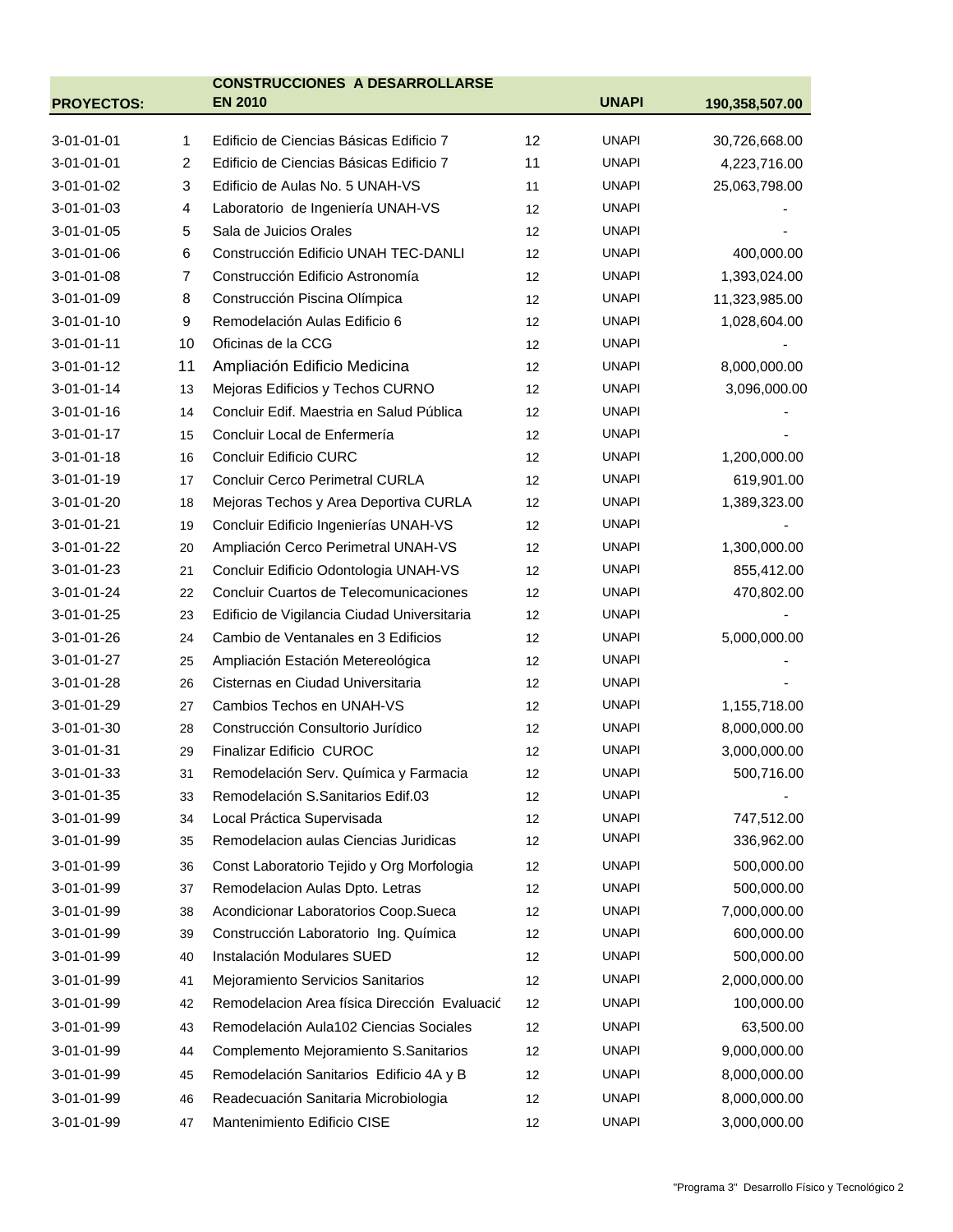| $3-01-01-99$ | 48 | Mejoramiento Edificio 4 A y B            | 12 | UNAPI        | 5,000,000.00  |
|--------------|----|------------------------------------------|----|--------------|---------------|
| 3-01-01-99   | 49 | Contraparte Proyecto Sueco               | 12 | <b>UNAPI</b> | 10,000,000.00 |
| 3-01-01-99   | 50 | Reconstrucción Edificio QQFF             | 12 | <b>UNAPI</b> | 4,000,000.00  |
| 3-01-01-99   | 51 | Reconst. Edificio Ministerio del Trabajo | 12 | <b>UNAPI</b> | 2,000,000.00  |
| $3-01-01-99$ | 52 | Muro Perimetral Ciudad Universitaria     | 12 | <b>UNAPI</b> | 5,000,000.00  |
| $3-01-01-99$ | 53 | Edificio Medicina Ciencia morfologica    | 12 | <b>UNAPI</b> | 10,000,000.00 |
| $3-01-01-99$ | 54 | Laboratorio UNAH TEC DANLI               | 12 | <b>UNAPI</b> | 4,000,000.00  |
| $3-01-01-99$ | 55 | Acondicionar Aula 103 Edif 2 F.Derecho   | 12 | <b>UNAPI</b> | 1,262,866.00  |
|              |    |                                          |    |              |               |

#### **SUB-PROGRAMA 02- Apoyo Tecnológico para el Desarrollo Académico Administrativo** DEGT  **36,831,427.00 ACTIVIDAD 01- Desarrollo y Servicio Tecnológico** DEGT **36,831,427.00 10000 SERVICIOS PERSONALES 33,477,190.00 11000 PERSONAL PERMANENTE** 11 **33,477,190.00** 11-100-001 SUELDOS Y SALARIOS PERMANENTES 11 26,221,752.00 11-100-002 PAGOS A PERSONAL NO CLASIFICADO 11 700,000.00 11-500-001 AGUINALDO Y DECIMO CUARTO MES 11 1 4,370,292.00 11-600-001 COMPLEMENTO DE VACACIONES 11 2,185,146.00 **20000 SERVICIOS NO PERSONALES 432,171.00 21000 SERVICIOS BASICOS** 12 **4,782.00** 21-410-001 CORREO POSTAL 12 12 4,782.00 **23000 MANTENIMIENTO,REPARACION Y LIMPIEZA** 12 **29,167.00** 23-390-001 MANTENIMIENTO Y REPARACION DE OTROS E(12 29,167.00 **24000 SERVICIOS PROFESIONALES** 12 **23,795.00** 24-900-001 OTROS SERVICIOS TECNICOS Y PROFESIONAL 12 23,795.00 **25000 SERVICIOS COMERCIALES Y FINANCIEROS** 12 **151,282.00** 25-100-002 SERVICIO DE TRANSPORTE EVENTUALES 12 12 30,432.00 25-300-001 IMPRENTA PUBLIC.Y REPRODUCCION 12 106,070.00 25-600-001 PUBLICIDAD Y PROPAGANDA 12 12 14,780.00 **26-000 PASAJES, VIATICOS 12 168,574.00** 26-110-001 PASAJES NACIONALES 12 31,610.00 26-120-001 PASAJES AL EXTERIOR 12 27,822.00 26-210-001 VIATICOS NACIONALES 12 12 54,571.00

26-220-001 VIATICOS AL EXTERIOR 12 12 54,571.00 **29-000 OTROS SERVICIOS NO PERSONALES 12 54,571.00** 29-100-001 SERVICIOS CEREMONIAS Y PROTOCOLO EDUC 12 54,571.00 **30-000 MATERIALES Y SUMINISTROS 184,992.00**

31-100-001 ALIMENTOS B EBIDAS PARA PERSONAS 12 19,684.00 **32000 TEXTILES Y VESTUARIOS** 12 **483.00**

**AGROPECUARIOS Y FORESTALES 12 19,684.00** 

**PRODUCTOS ALIMENTICIOS** 

**31-000**

| 32-200-001           | CONFECCIONES TEXTILES.                                              | 12       | 483.00                 |
|----------------------|---------------------------------------------------------------------|----------|------------------------|
| 33-000<br>33-100-001 | <b>PRODUCTOS DE PAPEL. CARTON E IMPRESOS</b><br>PAPEL DE ESCRITORIO | 12<br>12 | 68,703.00<br>59,939.00 |
|                      |                                                                     |          |                        |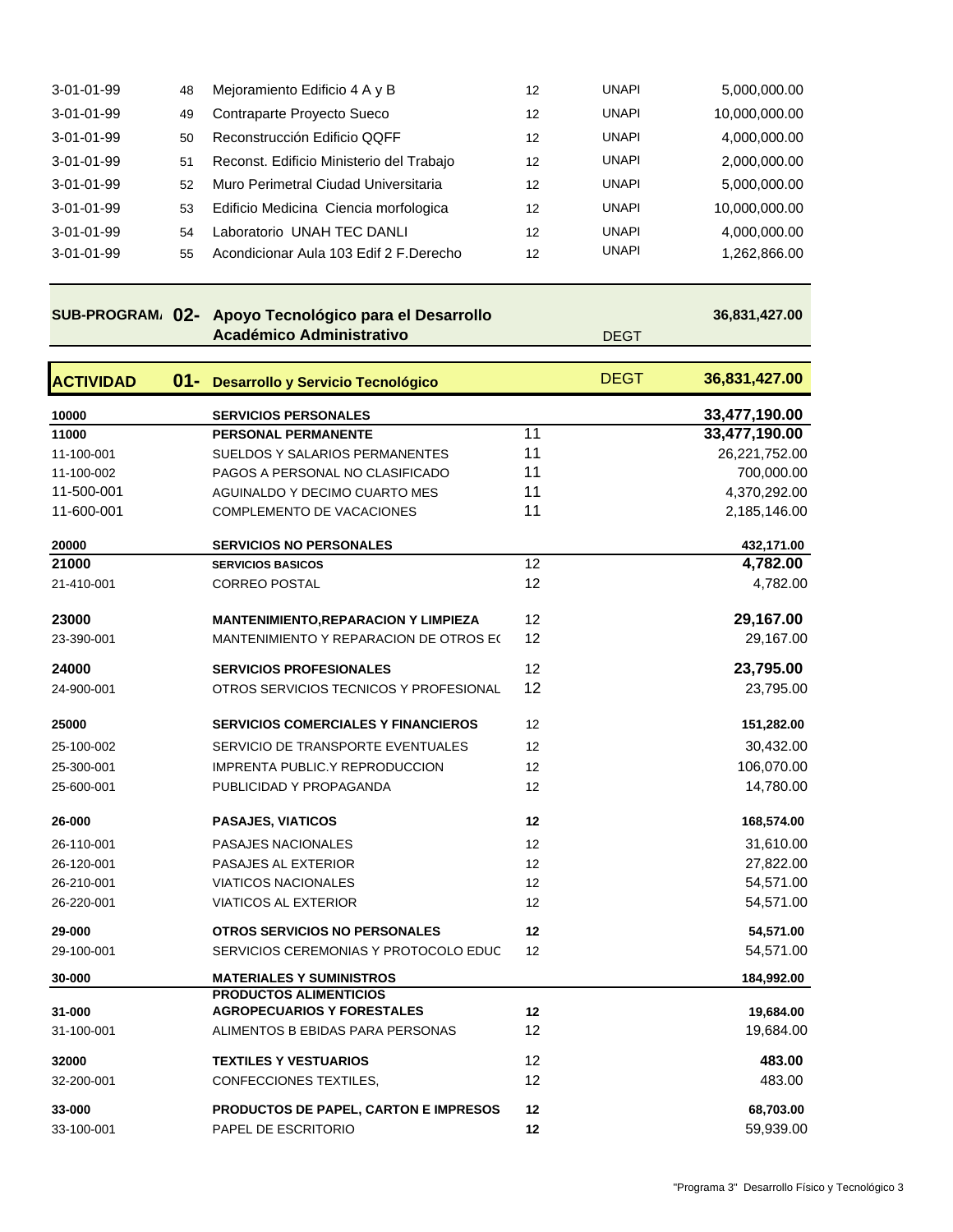| 53000      | <b>DONACIONES A ORGANISMOS INTERNAC.</b> | 12 | 20,000,00    |
|------------|------------------------------------------|----|--------------|
| 50-000     | <b>TRANSFERENCIAS</b>                    |    | 20,000.00    |
| 43-100-01  | <b>LIBROS Y REVISTAS</b>                 | 12 | 2,717,074.00 |
| 43000      | <b>LIBROS Y REVISTAS</b>                 | 12 | 2,717,074.00 |
| 40-000     | <b>BIENES CAPITALIZABLES</b>             |    | 2,717,074.00 |
| 39-900-001 | OTROS MATERIALES Y SUMINISTROS           | 12 | 0.00         |
| 39-600-001 | RESPUESTOS Y ACCESORIOS                  | 12 | 40,403.00    |
| 39-200-001 | UTILES DE ESCRITORIO, OFICINA Y ENSEÑANZ | 12 | 30,520.00    |
| 39-100-001 | ELEMENTOS DE LIMPIEZA                    | 12 | 1,348.00     |
| 39-000     | <b>OTROS MATERIALES Y SUMINISTROS</b>    | 12 | 72,271.00    |
| 36-910-001 | PRODUCTOS DE HOJALATA                    | 12 | 2,480.00     |
| 36000      | <b>PRODUCTOS METALICOS</b>               | 12 | 2,480.00     |
| 35-900-001 | OTROS PRODUCTOS QUIMICOS                 | 12 | 6,038.00     |
| 35-800-001 | PRODUCTOS DE MATERIAL PLASTICO.          | 12 | 2,696.00     |
| 35-500-001 | TINTES, PINTURAS Y LUBRICANTES           | 12 | 10,826.00    |
| 35-400-001 | <b>INSECTICIDAS FUMIGANTES Y OTROS</b>   | 12 | 1,811.00     |
| 35-000     | PRODUCTOS DE PAPEL, CARTON E IMPRESOS    | 12 | 21,371.00    |
| 33-500-001 | LIBROS REVISTAS Y PERIODICOS             |    | 0.00         |
| 33-400-001 | PRODUCTOS PAPEL Y CARTON                 | 12 | 4,045.00     |
| 33-300-001 | PRODUCTOS DE ARTES GRAFICAS              | 12 | 4,719.00     |

53-210-011 ASOCIACION DE T.V.IBEROAMERICANA EDUCATIVA **12** 20,000.00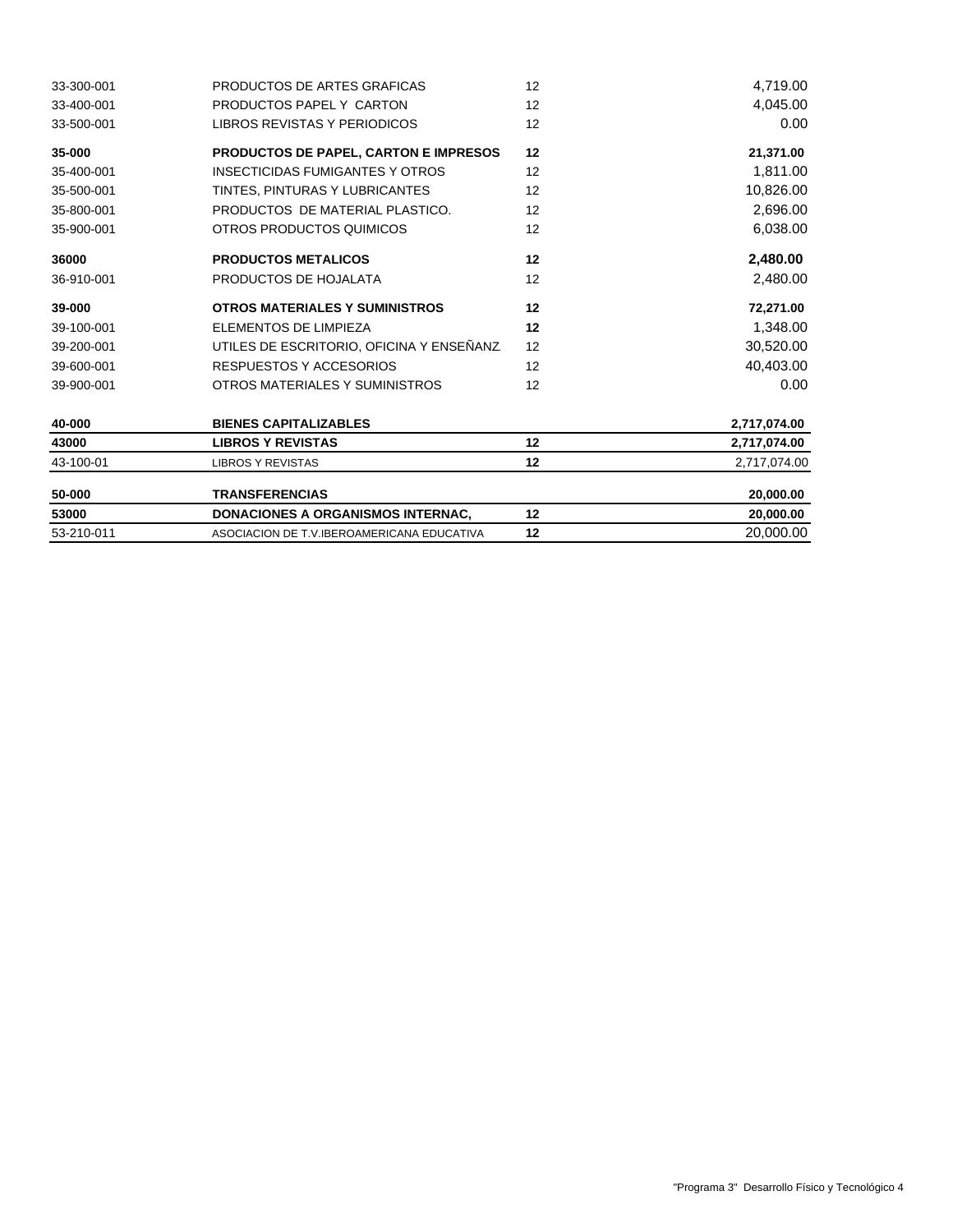### **PRESUPUESTO POR OBJETO DEL GASTO, 2010**

| Código     | <b>DESCRIPCION</b>                            | <b>PRESUPUESTO</b><br><b>APROBADO</b> |
|------------|-----------------------------------------------|---------------------------------------|
| 10-000-000 | <b>SERVICIOS PERSONALES</b>                   | 2,394,146,667.00                      |
|            |                                               |                                       |
| 11-000-000 | <b>PERSONAL PERMANENTE</b>                    | 2,272,042,961.00                      |
| 11-100-000 | <b>SUELDOS BASICOS</b>                        | 1,573,980,074.00                      |
| 11-400-000 | ATENCIONES DEUDAS SALARIALES (AJUSTE SAL.MIN) | 80,533,000.00                         |
| 11-400-000 | NEGOCIACION CONTRATO COLECTIVO                | 32,118,980.00                         |
| 11-400-000 | RECLASIFICACIONES PERSONAL DOCENTE Y ADMON.   | 2,390,470.00                          |
| 11-500-000 | AGUINALDO Y DECIMO CUARTO MES                 | 240,253,431.00                        |
| 11-600-000 | COMPLEMENTO DE VACACIONES                     | 120,021,851.00                        |
| 11-700-005 | CONTRIBUCIONES PATRONALES PARA IHSS           | 41,153,398.00                         |
| 11-740-000 | APORTACIONES PATRONAL INPREUNAH               | 180,526,500.00                        |
| 11-900-000 | OTROS SERVICIOS PERSONALES                    | 1,065,257.00                          |
|            |                                               |                                       |
| 12-000-000 | PERSONAL NO PERMANENTE                        | 27,123,706.00                         |
| 12-200-000 | <b>JORNALES</b>                               | 3,617,000.00                          |
| 12-900-000 | OTROS SERVICIOS PERSONALES                    | 23,506,706.00                         |
| 14-000-000 | <b>RETRIBUCIONES EXTRAORDINARIAS</b>          | 6,000,000.00                          |
| 14-100-000 | HORAS EXTRAORDINARIAS                         | 6,000,000.00                          |
|            |                                               |                                       |
| 15-000-000 | ASISTENCIA SOCIAL AL PERSONAL                 | 5,330,000.00                          |
| 15-100-001 | ASISTENCIA SOCIAL VARIAS                      | 5,165,000.00                          |
| 15-900-003 | CURSOS INTERSEMESTRALES (MEDICINA)            | 165,000.00                            |
| 16-000-000 | <b>BENEFICIOS Y COMPENSACIONES</b>            | 83,650,000.00                         |
| 16-000-001 | INDEMNIZACIONES POR CAUSA DE MUERTE           | 500,000.00                            |
| 16-000-002 | PRESTAMOS CLAUSULA 117 Y 121                  | 1,000,000.00                          |
| 16-100-01  | PRESTACIONES LABORALES.                       | 80,000,000.00                         |
| 16-100-02  | <b>DEMANDAS JUDICIALES</b>                    | 2,150,000.00                          |
|            |                                               |                                       |
| 20-000-000 | <b>SERVICIOS NO PERSONALES</b>                | 175,418,180.00                        |
|            |                                               |                                       |
| 21-000-000 | <b>SERVICIOS BASICOS</b>                      | 33,637,392.00                         |
| 21-100-000 | <b>ENERGIA ELECTRICA</b>                      | 26,248,170.00                         |
| 21-200-000 | <b>AGUA</b>                                   | 3,298,000.00                          |
| 21-300-000 | <b>GAS</b>                                    | 1,000.00                              |
| 21-410-000 | <b>CORREO POSTAL</b>                          | 179,481.00                            |
| 21-440-000 | <b>TELEFONOS TELEX TELEFAX</b>                |                                       |
| 21-420-000 | <b>TELEFONIA FIJA</b>                         | 3,263,574.00                          |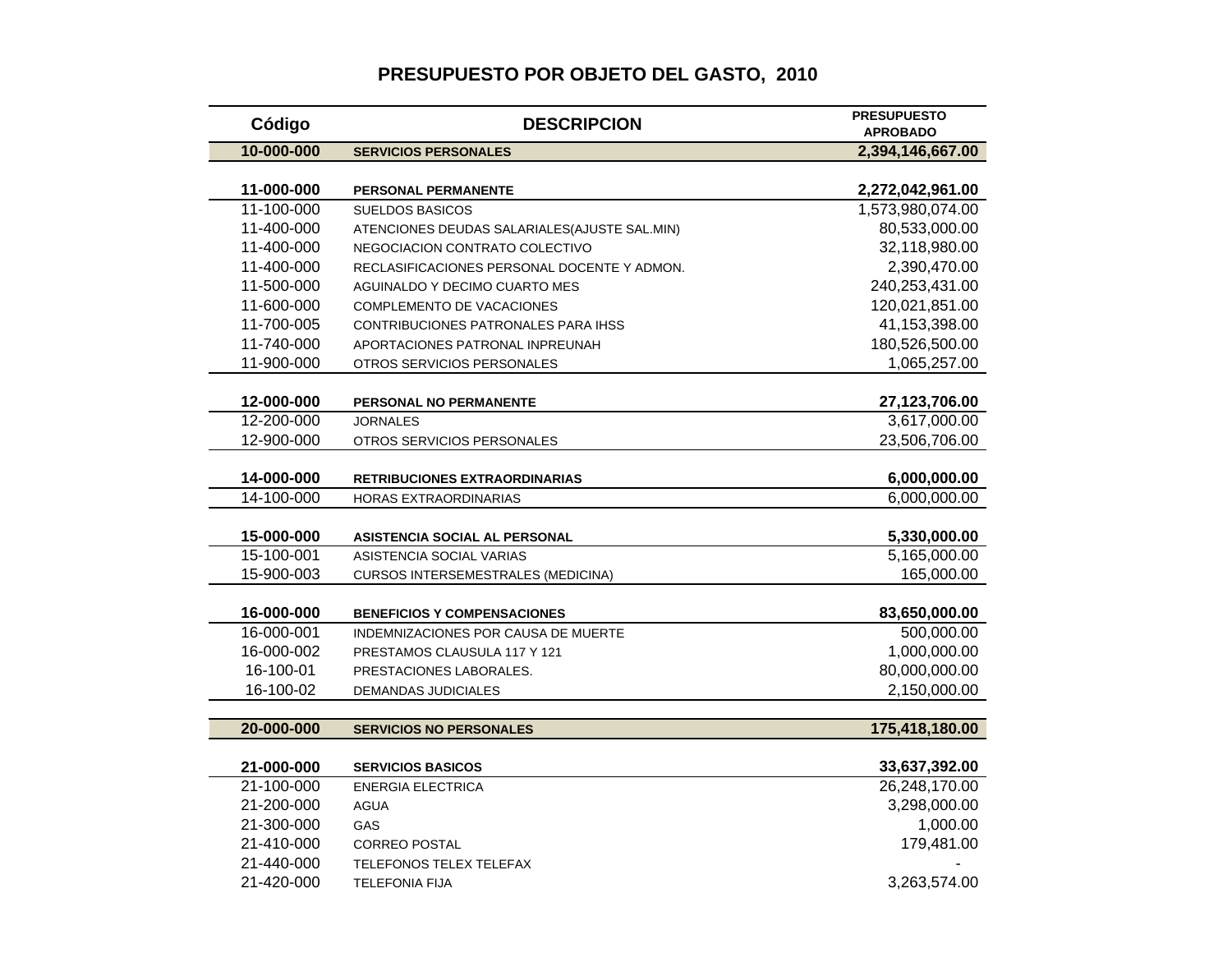| 21-430-000 | <b>TELEFONIA CELULAR</b>                                       | 626,524.00    |
|------------|----------------------------------------------------------------|---------------|
| 21-490-000 | OTROS SERVICIOS BASICOS                                        | 20,643.00     |
| 22-000-000 | ALQUILERES Y DERECHOS SOBRE BIENES INTANGIBLES                 | 2,762,166.00  |
| 22-100-000 | ALQUILERES DE EDIFICIOS Y LOCALES                              | 1,841,274.00  |
| 22-210-000 | ALQUILERES DE EQUIPO Y MAQUINARIA DE PRODUCCION                | 380,299.00    |
| 22-220-000 | ALQUILER DE EQUIPO DE TRANSPORTE TRAC, Y ELEV.                 |               |
| 22-250-000 | ALQUILER EQUIPO DE COMPUTACION                                 | 50,000.00     |
| 22-240-000 | ALQUILER DE EQUIPO DE EDUCACION                                |               |
| 22-270-000 | ALQUILER DE EQUIPO DE EDUCACION                                | 178,640.00    |
| 22-900-000 | OTROS ALQUILERES                                               | 311,953.00    |
| 23-000-000 | <b>MANTENIMIENTO, REPARACION Y LIMPIEZA</b>                    | 20,994,104.00 |
| 23-100-000 | MANTENIMIENTO Y REPARACION DE EDIFIC.Y LOC.                    | 15,011,752.00 |
| 23-200-000 | MANTENIMIENTO Y REPARACION MEDIOS DE TRANSPORTE                | 269,619.00    |
| 23-310-000 | MANTENIMIENTO Y REPARACION DE EQUIPO Y MAQUINARIA DE PRODUCC   | 139,624.00    |
| 23-320-000 | MANTENIMIENTO Y REPARAC DE EQUIPO DE TRANSP. TRACCION Y        | 165,090.00    |
| 23-330-000 | MANTENIMIENTO Y REPARACION DE QUIPO SANITARIO Y DE LABORATORIO | 334,344.00    |
| 23-330-000 | MANTENIMIENTO Y REPARACION DE QUIPO SANITARIO Y DE LABORATORIO |               |
| 23-340-000 | MANTENIMIENTO Y REPACION DE EQUIPO EDUCACIONAL                 | 188,270.00    |
| 23-350-000 | MANTEN. Y REPARACION EQUIPO DE COMPUTACION                     | 157,923.00    |
| 23-360-000 | MANTENIMIENTO Y REPARACION DE EQUIPO DE OFICINA Y MUEBLES      | 440,956.00    |
| 23-370-000 | MANTENIMIENTO Y REPARACION DE EQUIPO DE COMUNICACIÓN           | 34,265.00     |
| 23-390-000 | MANTENIMIENTO Y REPARACION DE OTROS EQUIPOS                    | 2,985,329.00  |
| 23-400-000 | MANTENIMIENTO Y REPARACION DE OBRAS CIVILES EINSTALACIONES     | 215,943.00    |
| 23-500-000 | LIMPIEZA ASEO Y FUMIGACION                                     | 597,659.00    |
| 23-600-000 | MANTENIMIENTO DE SISTEMAS INFORMATICOS                         | 453,330.00    |
| 24-000-000 | <b>SERVICIOS PROFESIONALES</b>                                 | 47,095,447.00 |
| 24-100-000 | SERVICIOS MEDICOS SANITARIOS                                   | 50,000.00     |
| 24-200-000 | ESTUDIOS INVESTISTACIÓN Y ANALISIS DE FACTIBILIDAD             | 2,617,594.00  |
| 24-300-000 | SERVICIOS TEC. Y PROF. JURIDICIOS                              | 389,500.00    |
| 24-400-000 | SERVICIOS DE CONTABILIDAD Y ADITORIA                           | 45,542.00     |
| 24-500-000 | SERVICIOS DE CAPACITACION.                                     | 3,464,282.00  |
| 24-600-000 | SERVICIOS DE INFORMATICA Y SISTEMA COMPUT.                     | 432,879.00    |
| 24-900-000 | OTROS SERVICIOS TECNICOS Y PROFESIONALES                       | 40,095,650.00 |
| 25-000-000 | <b>SERVICIOS COMERCIALES Y FINANCIEROS</b>                     | 38,437,715.00 |
| 25-100-001 | SERVICIOS DE TRANSPORTE                                        | 13,015,580.00 |
| 25-100-002 | SERVICIO DE TRANSPORTE EVENTUALES                              | 743,817.00    |
| 25-100-003 | SERVICIO DE TRANSPORTE CURLA                                   | 2,500,000.00  |
| 25-200-000 | SERVICIOS DE ALMACENAMIENTO                                    | 5,600.00      |
| 25-300-000 | IMPRENTA PUBLIC.Y REPRODUCCION                                 | 5,644,376.00  |
|            |                                                                |               |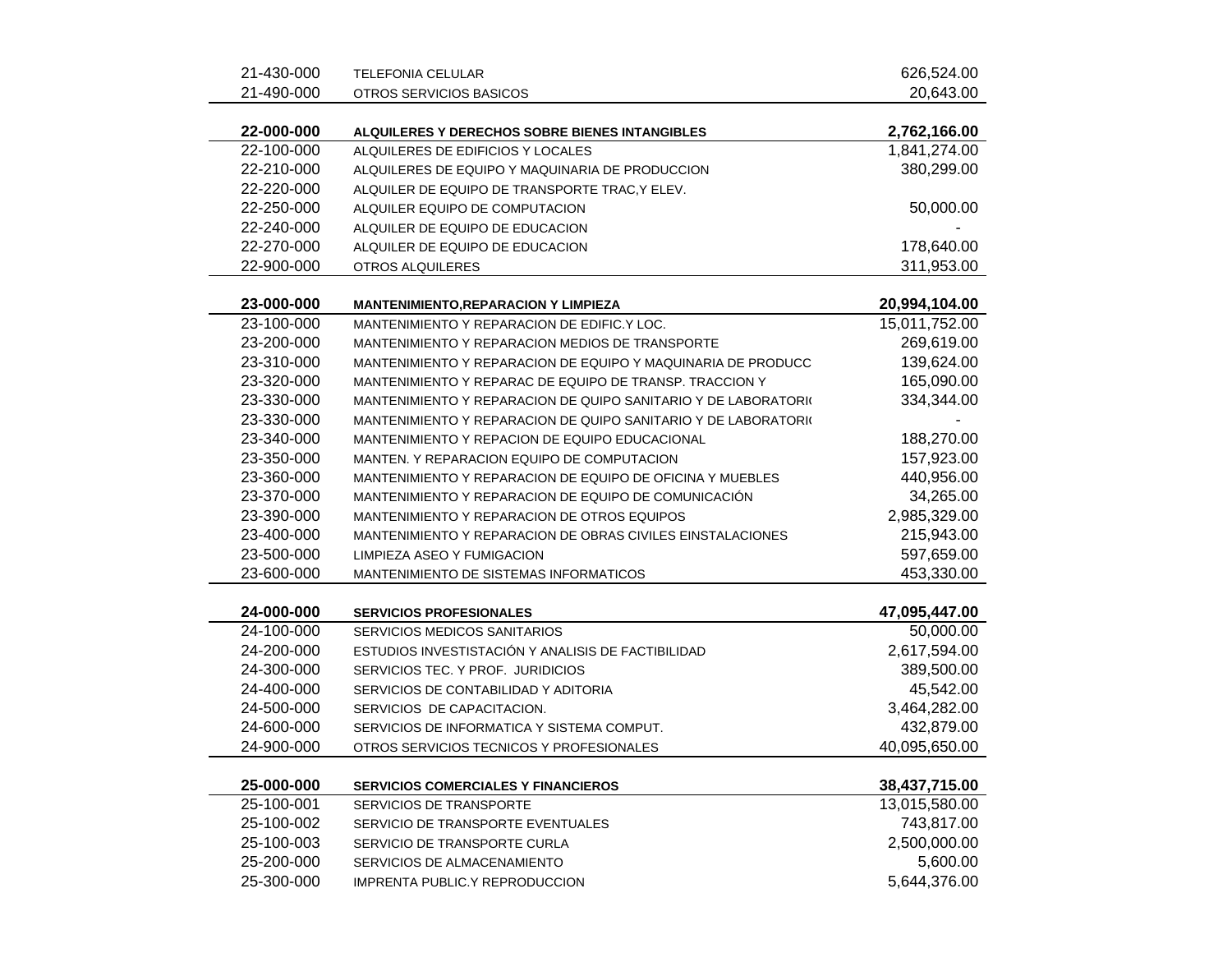| 25-300-067               | SERV. IMPRENTA, PUBLICACIONES Y REPRODUCCIONES PROYECTO   |                              |
|--------------------------|-----------------------------------------------------------|------------------------------|
| 25-400-000               | PRIMAS Y GASTOS DE SEGUROS                                | 2,627,740.00                 |
| 25-500-000               | <b>COMISIONES Y GASTOS DE SEGUROS</b>                     | 3,055.00                     |
| 25-600-000               | PUBLICIDAD Y PROPAGANDA                                   | 3,764,225.00                 |
| 25-700-000               | SERVICIOS DE INTERNET                                     | 8,974,853.00                 |
| 25-700-067               | SERV. DE INTERNET PROYECTO VINCULACION UNAH SOCIEDAD      | 90,600.00                    |
| 25-900-000               | OTROS SERVICIOS COMERCIALES Y FINANCIEROS                 | 1,067,869.00                 |
|                          |                                                           |                              |
| 26-000-000               | <b>PASAJES, VIATICOS</b>                                  | 30,331,058.00                |
| 26-100-004               | OTROS GASTOS DE PASAJE                                    |                              |
| 26-110-000               | <b>PASAJES NACIONALES</b>                                 | 10,523,931.00                |
| 26-120-000               | PASAJES AL EXTERIOR                                       | 3,916,196.00                 |
| 26-210-000               | <b>VIATICOS NACIONALES</b>                                | 9,525,649.00                 |
| 26-220-000               | VIATICOS AL EXTERIOR                                      | 6,365,282.00                 |
|                          |                                                           |                              |
| 27-000-000               | <b>MULTAS Y RECARGOS Y GASTOS JUDICIALES</b>              | 52,300.00                    |
| 27-300-000               | <b>MULTAS Y RECARGOS</b>                                  | 27,300.00                    |
| 27-500-000               | <b>GASTOS JUDICIALES</b>                                  | 25,000.00                    |
|                          |                                                           |                              |
| 29-000-000               | <b>OTROS SERVICIOS NO PERSONALES</b>                      | 2,107,998.00                 |
| 29-100-001               | SERVICIOS CEREMONIAS Y PROTOCOLO EDUC.                    | 709,970.00                   |
| 29-200-001               | SERVICIOS DE VIGILANCIA                                   | 1,191,208.00                 |
| 29-300-000               | <b>ACTUACIONES DEPORTIVAS</b>                             | 42,210.00                    |
| 29-400-000               | <b>ACTUACIONES ARTISTICAS</b>                             | 164,610.00                   |
|                          |                                                           |                              |
| 30-000-000               | <b>MATERIALES Y SUMINISTROS</b>                           | 40,609,058.00                |
|                          |                                                           |                              |
| 31-000-000<br>31-100-000 | <b>PRODUCTOS ALIMENTICIOS AGROPECUARIOS Y FORESTALES</b>  | 4,919,064.00<br>3,352,126.00 |
| 31-100-000               | ALIMENTOS B EBIDAS PARA PERSONAS                          | 36,862.00                    |
| 31-200-000               | ALIMENTOS B EBIDAS PARA PERSONAS PROYECTO FORTALECIMIENTO |                              |
| 31-400-001               | ALIMENTOS PARA ANIMALES                                   | 438,166.00                   |
|                          | PRODUCTOS AGROFORESTALES                                  |                              |
| 31-410-000               | PRODUCTOS AGROPECUARIOS                                   | 279,863.00                   |
| 31-420-000               | PRODUCTOS FORESTALES                                      | 35,605.00                    |
| 31-500-000               | MADERA CORCHO Y SUS MANUFACTURAS                          | 776,442.00                   |
| 32-000-000               |                                                           |                              |
|                          |                                                           |                              |
|                          | <b>TEXTILES Y VESTUARIOS</b>                              | 2,469,215.00                 |
| 32-100-000               | <b>HILADOS Y TELAS</b>                                    | 77,720.00                    |
| 32-200-000               | CONFECCIONES TEXTILES,                                    | 125,880.00                   |
| 32-300-000               | PRENDA DE VESTIR                                          | 1,663,655.00                 |
| 32-300-000               | <b>ACABADOS Y TEXTILES</b>                                |                              |
| 32-300-003<br>32-400-001 | OTROS TEXTILES Y VESTUARIOS<br>CALZADOS                   | 601,960.00                   |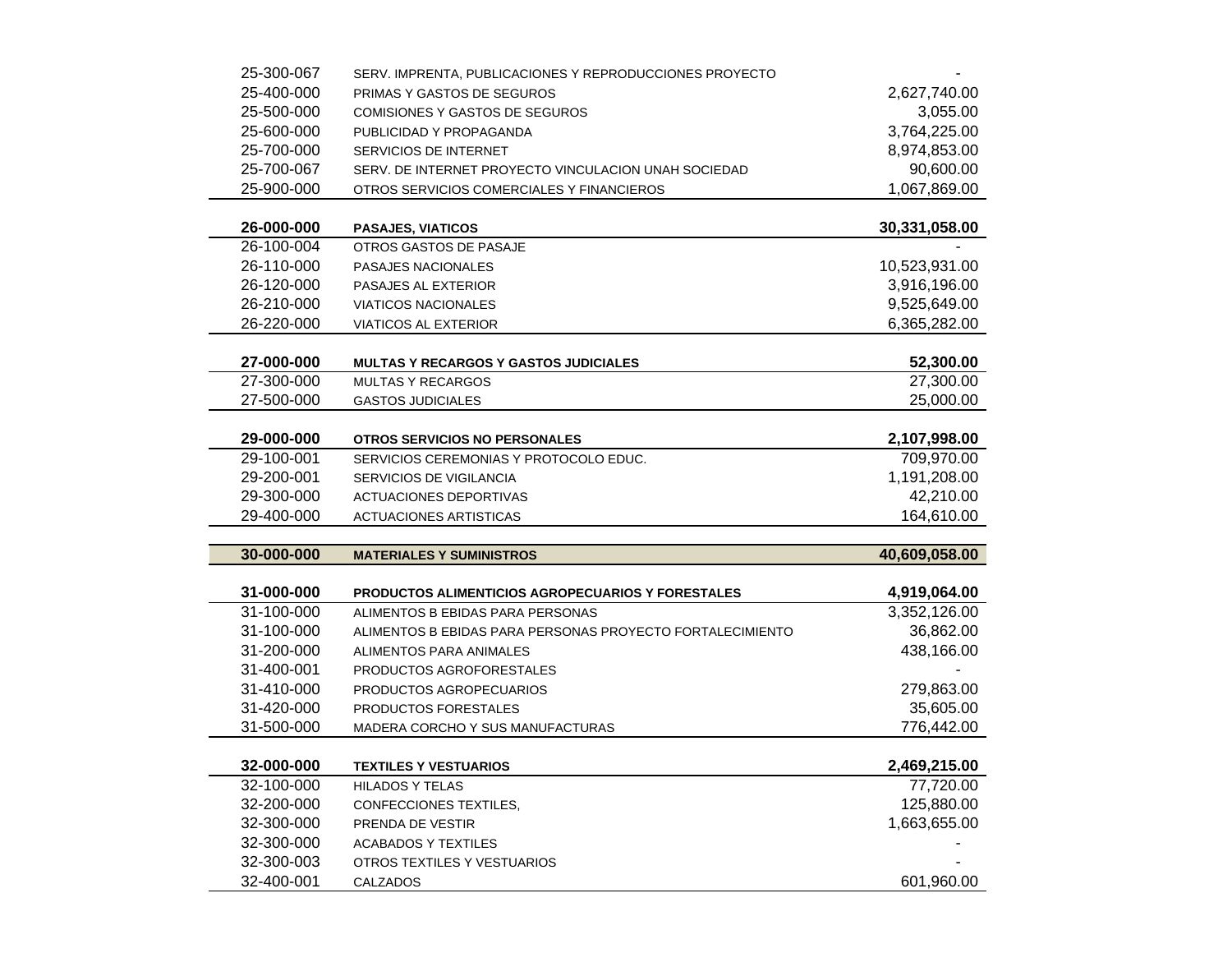| 33-000-000 | <b>PRODUCTOS DE PAPEL, CARTON E IMPRESOS</b>   | 9,559,061.00 |
|------------|------------------------------------------------|--------------|
| 33-100-000 | PAPEL DE ESCRITORIO                            | 2,721,547.00 |
| 33-200-000 | PAPEL DE COMPUTACION                           | 473,535.00   |
| 33-300-000 | PRODUCTOS DE ARTES GRAFICAS                    | 882,328.00   |
| 33-400-000 | PRODUCTOS PAPEL Y CARTON                       | 2,133,976.00 |
| 33-400-000 | PRODUCTOS DE PAPEL CARTON                      |              |
| 33-500-000 | <b>LIBROS REVISTAS Y PERIODICOS</b>            | 1,768,177.00 |
| 33-600-000 | TEXTOS DE ENSEÑANZA                            | 1,545,247.00 |
| 33-700-001 | <b>ESPECIES TIMBRADOS Y VALORES</b>            | 34,251.00    |
|            |                                                |              |
| 34-000-000 | <b>CUEROS, PIELES Y SUS PRODUCTOS</b>          | 447,173.00   |
| 34-200-000 | PRODUCTOS DE CUERO                             | 35,365.00    |
| 34-300-000 | ARTICULOS DE CAUCHO                            | 63,779.00    |
| 34-400-001 | LLANTAS Y NEUMATICOS                           | 348,029.00   |
|            |                                                |              |
| 35-000-000 | PRODUCTOS QUIMICOS, COMBUSTIBLES Y LUBRICANTES | 8,732,599.00 |
| 35-100-000 | ELEMENTOS Y COMPUESTOS QUIMICOS                | 1,313,252.00 |
| 35-200-000 | PRODUCTOS FARMACEUTICO Y MEDICINALES           | 2,267,041.00 |
| 35-300-000 | <b>ABONOS Y FERTILIZANTES</b>                  | 308,322.00   |
| 35-400-000 | <b>INSECTICIDAS FUMIGANTES Y OTROS</b>         | 413,551.00   |
| 35-500-000 | TINTES, PINTURAS Y LUBRICANTES                 | 846,767.00   |
| 35-610-000 | <b>GASOLINA</b>                                | 451,439.00   |
| 35-620-000 | <b>DIESEL</b>                                  | 1,798,769.00 |
| 35-630-000 | <b>KEROSEN</b>                                 | 2,250.00     |
| 35-640-000 | <b>GAS LPG</b>                                 | 5,000.00     |
| 35-650-000 | ACEITE Y GRASAS LUBRICANTES                    | 170,830.00   |
| 35-700-001 | PRODUCTOS VETERINARIOS                         | 96,933.00    |
| 35-800-000 | PRODUCTOS DE MATERIAL PLASTICO.                | 416,521.00   |
| 35-900-001 | OTROS PRODUCTOS QUIMICOS                       | 455,072.00   |
| 35-910-001 | PRODUCTOS EXPLOSIVOS Y DE PIROTECNIA           | 3,450.00     |
| 35-920-000 | PRODUCTOS FOTOQUIMICOS                         | 167,567.00   |
| 35-930-000 | PRODUCTOS QUIMICOS DE USO PERSONAL             | 15,835.00    |
|            |                                                |              |
| 36-000-000 | <b>PRODUCTOS METALICOS</b>                     | 2,251,600.00 |
| 36-100-000 | PRODUCTOS FERROSOS                             | 311,094.00   |
| 36-200-000 | PRODUCTOS NO FERROSOS                          | 133,665.00   |
| 36-300-000 | ESTRUCTURAS METALICAS ACABADAS                 | 348,099.00   |
| 36-400-000 | <b>HERRAMIENTAS MENORES</b>                    | 330,660.00   |
| 36-500-000 | MATERIAL DE SEGURIDAD                          | 357,143.00   |
| 36-910-000 | PRODUCTOS DE HOJALATA                          | 57,732.00    |
| 36-910-000 | PRODUCTOS DE HOJALATA                          | 344,630.00   |
| 36-920-000 | <b>ACCESORIOS DE METAL</b>                     | 126,754.00   |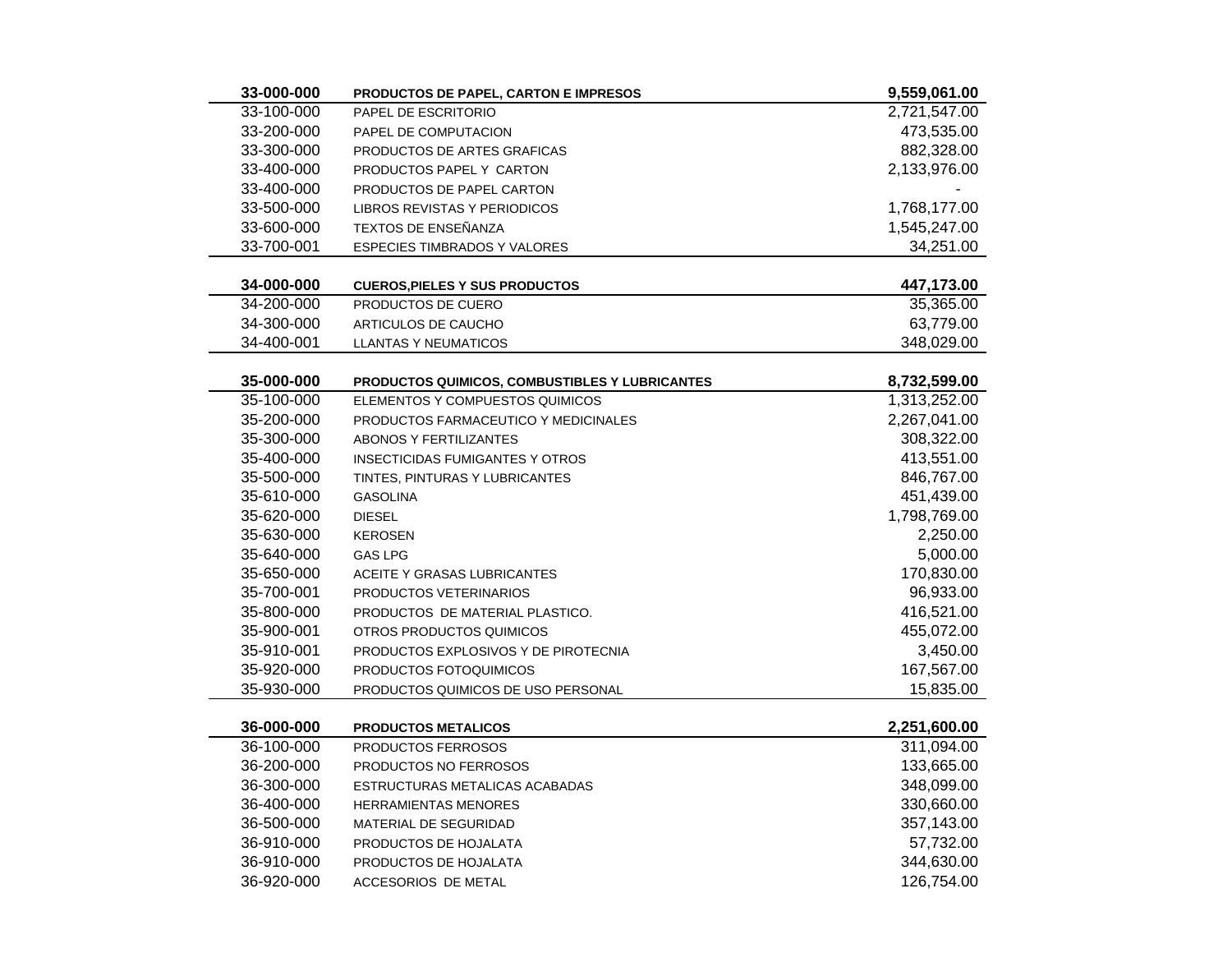| 36-930-000               | ELEMENTOS DE FERRETERIA                          | 241,823.00     |
|--------------------------|--------------------------------------------------|----------------|
| 36-930-000               | ELEMENTOS DE FERRETERIA                          |                |
| 37-000-000               | PRODUCTOS MINERALES NO METALICOS                 | 1,504,309.00   |
| 37-100-001               | PRODUCTOS DE ARCILLA Y CERAMICA                  | 91,737.00      |
| 37-200-001               | PRODUCTOS DE VIDRIO                              | 599,196.00     |
| 37-300-001               | PRODUCTOS DE LOZA Y PORCELANA                    | 230,170.00     |
| 37-400-001               | PRODUCTOS DE CEMENTO Y ASBESTO Y YESO            | 212,599.00     |
| 37-500-001               | CEMENTO CAL Y YESO                               | 252,241.00     |
| 37-900-001               | OTROS PRODUCTOS DE MINERALES NO METALICOS        | 83,876.00      |
| 37-910-001               | PRODUCTOS AISLANTES                              | 34,490.00      |
| 37-920-000               | PRODUCTOS ABRASIVOS                              |                |
|                          |                                                  |                |
| 38-000-000<br>38-100-000 | <b>MINERALES VARIOS</b><br>MINERALES METALIFEROS | 111,881.00     |
| 38-400-001               | PIEDRA ARCILLA Y ARENA                           | 34,425.00      |
| 38-500-001               | <b>OTROS MINERALES</b>                           | 57,339.00      |
| 38-900-001               | DIVERSOS MINERALES NO METALICOS                  | 20,117.00      |
|                          |                                                  |                |
| 39-000-000               | <b>OTROS MATERIALES Y SUMINISTROS</b>            | 10,614,156.00  |
| 39-100-001               | ELEMENTOS DE LIMPIEZA                            |                |
| 39-100-001               | ELEMENTOS DE LIMPIEZA                            | 2,145,431.00   |
| 39-200-001               | UTILES DE ESCRITORIO, OFICINA Y ENSEÑANZA        | 2,024,000.00   |
| 39-300-001               | UTILES Y MATERIALES ELECTRICOS                   | 1,076,871.00   |
| 39-400-001               | UTENCILIOS DE COCINA Y COMEDOR                   | 34,606.00      |
| 39-500-001               | UTILES MENORES MEDICOS QUIRURGICOS Y LABORAT.    | 653,464.00     |
| 39-500-002               | UT. MENORES MEDICOS QUIRUR.(PLAN REFORMA))       | 79,000.00      |
| 39-600-001               | RESPUESTOS Y ACCESORIOS                          | 4,524,719.00   |
| 39-800-001               | ARTICULOS PARA DEPORTES Y RECREATIVOS            | 76,065.00      |
| 39-900-001               | OTROS MATERIALES Y SUMINISTROS                   |                |
| 40-000-000               | <b>BIENES CAPITALIZABLES</b>                     | 224,183,538.00 |
|                          |                                                  |                |
| 41-000-000               | <b>BIENES PREEXISTENTES</b>                      |                |
| 41-240-001               | <b>INSTALACIONES VARIAS</b>                      |                |
| 41-240-001               | <b>INSTALACIONES VARIAS</b>                      |                |
| 42-000-000               | <b>MAQUINARIA Y EQUIPO</b>                       | 34,533,412.00  |
| 42-110-000               | MUEBLES VARIOS DE OFICINA                        | 1,055,000.00   |
| 42-120-000               | EQUIPOS VARIOS DE OFICINA                        | 2,067,000.00   |
| 42-200-000               | <b>MAQUINARIA Y EQUIPO DE PRODUCCION</b>         | 414,000.00     |
| 42-300-000               | EQUIPO DE TRANSPORTE TRACCION Y ELEVACION        | 500,000.00     |
| 42-400-001               | EQUIPO MEDICO Y LABORATORIO                      | 5,282,000.00   |
|                          |                                                  |                |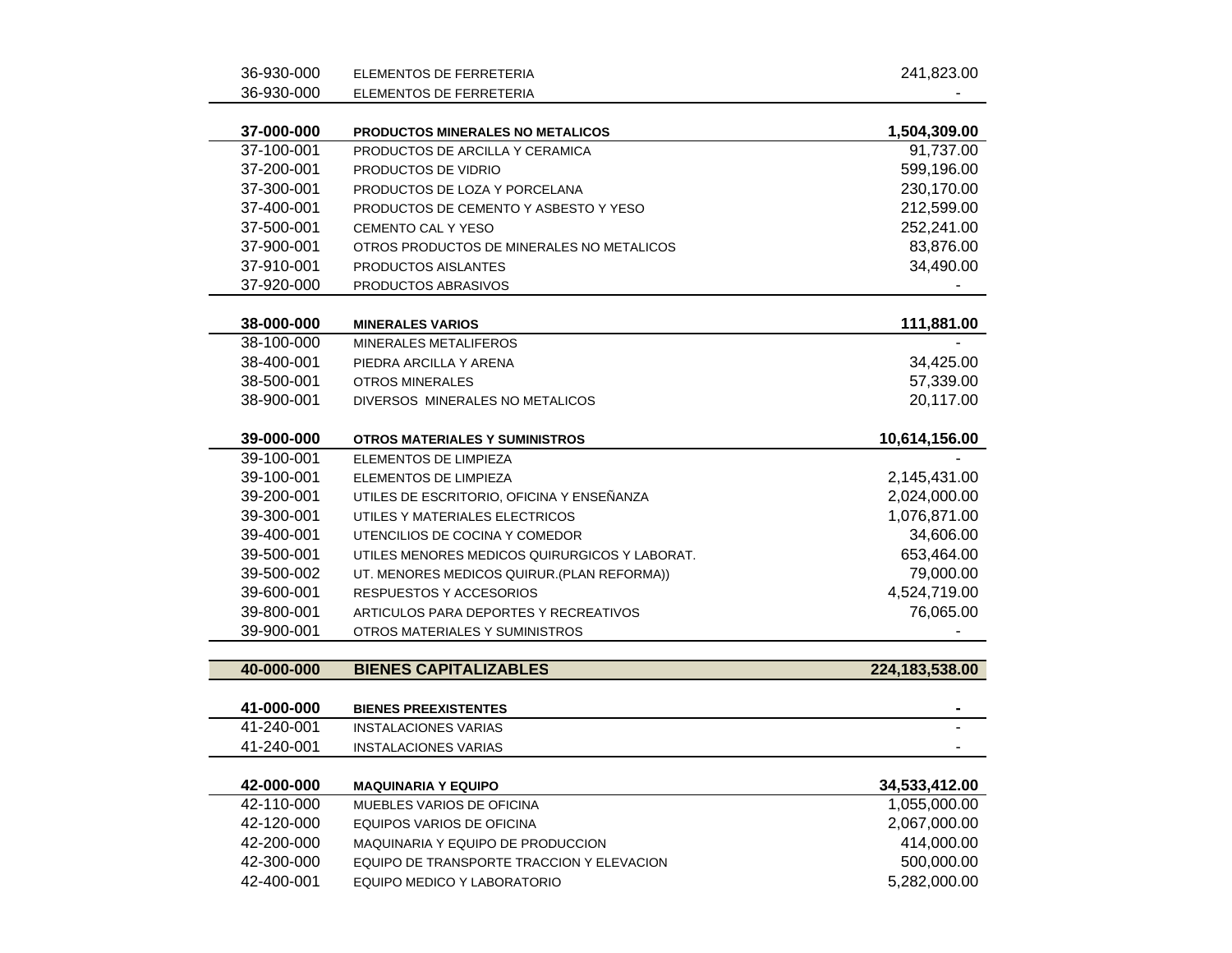| 42-500-000               | EQUIPO DE COMUNICACIÓN Y SEÑALAMIENTO                                   | 11,189,800.00            |
|--------------------------|-------------------------------------------------------------------------|--------------------------|
| 42-600-000               | EQUIPO DE COMPUTACIÓN                                                   | 2,540,624.00             |
| 42-710-001               | MUEBLES Y EQUIPO EDUCACIONALES                                          | 3,960,241.00             |
| 42-710-075               | MUEBLES Y EQ. EDUCAC. PROY. EDUC. RECTORIA                              | 7,524,747.00             |
|                          |                                                                         |                          |
| 43-000-000               | <b>LIBROS, REVISTAS</b>                                                 | 2,181,500.00             |
| 43-100-000               | <b>LIBROS Y REVISTAS</b>                                                | 2,181,500.00             |
| 43-900-000               | OTROS ELEMENTOS COLECCIONABLES                                          |                          |
|                          |                                                                         |                          |
| 45-000-000               | <b>ACTIVOS INTANGIBLES</b>                                              | 202,000.00               |
| 45-100-000               | APLICACIONES INFORMATICAS                                               | 202,000.00               |
|                          |                                                                         |                          |
| 47-000-000               | <b>CONSTRUCCIONES</b>                                                   | 187,266,626.00           |
| 47-100-000               | CONSTRUCCIONES Y MEJORAS EDIFICIOS                                      | 187,266,626.00           |
|                          |                                                                         |                          |
| 50-000-000               | <b>TRANSFERENCIAS</b>                                                   | 94,603,996.00            |
|                          |                                                                         |                          |
| 51-000-000               | <b>TRANSFERENCIAS CORRIENTES AL SECTOR PRIVADO</b>                      | 93,434,396.00            |
| 51-200-000               | <b>BECAS</b>                                                            | 91,180,946.00            |
| 51-210-000               | BECAS PROFESIONALIZACION Y RELEVO DE DOCENTES                           | 1,100,000.00             |
| 51-220-000               | AYUDA SOCIAL A PERSONAS                                                 | 993,450.00               |
| 51-300-001               | TRANSFERENCIAS Y DONACIONES                                             | 160,000.00               |
| 52-120-000               | TRANSFERENCIAS Y DONACIONES                                             |                          |
|                          |                                                                         |                          |
| 53-000-000<br>53-210-000 | <b>DONACIONES A ORGANISMOS INTERNAC,</b><br>TRANSFERENCIAS Y DONACIONES | 819,600.00<br>819,600.00 |
|                          |                                                                         |                          |
| 56-000-000               | <b>TRANSFERENCIAS DE CAPITAR SECTOR EXTERNO</b>                         | 350,000.00               |
| 56-100-000               | TRANSFERENCIAS Y DONACIONES                                             | 350,000.00               |
|                          |                                                                         |                          |
| 70-000-000               | <b>DEUDA Y OTROS PASIVOS</b>                                            | 152,187,175.00           |
|                          |                                                                         |                          |
| 71-000-000               | SERVICIO DE LA DEUDA PUBLICA A INTERNA A CORTO PLAZO                    | 108,000,000.00           |
| 71-100-052               | DEUDA IMPREUNAH AÑOS ANTERIORES.                                        | 108,000,000.00           |
|                          |                                                                         |                          |
| 72-000-000               | SERVICIO DE LA DEUDA PUBLICA A INTERNA A LARGO PLAZO                    | 44, 187, 175.00          |
| 72-110-001               | ATENCIONES DEUDAS SALARIALES (AJUSTE SAL.MINIMO)                        |                          |
| 72-120-000               | DEUDA PERSONAL ADMINISTRATIVO                                           | 13,300,000.00            |
| 72-130-000               | DEUDA PERSONAL DOCENTE                                                  | 30,887,175.00            |
| 72-140-000               | RECLASIFICACIONES PERSONAL ADMON Y DOCENTES                             |                          |
|                          |                                                                         |                          |
|                          | <b>SUMA TOTAL</b>                                                       | 3,081,148,614.00         |